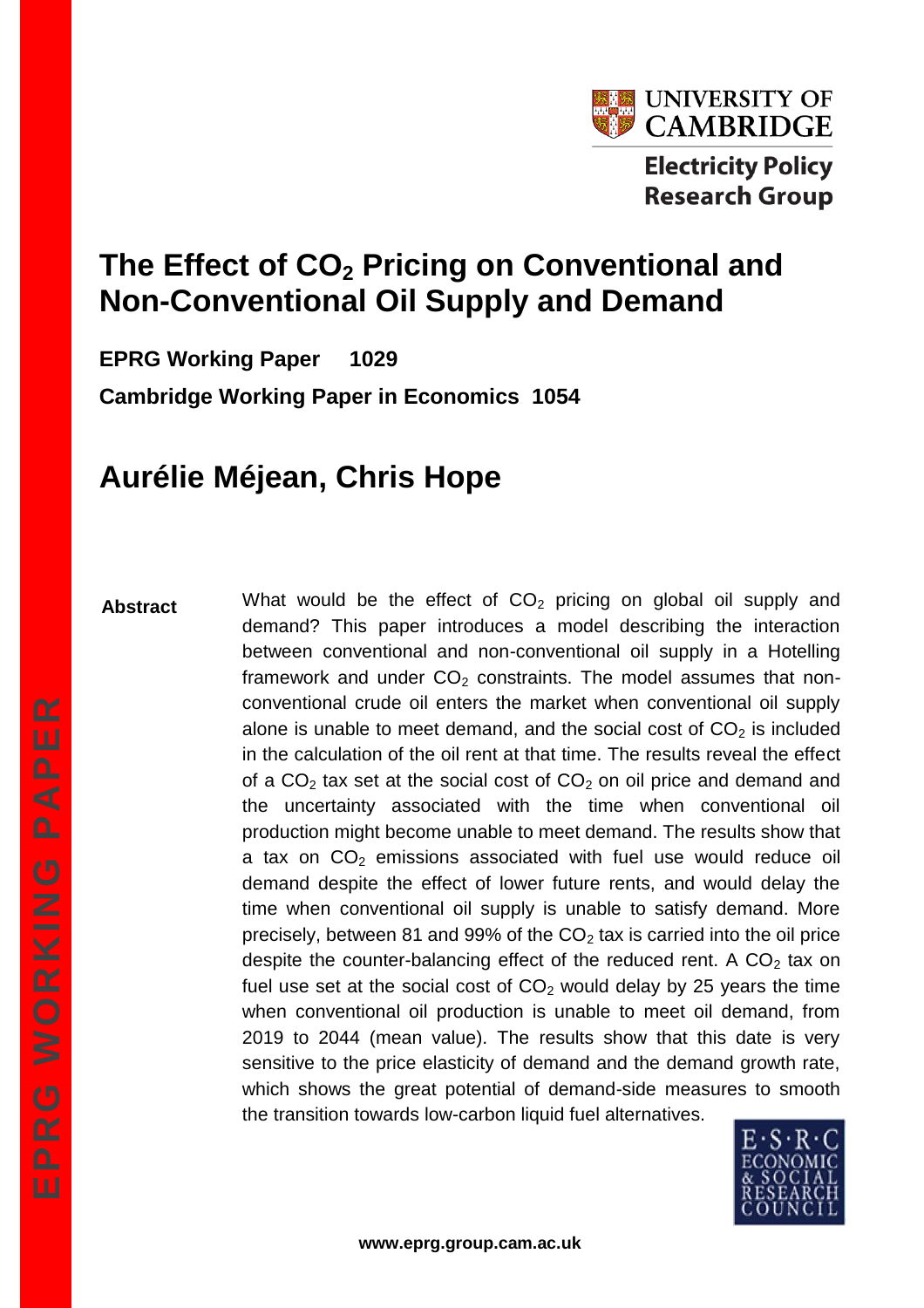

# **Electricity Policy Research Group**

**Keywords Cil supply and demand; Conventional and non-conventional** oil; CO<sub>2</sub> pricing; Social cost of CO<sub>2</sub>.

**JEL Classification** Q41, Q42, Q47, Q54

Financial Support **ESRC, TSEC 2** 

Contact a.mejean@jbs.cam.ac.uk<br>Publication September 2010 September 2010



**www.eprg.group.cam.ac.uk**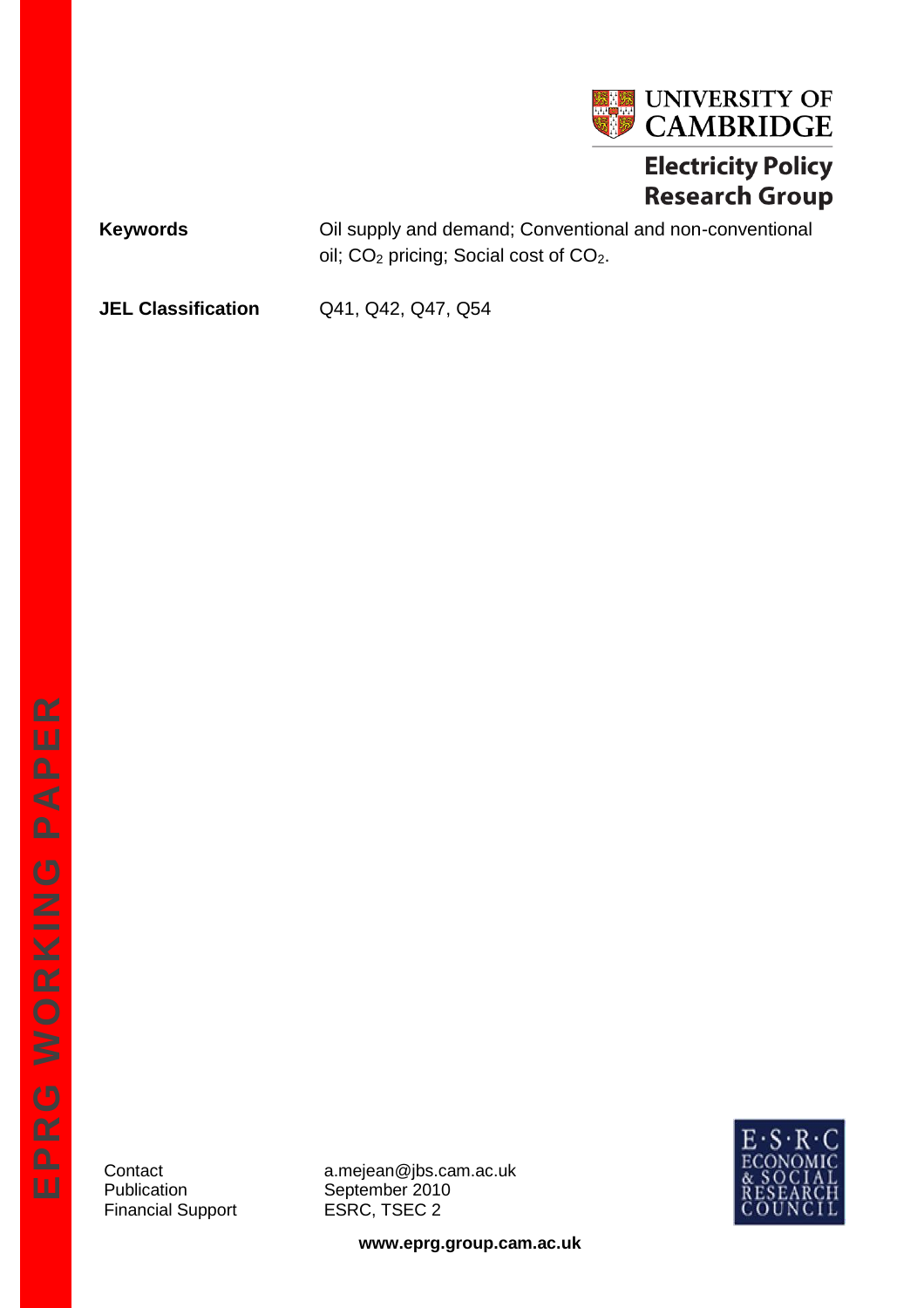# **The Effect of CO<sup>2</sup> Pricing on Conventional and Non-Conventional Oil Supply and Demand**

### *Aurélie Méjean and Chris Hope*

### **1. Introduction**

As conventional oil becomes scarcer, advanced economies will remain dependent on petroleum resources if no substitute is available. What would happen if conventional oil production was no longer able to satisfy demand? Fuels from non-conventional oil resources would then become the backstop fuel. These resources involve higher  $CO<sub>2</sub>$ emissions per unit of energy produced than conventional oil as they require more energy to be extracted and upgraded (Grubb, 2001), and the social costs of  $CO<sub>2</sub>$  would thus have a significant impact on the total marginal costs of supplying non-conventional oil. What would be the effect of  $CO<sub>2</sub>$  pricing on global oil supply and demand?

This paper describes a simple probabilistic model for estimating the effect of  $CO<sub>2</sub>$  pricing (in this case a  $CO<sub>2</sub>$  tax, set at the social cost of  $CO<sub>2</sub>$ ) on oil supply and demand. The competitive price of oil over time is calculated within a Hotelling framework and is derived from the costs of producing non-conventional oil from Canadian oil sands, a substitute for conventional oil. As non-conventional oil is defined as a backstop for conventional oil, the model identifies the time of entry of non-conventional oil in the market as the time when conventional oil production alone is unable to match demand, and determines the competitive price of oil over time. The model describes the behaviour of the oil market under perfect competition, with and without a  $CO<sub>2</sub>$  price reflecting its social cost. The social cost of  $CO<sub>2</sub>$  emissions associated with the production and use of conventional and synthetic crude oil is included in the model calculations, and this paper investigates the effect of a  $CO<sub>2</sub>$  tax set at the social cost of  $CO<sub>2</sub>$  on oil prices and demand.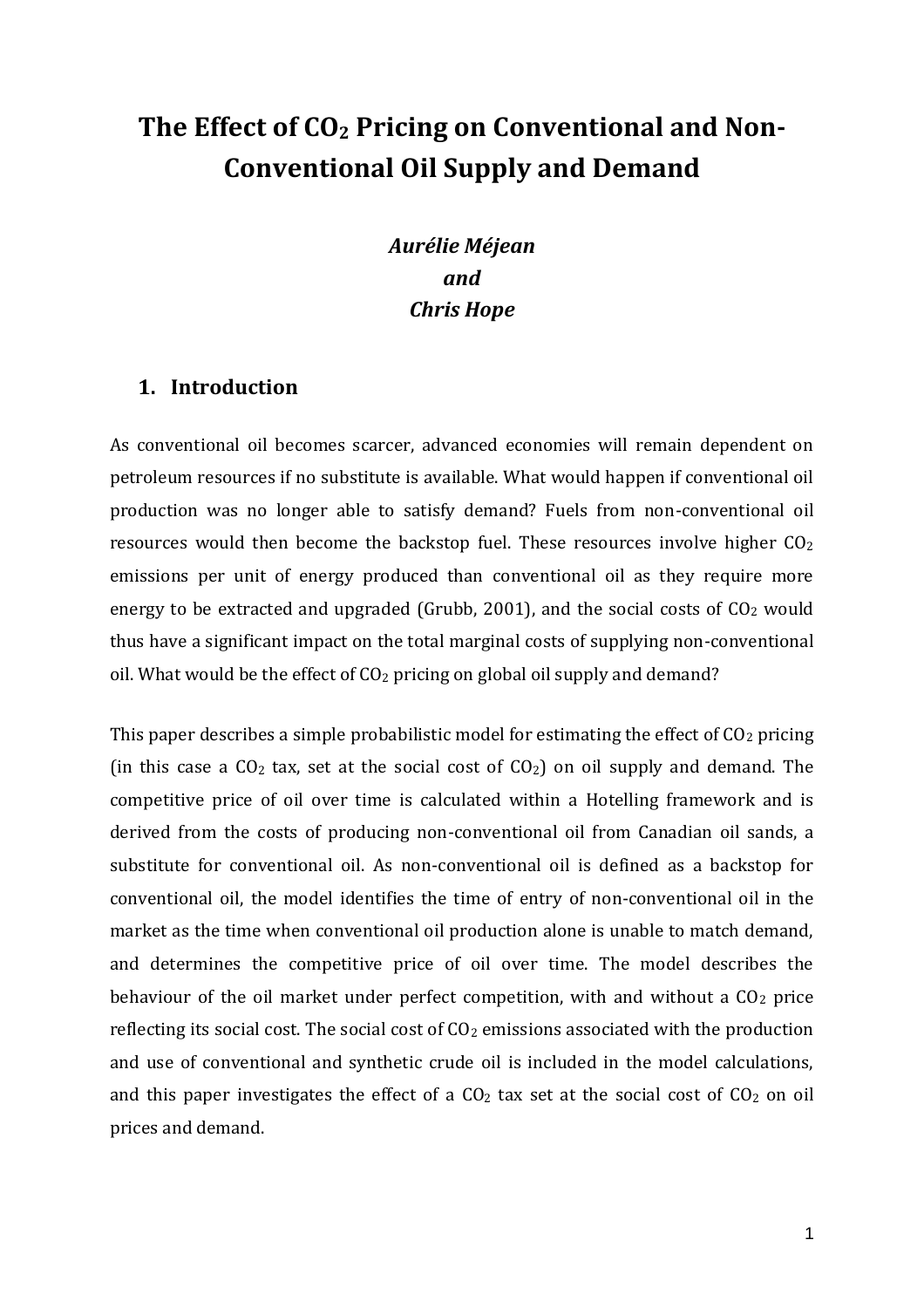Numerical modelling is used as a tool to help decision-making: a model is introduced that draws on the user's degree of belief about a series of parameters as an input (see for example Hope, 2006). A probability distribution is assigned to these parameters and the basis of these probabilities is "up-to-date knowledge from science and economics" (Stern, 2007 p33). The uncertainty associated with the validity of the input data is looked at, together with the influence of each parameter on the output.

### **2. Literature review**

### **2.1 Oil substitute and price**

Conventional oil producers face the choice of whether to extract oil now or leave it in the ground until a later date. In the first case, oil producers receive at time t<sub>0</sub> the price  $p_{t0}$ net of extraction costs  $c_{t0}$  for one unit of oil (also defined as the oil rent). At time t, oil producers will have earned  $(p_{t0}-c_{t0})\cdot exp(r\cdot t)$ , with r the real rate of interest<sup>1</sup>. In the second case, oil producers postpone oil production until time t, and earn  $(p_t-c_t)$  for one unit of oil. According to Hotelling (1931), the optimal production path commands a price net of extraction costs at time t:  $p_t - c_t = (p_{t0} - c_{t0}) \cdot \exp(r \cdot t)$ . A more rapid extraction path would lower the price of oil, and in a competitive market oil producers would then postpone extraction until a later date. Alternatively, a slower extraction path would push up the oil price, and would encourage oil producers to extract more oil earlier. At the equilibrium, the price of oil net of extraction costs will rise at the rate of interest.

Now let's consider the situation where two substitutes of the same product, conventional and synthetic crude oil, are available at differing extraction costs. According to Solow, the low-cost product, in this case conventional crude oil, should be produced first, and "at precisely the moment when the low-cost supply is exhausted, the price has reached a level at which it pays the high-cost producer to enter" (1974 p4). Here, the switch between substitutes is defined as the moment when the low-cost supply is exhausted, but this conclusion can be changed "if there are topographical constraints on the pattern of resource use", (Solow and Wan, 1976, p363).

 1 Under the assumption of perfectly competitive capital markets, the opportunity cost of capital is equal to the consumption discount rate, so that rate is used in the model.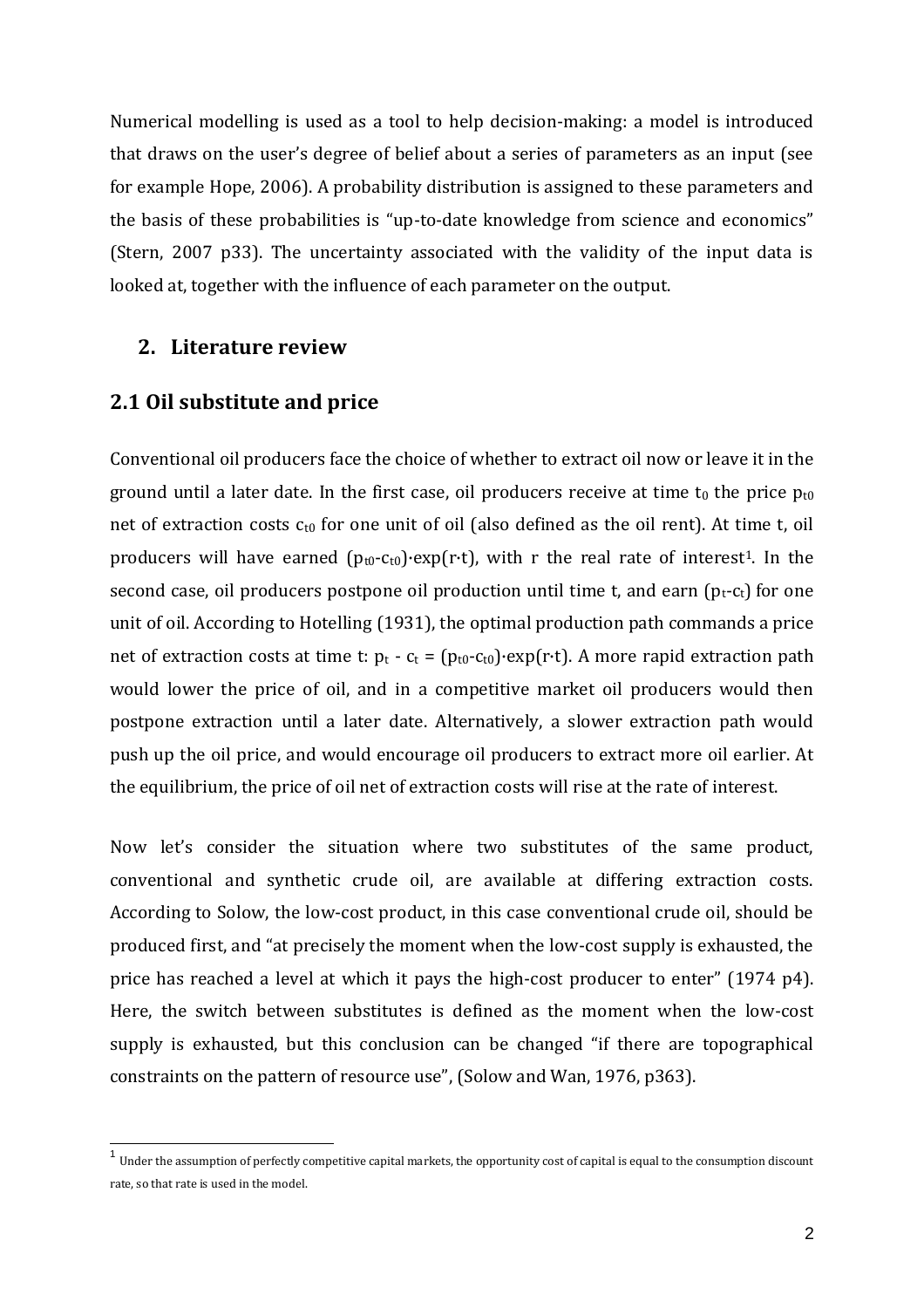The behaviour of the market is uncertain in the situation where the low-cost supply is constrained. If we consider the case where the conventional oil production rate might reach a peak or a plateau, conventional supply could become unable to meet growing demand for oil before the supply is exhausted. The model described in this paper thus departs from the previous assumption and defines the moment when the high-cost substitute enters the market as the time when conventional oil production is unable to meet demand. At the time when oil demand might outgrow the conventional oil production rate (defined as T), the marginal oil product is the first barrel of synthetic crude oil produced, which sets the oil price, as no Hotelling rent yet occurs for the substitute, which is assumed to be available in large quantities. Synthetic crude oil is effectively a backstop at time T, even though it is not available in infinite quantities. So at that time, the price of oil equals the marginal cost of non-conventional crude oil, which is illustrated in figure 1.



**Figure 1: Interaction of conventional and non-conventional crude oil**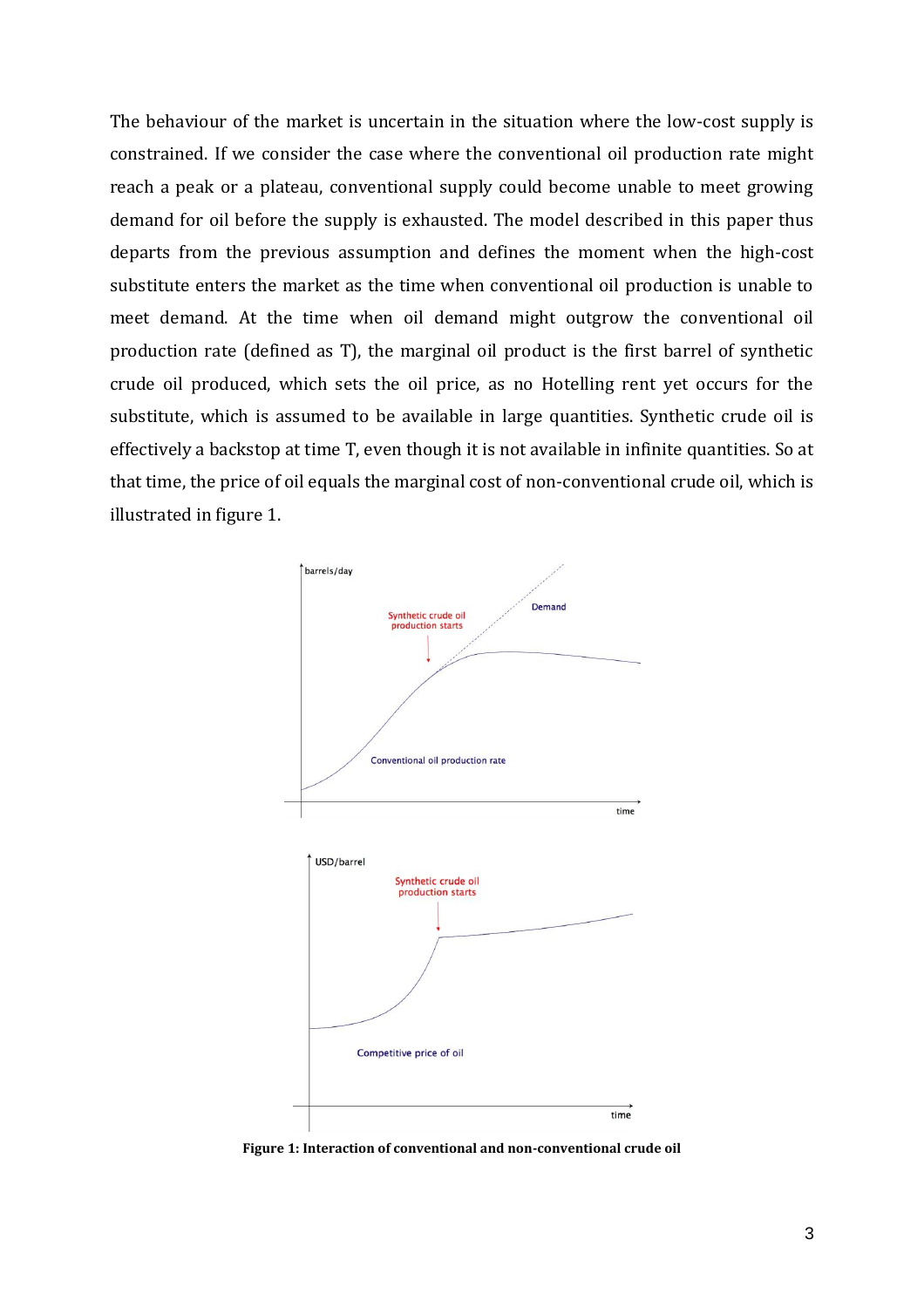If the price of oil is determined by the marginal cost of synthetic crude oil after time T defined above, an argument could be made that this situation is impossible as conventional oil producers would anticipate this situation and produce more of their oil at an earlier date, in order to benefit from the oil price growing at the rate of interest. But conventional oil producers face extraction constraints, which are parameterised as the maximum production rate in the model. These supply constraints prevent oil producers extracting conventional oil as rapidly as would be optimal without the constraints, and will result in the substitute, here synthetic crude oil, entering the market early.

To calculate the competitive price of oil, it is assumed that the Hotelling rule holds for conventional oil production before the time when conventional oil production can no longer match demand, i.e. that the price of oil net of its cost of extraction will grow at the consumption discount rate until the oil price reaches the cost of non-conventional oil production at the time conventional oil production alone can no longer meet demand. The model assumes competitive behaviour and perfect foresight, and the analysis is carried out at the global level.

After the time T, the price of oil is determined by the marginal cost of producing synthetic crude oil. The marginal cost of synthetic crude oil is not fixed. After T, it is a function of cumulative production and is driven by learning and depletion effects. Similar supply constraints affect Canadian bitumen.

### **2.2 Model description**

Demand for oil is calculated endogenously, driven by the price elasticity of oil demand and a growth parameter independent of the price. The time T when conventional oil production is unable to meet demand is determined by iterating the model until it converges.

To calculate the competitive price of oil today, it is assumed that the competitive price of oil will be equal to the costs of producing synthetic crude oil when that product enters the market at time T. The rent associated with conventional oil at time T is the difference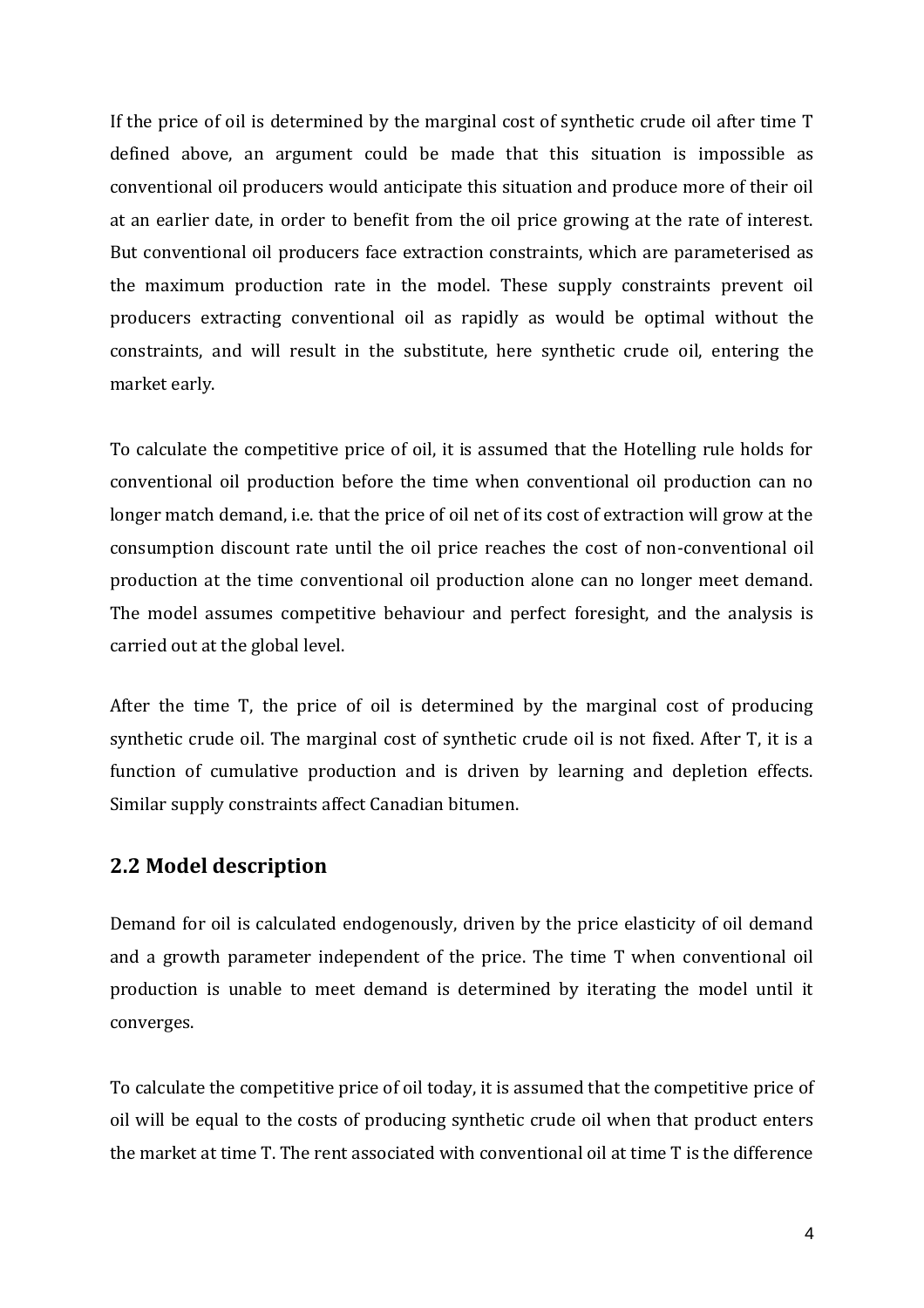between the competitive price of oil at time T (i.e. the initial costs of producing synthetic crude oil) and the conventional oil production cost.

The marginal extraction costs of conventional crude oil are influenced by technological change and depletion. The difference between the competitive price of conventional crude oil and the production cost of oil when synthetic crude oil enters the market, or the oil rent, is discounted to the present time, and is used to determine the competitive price of oil today.

Finally, the Hotelling rent is added to the cost to obtain the competitive price of oil over the whole period. A loop is introduced in the model, as the demand for oil depends on the oil price, which is calculated from the time when conventional oil production is unable to meet demand. The simplified structure of the oil demand and price components of the model is summarised on figure 2. The starting point of the model iterations is the oil price over time, shown in red.



**Figure 2: Model structure of the oil price and demand components**

The model is used to compare the prices and demand obtained after a few iterations in two cases: in the first case prices are calculated with a  $CO<sub>2</sub>$  tax on production and fuel end-use, and in the second case prices only include a  $CO<sub>2</sub>$  tax on emissions associated with fuel production.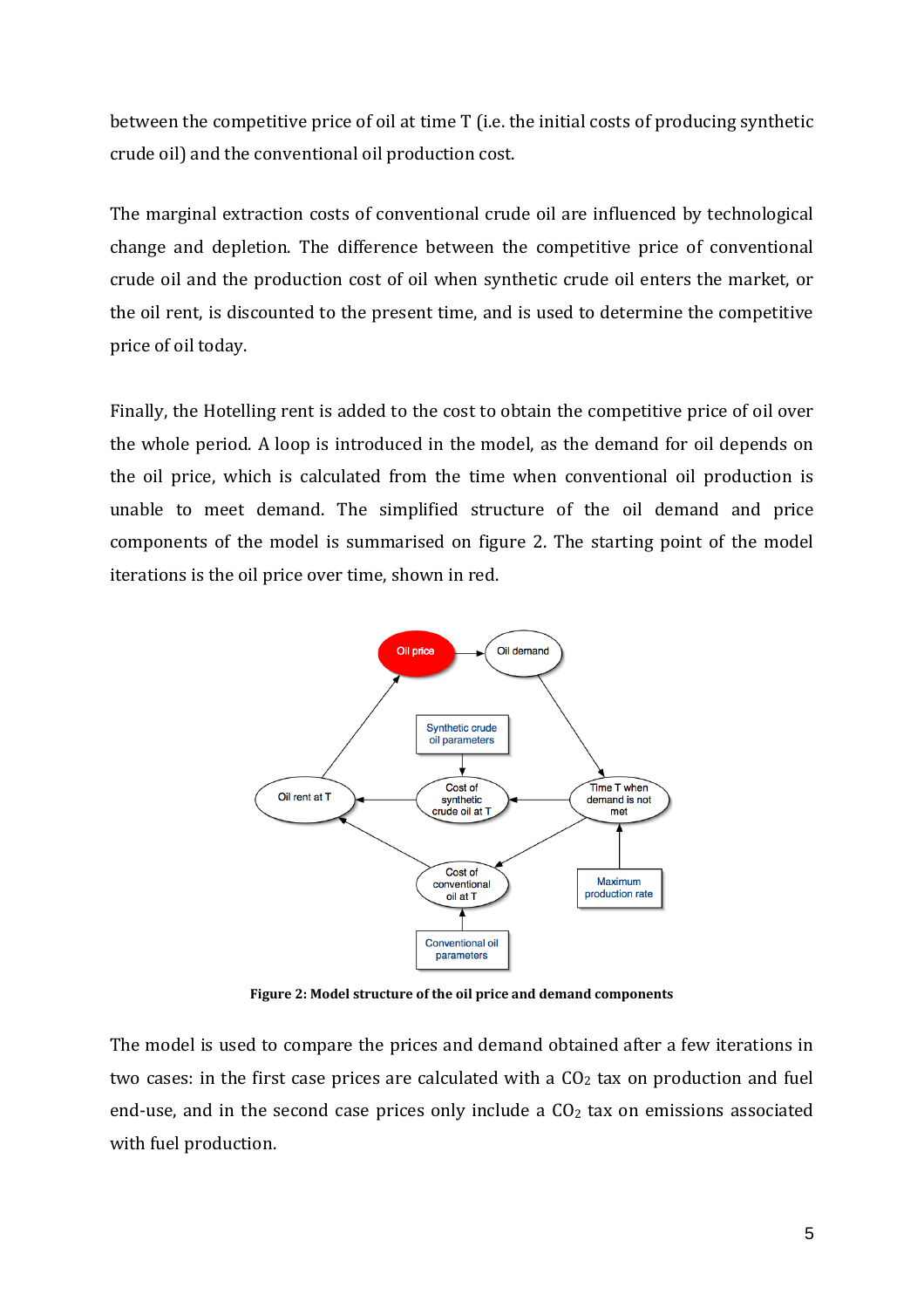The model is set up as follows: a tax is added to the price of oil, which lowers demand through the price elasticity of demand. Lower demand delays the time when conventional oil production only is no longer able to satisfy demand, and thus lowers the oil rent, which reduces the oil price today and drives up demand and extraction. As the model converges, one effect takes over, leading to either higher or lower demand and extraction. It should be noted that the model is designed so that fuel extraction satisfies demand as long as this is physically possible. Figure 3 below shows an illustration of the model used.



**Figure 3: Model setting to compare oil demand with and without a tax on CO<sup>2</sup>**

Three iterations of each model set up, one with a  $CO<sub>2</sub>$  tax on fuel end-use and the other without such a tax, are performed to obtain the results presented in section 5. Three iterations are sufficient, as the results converge and differ of less than 0.001% between iterations 2 and 3 in the case of the mean price in 2050. The following equations show in further details the structure of the model.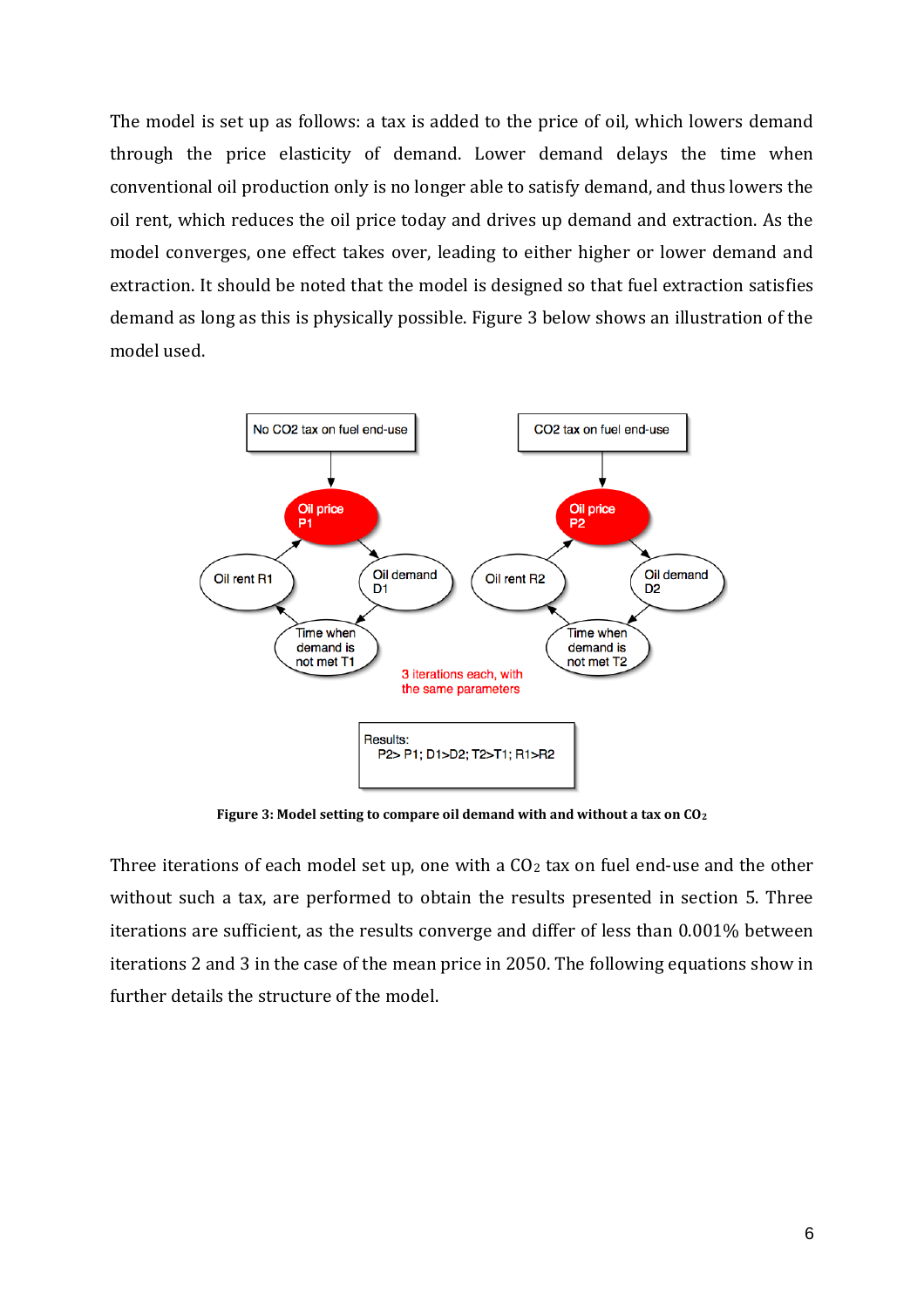### **3. Methods: Equations and parameters of the model**

### **3.1 The social cost of CO<sup>2</sup>**

The social cost of  $CO<sub>2</sub>$  is the increase in future damage, discounted to the present day, that occurs if current emissions of  $CO<sub>2</sub>$  are increased by one tonne. The price of  $CO<sub>2</sub>$ should be rising with time in order to reflect this increase in the social costs of  $CO<sub>2</sub>$ , (Yohe et al., 2007 p813) and (Stern, 2007 p232).

The social cost of  $CO<sub>2</sub>$  is increasing with time at the rate  $\alpha$ , to account for the increasing damage costs over time.

$$
\mathbf{C}_{\mathrm{CO}_2,t} = \mathbf{C}_{\mathrm{CO}_2,t_0} \cdot \mathbf{e}^{\alpha(t-t_0)} \tag{1}
$$

 $C_{CO2,t}$  is the social cost of emitting  $CO<sub>2</sub>$  at time t (USD/tCO<sub>2</sub>)  $C<sub>CO2,t0</sub>$  is the social cost of emitting  $CO<sub>2</sub>$  at time t<sub>0</sub> (USD/tCO<sub>2</sub>)  $\alpha$  is the rate of increase of the social cost of CO<sub>2</sub> with time t (per year)

The specific costs of  $CO<sub>2</sub>$  from bitumen production are calculated from the process unit emissions e as follows:

$$
\mathbf{C}_{\text{Bitmen},t}^{\text{CO}_2} = \mathbf{C}_{\text{CO}_2,t} \cdot \mathbf{e}_{\text{Bitmen},t} \tag{2}
$$

 $C^{CO_2}_{Bitumen, t}$  is the CO<sub>2</sub> cost associated with the production of one barrel of bitumen (USD/barrel)  $C_{CO2,t}$  is the social cost of emitting  $CO<sub>2</sub>$  at time t (USD/tCO<sub>2</sub>)  $e_{Bitument}$  is the  $CO<sub>2</sub>$  emissions to produce one barrel of bitumen (tCO<sub>2</sub>/barrel)

Unit emissions are assumed to decline with cumulative emissions according to the following equation:

$$
\mathbf{e}_{\text{Bitumen }t} = \mathbf{e}_{\text{min}} + (\mathbf{e}_{\text{Bitumen }t_0} - \mathbf{e}_{\text{min}}) \cdot \left(\frac{E_{\text{Bitumen }t}}{E_{\text{Bitumen }t_0}}\right)^{-b_e}
$$
(3)

 $e_{Bitumen,t}$  is the CO<sub>2</sub> emissions to produce one barrel of bitumen at time t (tCO<sub>2</sub>/barrel)  $e$ Bitumen,t0 is the CO<sub>2</sub> emissions to produce one barrel of bitumen at time t<sub>0</sub> (tCO<sub>2</sub>/barrel)  $E_{Bitumen, t}$  is the cumulative  $CO_2$  emissions from bitumen production at time t (tCO<sub>2</sub>)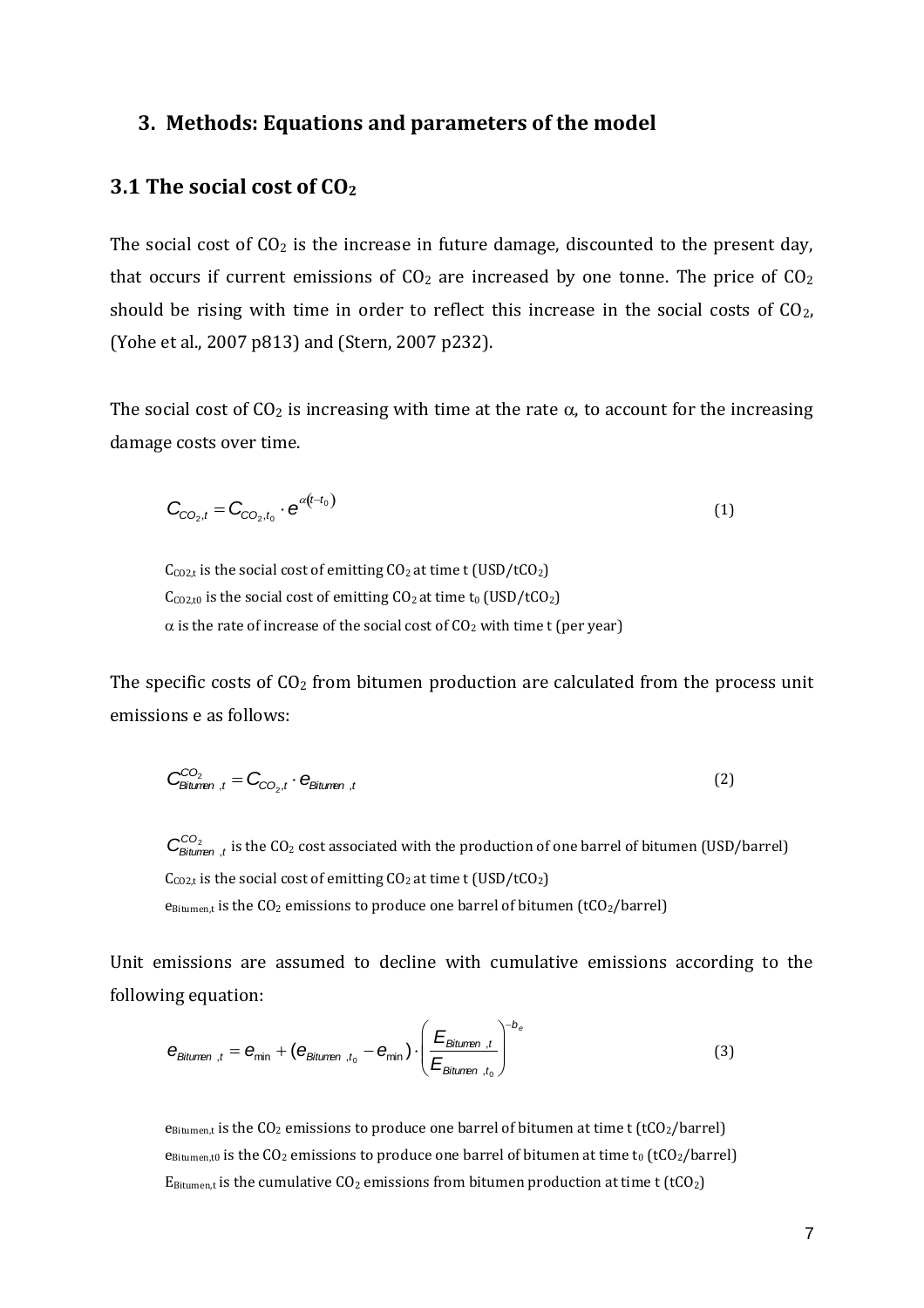$E_{Bitumen,t0}$  is the cumulative CO<sub>2</sub> emissions from bitumen production at time t<sub>0</sub> (tCO<sub>2</sub>)  $e_{\text{min}}$  is the minimum CO<sub>2</sub> emissions to produce one barrel of bitumen (tCO<sub>2</sub>/barrel) b<sup>e</sup> is the learning coefficient (no unit)

The same equations apply to the  $CO<sub>2</sub>$  costs and emissions associated with upgrading bitumen into synthetic crude oil.

The parameters used in the model to define the social cost of  $CO<sub>2</sub>$  are exogenous, they don't depend on the pathway of emissions that results from the model. Hope (2006) shows that the social cost of  $CO<sub>2</sub>$  is independent of the path of emissions: this result might seem counter-intuitive at first, it is caused by "the interplay between the logarithmic relationship between forcing and concentration, the nonlinear relationship of damage to temperature, and discounting".

### **3.2 The cost of conventional oil**

The structure of the cost model for conventional and non-conventional oil was first presented in (Méjean and Hope, 2008) and (Méjean and Hope, 2010), and is briefly described below. The long-term costs of producing conventional oil are assumed to be driven by depletion, learning and  $CO<sub>2</sub>$  emissions (equation 4).

$$
C_{conv,t} = C_{conv,min} + \left(C_{conv,t_0} - C_{conv,min}\right) \cdot \left(\frac{X_{conv,t}}{X_{conv,t_0}}\right)^{-b_{conv}} + C_{conv,max} \cdot \left(\frac{X_{conv,t}}{X_{conv,U}}\right)^{\gamma} + e_{conv,t} \cdot C_{CO_2,t_0} \cdot e^{\alpha(t-t_0)} \tag{4}
$$
\n
$$
\text{learning} \qquad \text{depletion} \qquad \text{CO}_2
$$

Xconv,t is the cumulative production at time t (barrels)  $C_{\text{conv,t}}$  is the cost at time t (USD/barrel)  $X_{\text{conv,t0}}$  is the cumulative production at time  $t_0$  (barrels)  $C_{\text{conv,t0}}$  is the cost at time  $t_0$  (USD/barrel) C<sub>conv,min</sub> is the minimum cost of producing the resources (USD/barrel) bconv is the learning coefficient (no unit) Rconv is the recovery factor (no unit) Qconv is the total oil in place (barrels) Cconv,max is the maximum cost of the depletion (USD/barrel)  $\gamma$  is the exponent of the depletion curve (no unit)  $C<sub>CO2,t0</sub>$  is the social cost of emitting  $CO<sub>2</sub>$  at time t<sub>0</sub> (USD/tonne  $CO<sub>2</sub>$ )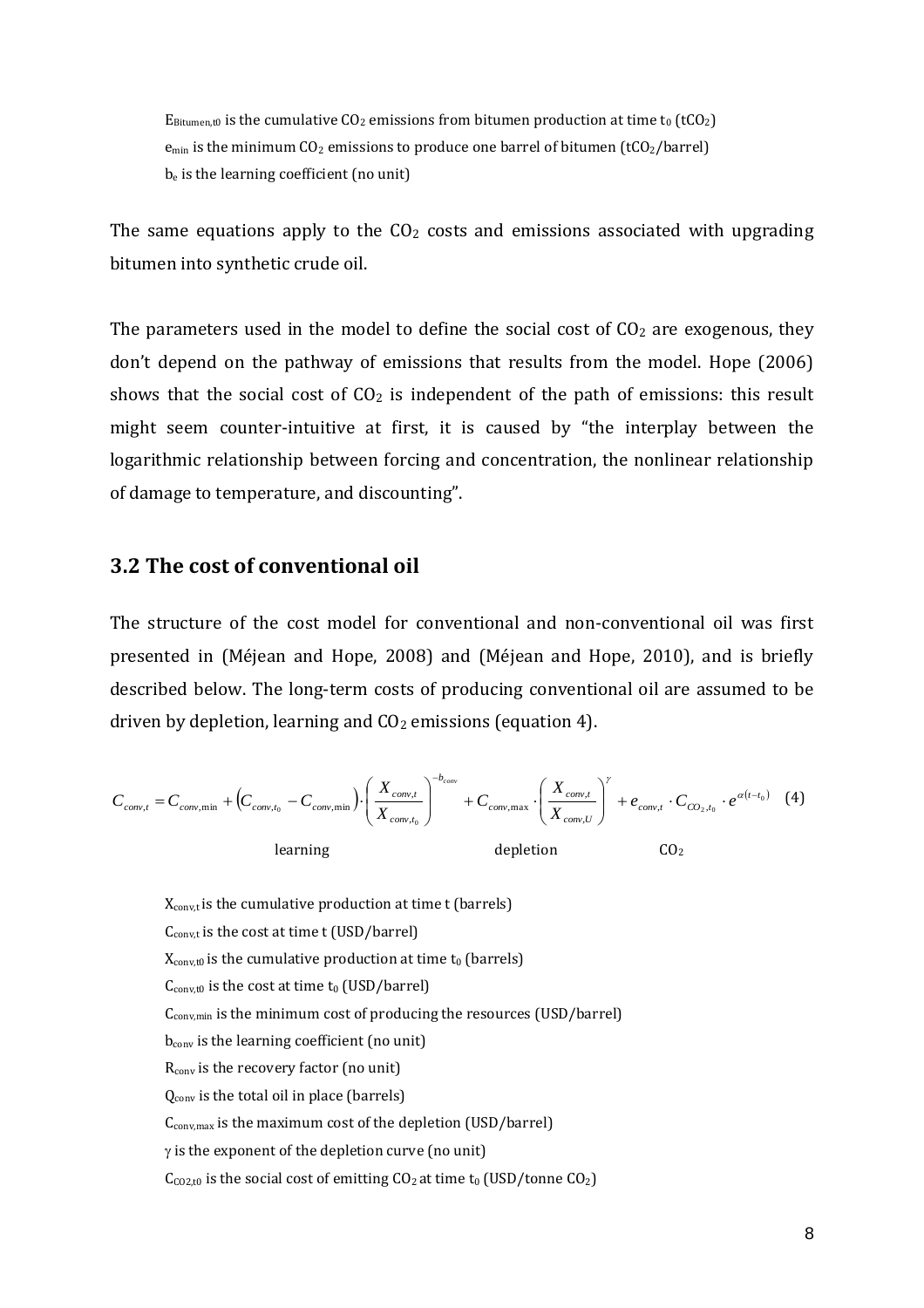$\alpha$  is the rate of increase of the social cost of CO<sub>2</sub> with time (per year)  $e_{\text{conv,t}}$  is the CO<sub>2</sub> emissions to produce one barrel of oil at t (tCO<sub>2</sub>/barrel)  $X_{conv,U}$  is the ultimately recoverable resources (barrels) with  $X_{conv,U} = R_{conv} * Q_{conv}$ 

### **3.3 Oil demand**

Demand is assumed to be sensitive to price, through the price elasticity of oil demand. Demand also has an exogenous component independent of the oil price.

$$
\boldsymbol{d}_{t} = \boldsymbol{d}_{t_0} \cdot \left(\frac{P_t}{P_{t_0}}\right)^{\rho \epsilon} \cdot \boldsymbol{e}^{d(t-t_0)}
$$
\n
$$
\tag{5}
$$

 $d_t$  is the oil demand at time t (barrels per day)  $d_{t0}$  is the oil demand at time  $t_0$  (barrels per day)  $P_t$  is the price of oil at time t (USD/barrel)  $P_{t0}$  is the price of oil at time  $t_0$  (USD/barrel) pe is the price elasticity of oil demand (no unit) d is the growth rate of oil demand independent of the price of oil (% per year)

### **3.4 Oil price**

It is assumed that the competitive price of oil at the time when conventional oil production is unable to meet demand  $(P_{CONV,T})$  is the cost of producing synthetic crude oil from in-situ bitumen  $(C_{SCO,T})$ :

$$
P_{\text{conv},\tau} = C_{\text{SCO},\tau} \tag{6}
$$

$$
C_{SCO,T} = \frac{C_{IS,t_0} + e_{IS} \cdot C_{CO_2,T}}{Y_U} + (C_{U,t_0} + e_U \cdot C_{CO_2,T})
$$
\n(7)

and

with

$$
\mathbf{C}_{\mathrm{CO}_2,T} = \mathbf{C}_{\mathrm{CO}_2,t_0} \cdot \mathbf{e}^{\alpha(T-t_0)} \tag{8}
$$

 $Y_U$  is the upgrading efficiency (barrel SCO per barrel bitumen)  $C<sub>IS,t0</sub>$  is the cost of producing in-situ bitumen at time  $t<sub>0</sub>$  (USD/barrel bitumen)  $C<sub>U,t0</sub>$  is the cost of upgrading bitumen into one barrel of SCO at time  $t<sub>0</sub>$  (USD/barrel SCO)  $C_{CO2,T}$  is the social cost of  $CO<sub>2</sub>$  at time T (USD/barrel SCO)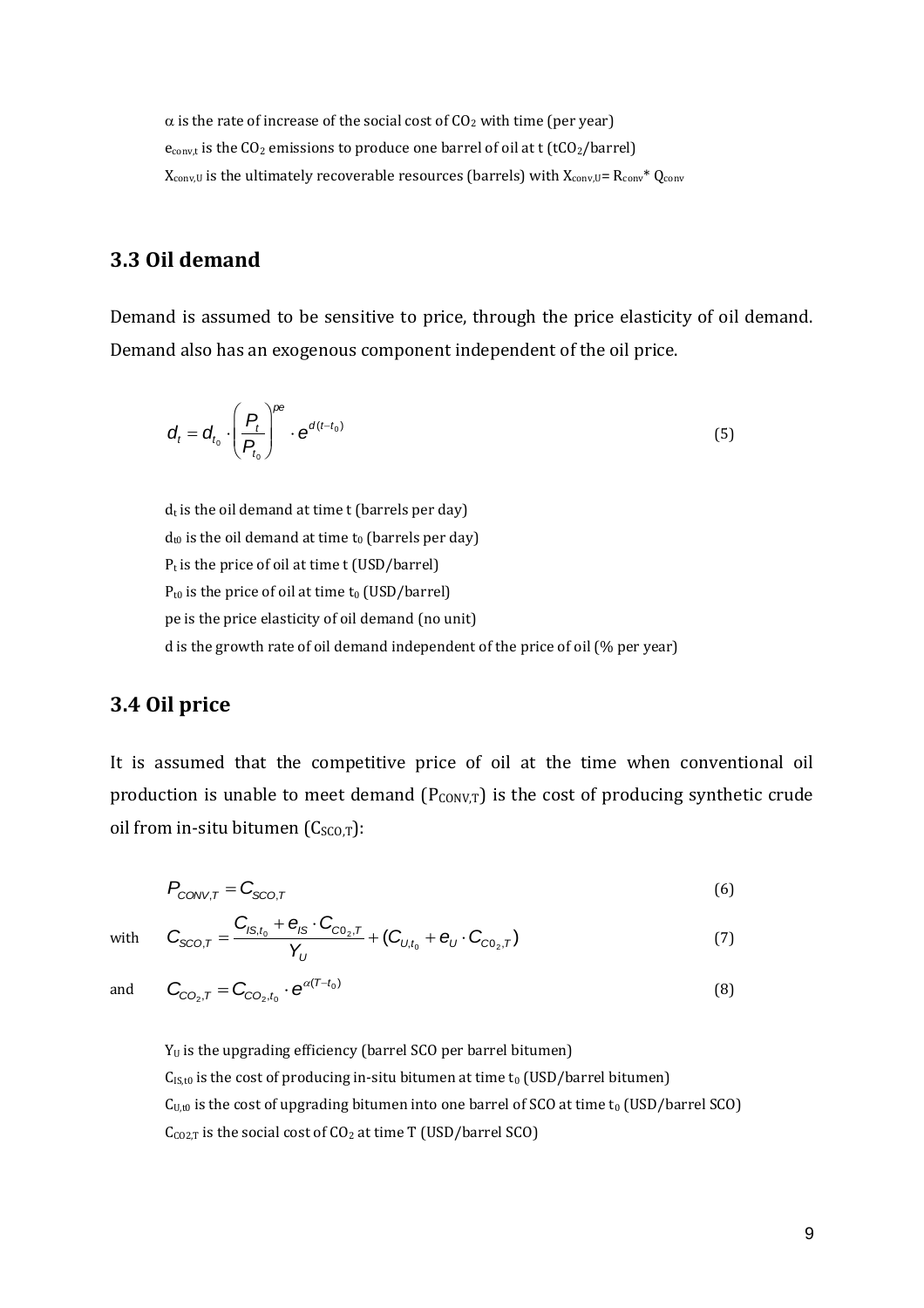With a  $CO<sub>2</sub>$  tax on fuel use, the costs also include the emissions associated with burning the oil.

The assumption was made earlier that synthetic crude oil could not enter the market while conventional oil production could still satisfy the demand for oil. It follows that the cost of producing synthetic crude oil at time T is the cost of producing synthetic crude oil today plus the  $CO<sub>2</sub>$  costs of producing synthetic crude oil at time T. Also, no Hotelling rent is included in the cost of synthetic crude oil as that rent is not significant for the initial exploitation of very large fossil fuel resources, which is the case for nonconventional oil. The difference between the price and cost of conventional oil at T, discounted to the present time (also called the oil rent at time T discounted to the present time, defined as OR), is calculated as follows:

$$
OR = (P_{CONV,T} - C_{CONV,T}) e^{-r \cdot T}
$$
\n(9)

OR is the oil rent at time T discounted to the present time (USD/barrel)  $P_{CONV, T}$  is the price of conventional oil at time T (USD/barrel)  $C_{\text{CONV,T}}$  is the cost of conventional oil at time T (USD/barrel) r is the consumption discount rate (% per year) T is the time when conventional oil production is unable to meet demand

This equation translates Hotelling's rule (1931) that the oil rent should grow at a rate equal to the interest rate. The competitive price of oil at time  $t_0$ ,  $P_{CONV,t0}$ , is then obtained from the oil rent:

$$
P_{\text{conv},t_0} = C_{\text{conv},t_0} + OR \tag{10}
$$

 $P_{CONV,t0}$  is the price of conventional oil at time  $t_0$  (USD/barrel)  $C_{\text{CONV,t0}}$  is the cost of conventional oil at time  $t_0$  (USD/barrel)

The following equation summarises the calculation of the competitive price of oil at time t0:

$$
P_{\text{CONV},t_0} = C_{\text{CONV},t_0} + \left(C_{\text{SCO},T} - C_{\text{CONV},T}\right) e^{-r \cdot T}
$$
\n(11)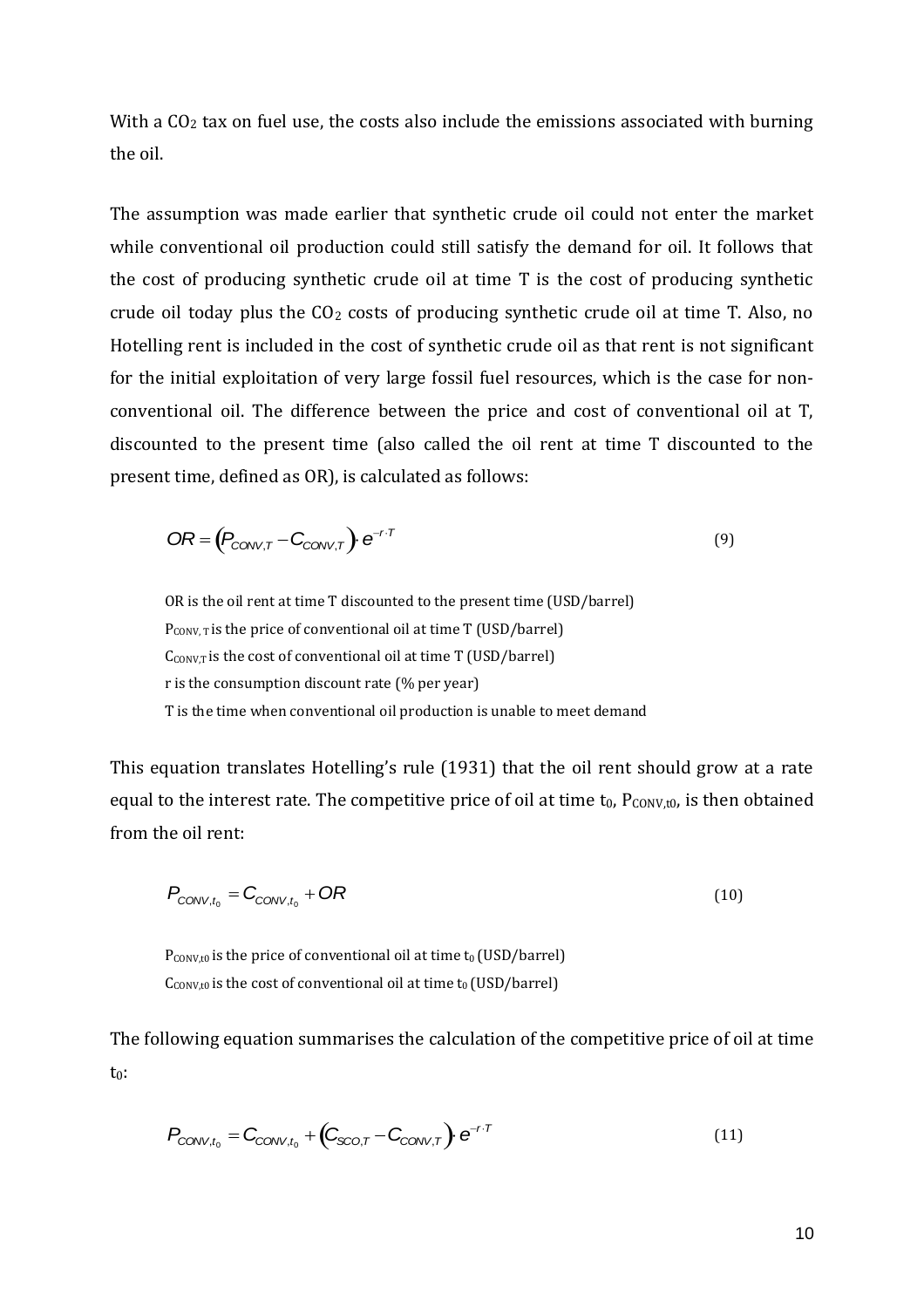### **4. Data: estimation of the parameters**

### **4.1 Oil demand**

### *4.1.1 Price elasticity of oil demand (pe)*

The price elasticity of oil demand is "the responsiveness or sensitivity of oil demand to changes in price" (Cooper, 2003 p3). It is defined as the ratio between the percentage change in demand for oil and the percentage change in the price of oil:

$$
pe = -\frac{P}{Q}\frac{dQ}{dP}
$$
 (12)

pe is the price elasticity of oil demand (no unit) P is the price of oil (USD/barrel) Q is the quantity of oil demanded (barrels)

The following table shows some estimates of the price elasticity of oil demand from seven studies, as reported in (Fattouh, 2007).

| Study                | Short run                    | Long run           | Region                | Period      |
|----------------------|------------------------------|--------------------|-----------------------|-------------|
| Dahl, 1993           | $-0.05$ to                   | $-0.13$ to $0.26$  | Developing countries  |             |
|                      | $-0.09$                      |                    |                       |             |
| Pesaran et al., 1998 | $-0.03$                      | $0$ to $-0.48$     | Asian countries       |             |
| Gately<br>and        | $-0.05$                      | $-0.64$            | <b>OECD</b>           | 1971-1997   |
| Huntington, 2002     | $-0.03$                      | $-0.18$            | Non-OECD              |             |
|                      |                              | $-0.12$            | Fast growing non-OECD |             |
| Cooper, 2003         | 0.01<br>to<br>$\blacksquare$ | $0.038$ to $-0.56$ | 23 countries          | 1979-2000   |
|                      | 0.11                         |                    |                       |             |
| Brook et al., 2004   |                              | $-0.6$             | <b>OECD</b>           |             |
|                      |                              | $-0.2$             | China                 |             |
|                      |                              | $-0.2$             | Rest of world         |             |
| Krichene, 2006       | $-0.02*$ to                  | $-0.03*$ to        | Various countries     | *1984-2005  |
|                      | $-0.03**$                    | $-0.08**$          |                       | **1970-2005 |
| Rehrl and Friedrich, |                              | $-0.46***$         | World                 |             |
| 2006                 |                              |                    |                       |             |

Adapted from (Fattouh, 2007, p10), except\*\*\*

**Table 1: Price elasticity of oil demand**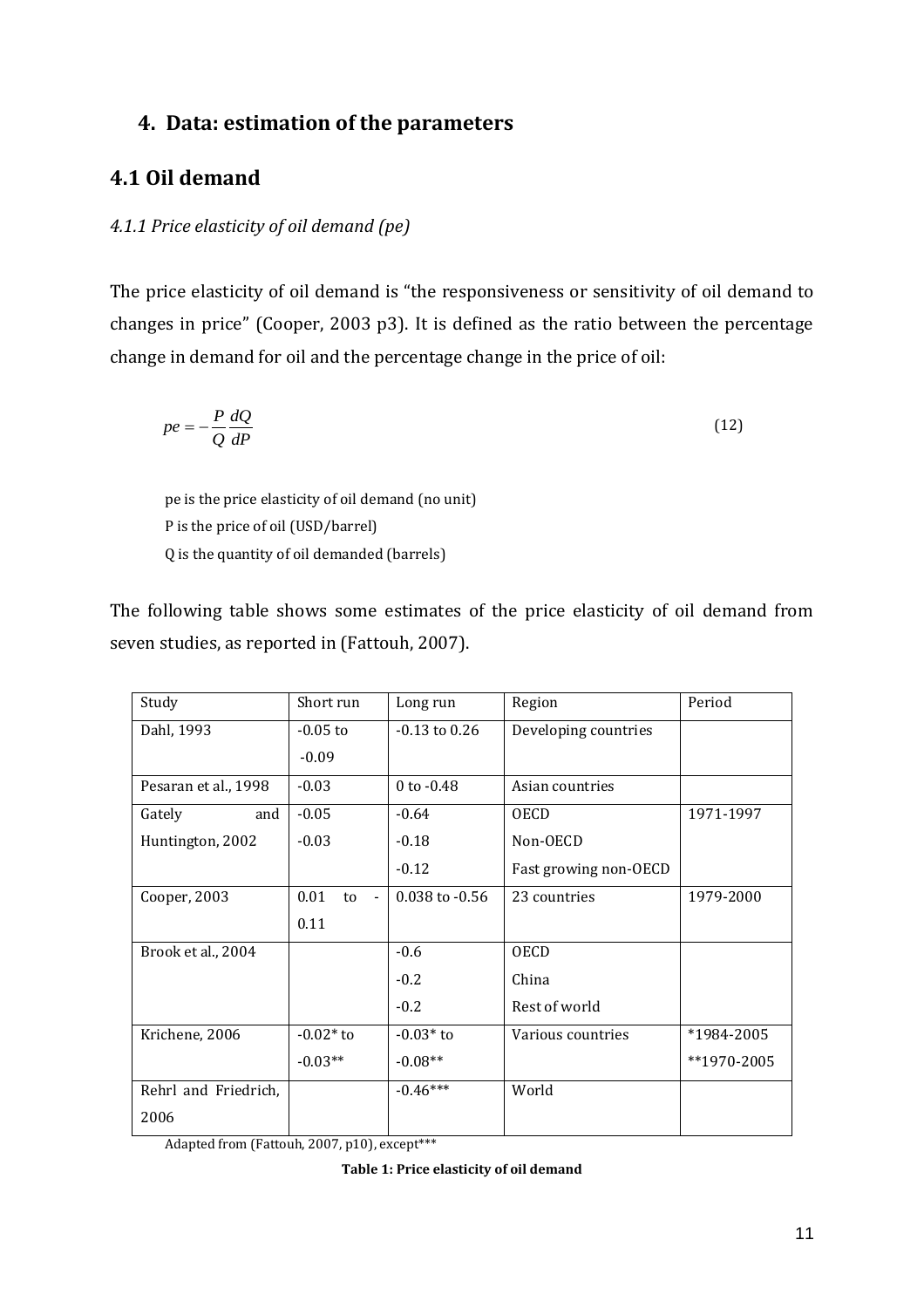The long-run price elasticity of oil is appropriate for this study. The range for the price elasticity of demand is chosen between 0 and -0.6. The lower bound of this range is above -1.0: as the demand for oil is increasingly driven by the demand for transport, it should become relatively less responsive to prices, as few substitutes are available (IEA, 2006). Oil demand is also driven by exogenous growth, independent from the response to oil prices.

### 4.1.2 Exogenous oil demand growth (d)

Oil demand is driven in the model by exogenous growth, independent from the response to oil prices. Some estimates of the overall demand growth for oil were found in (UKERC, 2009a). These estimates are listed in table 2.

| Model          | Oil demand growth        | Type                                |
|----------------|--------------------------|-------------------------------------|
| <b>IEA</b>     | 2008-<br>$1.3\%/year$    | Detailed demand modelling           |
|                | 2015                     |                                     |
|                | $2015 -$<br>$0.8\%/year$ |                                     |
|                | 2030                     |                                     |
| <b>OPEC</b>    | after<br>$1.14\%$ /year  | Detailed demand modelling           |
|                | 2012                     |                                     |
| <b>EIA</b>     | 1.16%                    | Detailed demand modelling           |
| Shell          | No growth after 2020     | Detailed demand modelling           |
|                | Decline after 2020       |                                     |
| Meling         | $1.6\%/year$             | No detailed demand modelling        |
| (StatoilHydro) |                          |                                     |
| Total          | $1.4\%$ /year            | No detailed demand modelling        |
| Exxon Mobil    | $1.4\%$ /year            | Detailed demand modelling           |
| Energyfiles    | $1.8\%/year$             | Demand not modelled, exogenous rate |

Adapted from (UKERC, 2009a)

**Table 2: Demand growth estimates found in the literature**

The range used for the demand growth rate  $(d_{\text{CONV}})$  is chosen to be between 1% and 2.5% per year.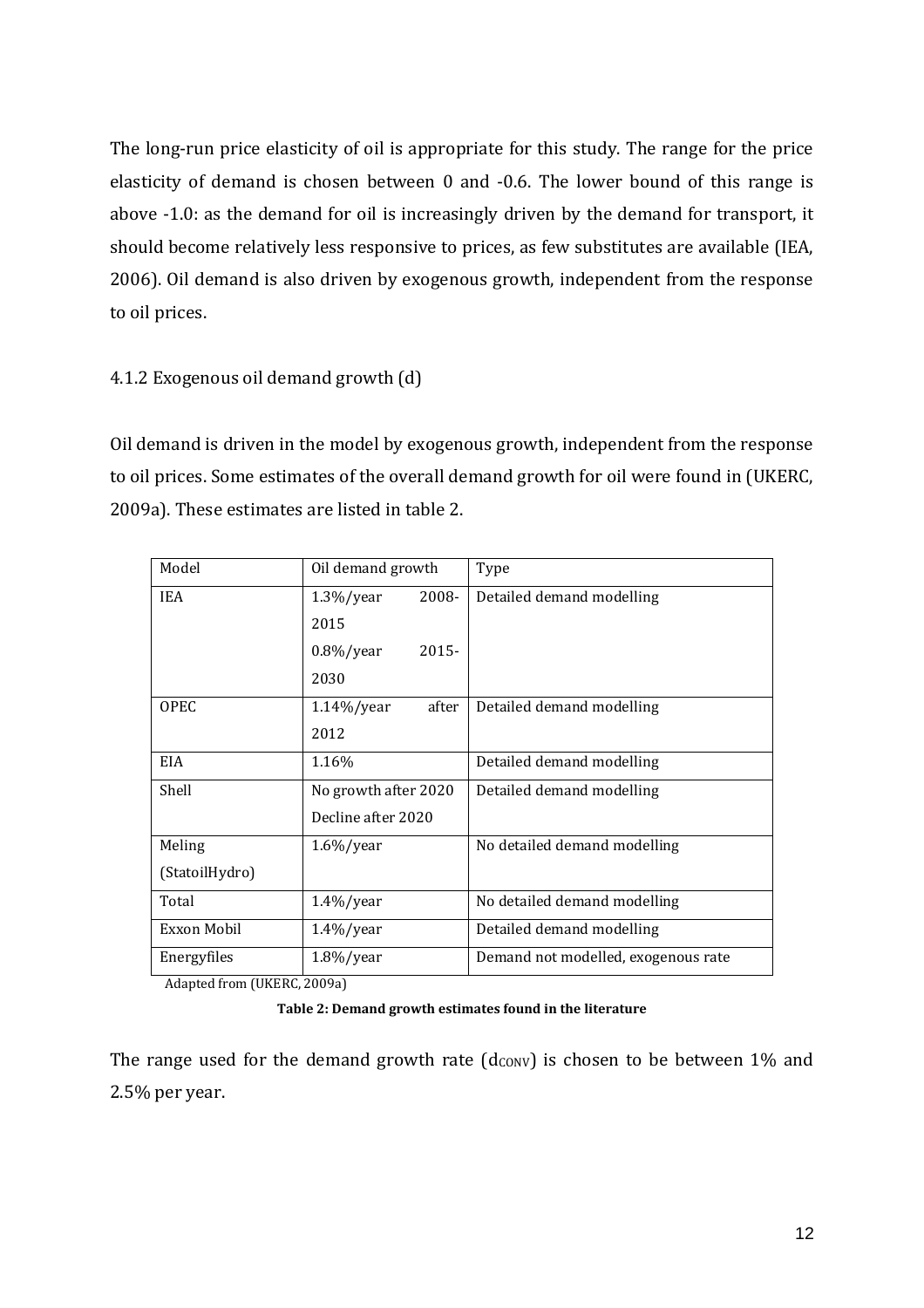### **4.2 Resources**

### *4.2.1 Ultimate volume in place (Q)*

A distinction must be made between the amount of oil physically occurring underground, and the amount of oil that will eventually be recovered from the deposits. The ultimate volume in place is defined as the amount of oil physically occurring underground before any extraction has taken place.

The IEA (2005b p25) estimates the conventional oil resources in place at 7 to 8 trillion barrels, of which 3.3 trillion barrels are considered ultimately recoverable.

### *4.2.2 Recovery factor (R)*

The recovery factor is the percentage of the total oil in place in a deposit that can be recovered by a combination of primary, secondary and tertiary techniques (Grand Dictionnaire Terminologique, 2007). In this study, the ultimate recovery factor is the amount of oil or bitumen that could ultimately be produced as a percentage of the total amount of bitumen in place.

The estimates of the recovery factors available in the literature are closely linked to the performance of current technologies, and to current or anticipated economic conditions. Ideally this study should be conducted independently of these considerations, as it is very difficult to anticipate future technological breakthroughs and economic conditions. In Rogner's hydrocarbon resource assessment "the broadest possible dimensions were applied without immediate reference to recoverability", (1997 p220). Rogner points out the "difficulty of incorporating future development efforts, technology change, and uncertainty into reserve assessments" and argues for the inclusion of all hydrocarbon occurrences, as the "a priori exclusion of presently subeconomic or geologically uncertain occurrences would certainly underestimate the hydrocarbon occurrence potentially available to humankind", (1997 p236). Rogner thus adopts the highest plausible value for the occurrences of conventional oil resources, as his objective is to assess "the ultimately available resource base beyond short-term techno-economic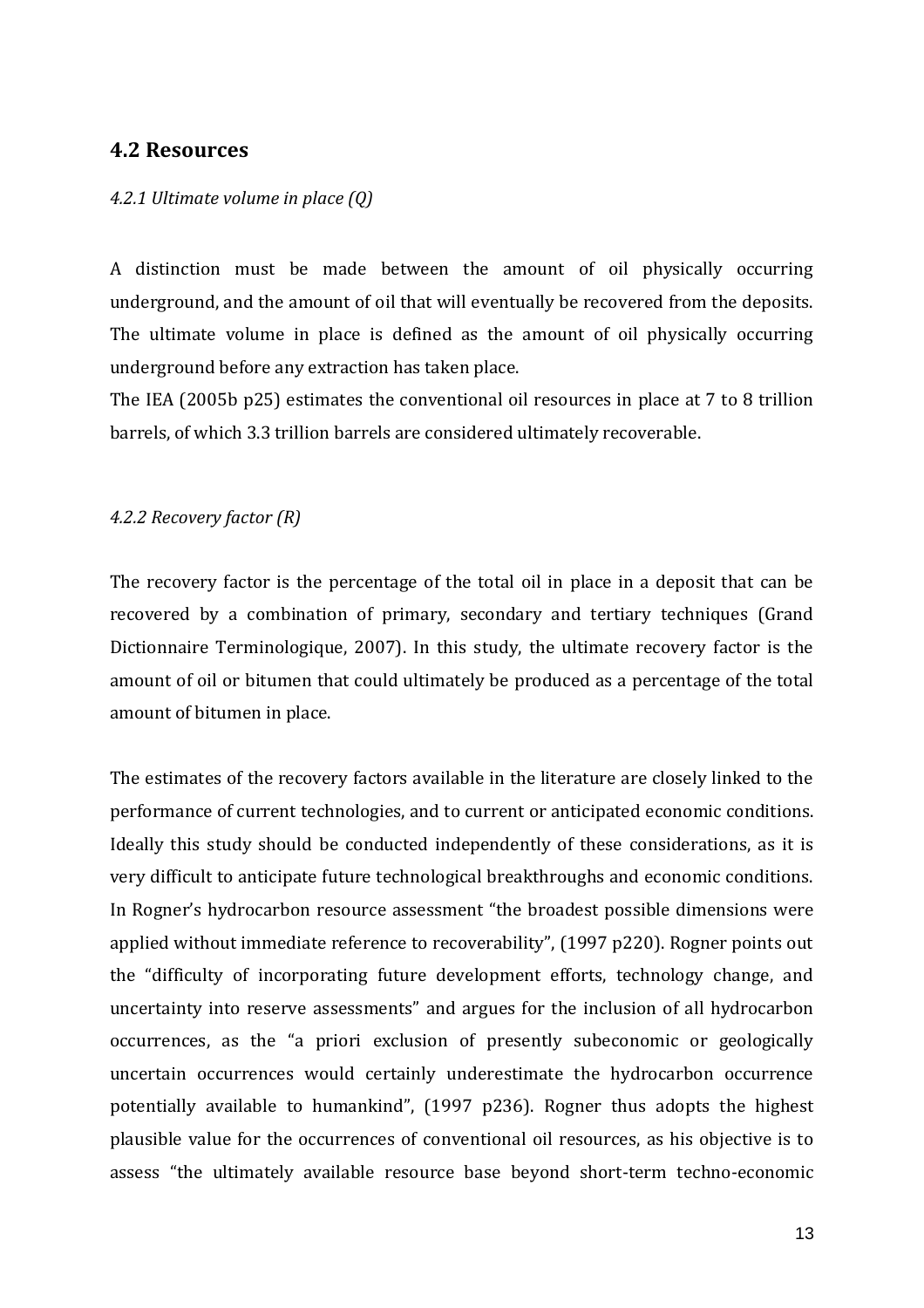recovery limitations" (1997 p253). Rogner (1997 p231) uses a recovery rate of 0.4 for conventional oil with enhanced oil recovery, while the IEA (2005a) estimates the recovery rate of conventional oil between 0.41 and 0.47. The recovery rate is chosen to lie between 0.35 (Rogner, 1997 p231) and 0.55.

The estimates of the recovery factors available in the literature are closely linked to the performance of current technologies, and to current or anticipated economic conditions. Ideally this study should be conducted independently of these considerations, as it is very difficult to anticipate future technological breakthroughs and economic conditions. In Rogner's hydrocarbon resource assessment, "the broadest possible dimensions were applied without immediate reference to recoverability" (1997 p220). Rogner points out the "difficulty of incorporating future development efforts, technology change, and uncertainty into reserve assessments" and argues for the inclusion of all hydrocarbon occurrences, as the "a priori exclusion of presently subeconomic or geologically uncertain occurrences would certainly underestimate the hydrocarbon occurrence potentially available to humankind", (1997 p236). Rogner thus adopts the highest plausible value for the occurrences of non-conventional oil resources, as his objective is to assess "the ultimately available resource base beyond short-term techno-economic recovery limitations" (1997 p253).

The model introduces a depletion cost component that is solely based on the growing physical difficulty of producing bitumen. The recovery factor used to determine the costs associated with the depletion of the resources should therefore be set at the highest possible value.

### **4.3 Conventional oil production**

### *4.3.1 Initial production rate (xt0) and initial cumulative production (Xt0)*

The initial production rate of conventional oil is derived from (EIA, 2009). The total world supply of oil in 2005 was estimated at about 84 million barrels per day (annual average), i.e. 3.07E+10 barrels per year. The IEA estimates that 1.0 trillion of the 7 to 8 trillions barrels of conventional oil in place had been produced in 2005, (2005a p25).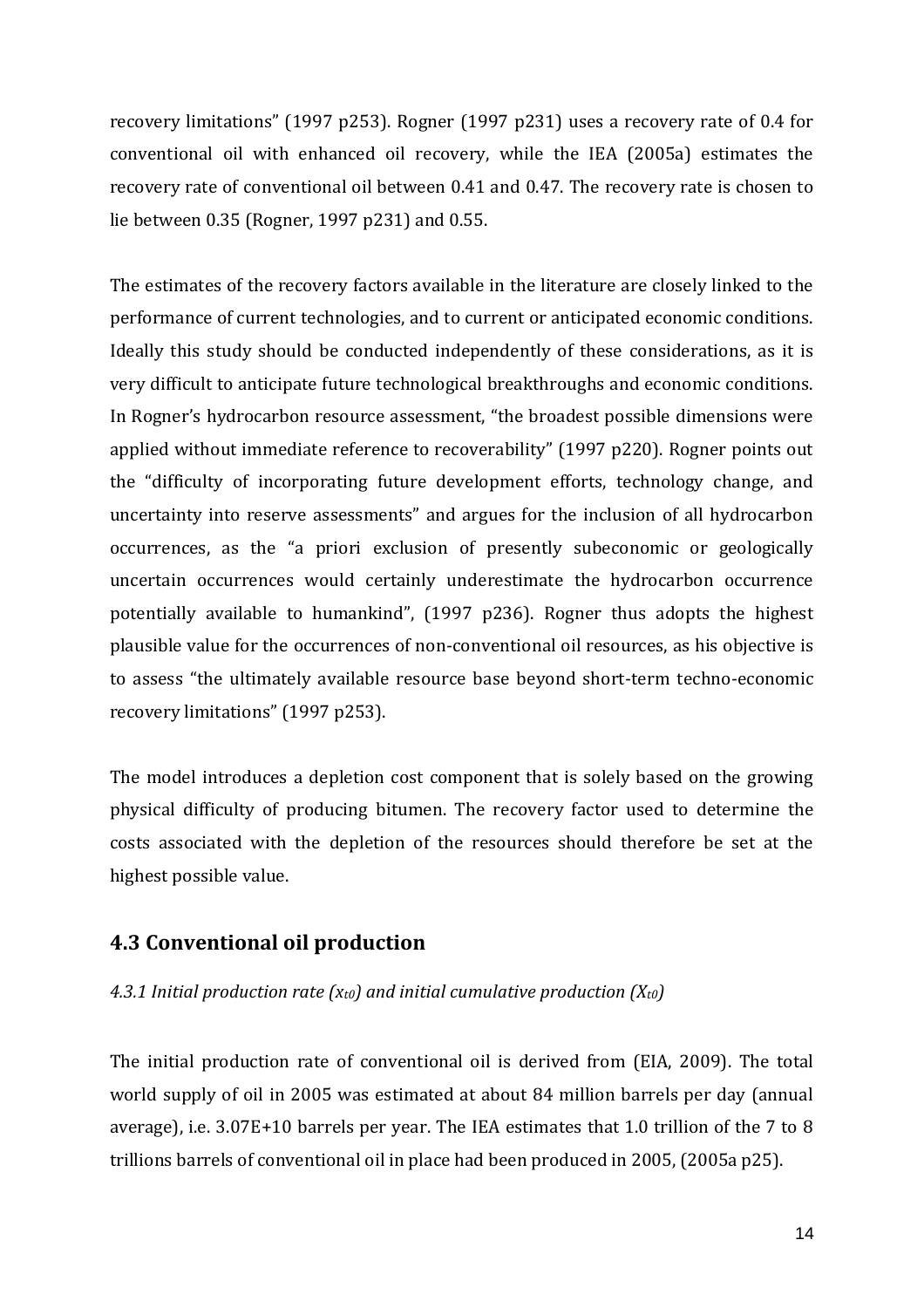### *4.3.2 Maximum production rate (xMAX)*

The range for the maximum production rate of conventional oil is derived from data collected in the 2009 UKERC report on global oil depletion, and summarised in table 3.

| Source            | Peak daily rate (Mb/d)          | Forecasted peak                 | Reference         |
|-------------------|---------------------------------|---------------------------------|-------------------|
| <b>IEA 2008</b>   | 97.6 in 2030                    | "Conventional oil production    | IEA (2008 p251)   |
|                   | (excl. non-conventional oil)    | levels off towards 2030"        | UKERC (2009b p5)  |
| <b>EIA 2008</b>   | 113.3 in 2030 (all oil)         | No peak                         | UKERC (2009b p21) |
|                   | 99.3 in 2030 (conventional oil  |                                 |                   |
|                   | only)                           |                                 |                   |
| <b>OPEC 2009</b>  | 95 in 2030 (reference case)     | No peak                         | OPEC (2009 p61)   |
|                   | (excl. non-conventional oil)    |                                 |                   |
| <b>OPEC 2008</b>  | 102 in 2030 (reference case)    | No peak                         | OPEC (2008 p37)   |
|                   | (excl. non-conventional oil)    |                                 |                   |
| <b>OPEC 2008</b>  | 121 in 2030 (demand)            | No peak                         | UKERC (2009b p51) |
|                   | (demand, incl. non-conventional |                                 | OPEC (2008 p112)  |
|                   | oil)                            |                                 |                   |
| <b>Shell 2008</b> | 91.4 in 2030 (blueprint)        | "By 2015, growth in the         | UKERC (2009b p33) |
|                   | (assumed moderate growth of     | of<br>production<br>easily      |                   |
|                   | unconventional oil and gas)     | accessible oil and gas will not |                   |
|                   |                                 | match the projected rate of     |                   |
|                   |                                 | demand growth."                 |                   |
| ExxonMobil        | 101 in 2030                     | No peak before 2030             | UKERC (2009b p51) |
| 2008              | (excl. non-conventional oil)    |                                 |                   |

### **Table 3: Maximum production rate from various oil supply models**

Two models (IEA 2008 and Shell 2008) acknowledge or predict a peak before 2030. Most of the estimates of the production rate in table 2.4 fall roughly into the range 90 – 100 million barrels per day, with the exception of one OPEC estimate: in its World Oil Outlook 2008, OPEC estimates that demand for oil could reach 121 million barrels per day in 2030, and argues that the resource base would be sufficient to meet demand in that scenario, assuming the necessary investments are made to support additional non-OPEC supply, including non-conventional oil. In its reference scenario, OPEC estimates the supply of non-conventional oil (non-OPEC) to reach about 11 million barrels per day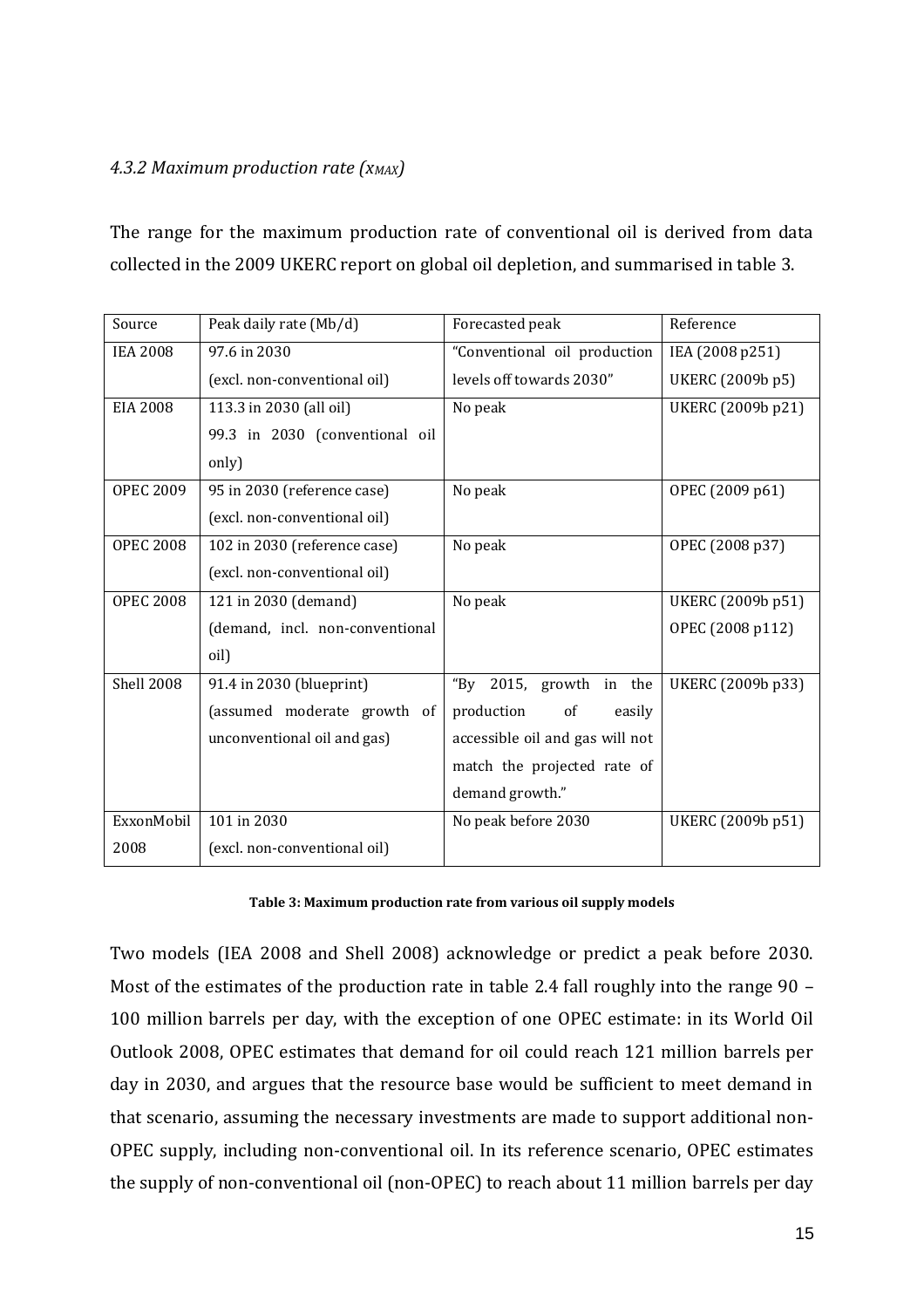in 2030, so the higher bound of the range for the maximum conventional oil production rate is thus chosen as 110 million barrels per day, and the range is set at 91 – 110 million barrels per day.

This higher estimate for the conventional oil maximum production rate is included in the range, as the model aims at reflecting the absolute maximum production rate that could possibly be reached.

### 4.3.3 Decline rate  $(\alpha_{CONV})$

The post-peak production decline rate parameter, i.e. the decline rate in conventional oil production after the maximum production rate has been reached, is derived from estimates gathered in (UKERC, 2009a p150-151). The decline rate is here defined as the overall decline rate, which is associated to all fields, including the fields that haven't passed their peak (this is in contrast to the post-peak decline rate which only refers to the fields where production is declining), (UKERC, 2009c p4). This decline rate is the production-weighted aggregate decline rate of all fields, including post-peak fields, fields that are showing a plateau and fields that are still in the phase of build-up. Data gathered by UKERC shows aggregate post peak decline between 0.2% and 4.0% per year. The range is chosen to be between 0.0% and 4.0% per year, to allow for the possibility of a plateau.

### **4.4 Depletion**

The estimates of the depletion parameters are obtained using the method described in (Méjean and Hope, 2008). Estimates from Attanasi (used in the SAUNER project), Rogner and Nordhaus and Boyer are used to determine the depletion parameters' ranges. The incremental cost function from which some of these estimates are derived expresses ''the quantity of resources that the industry is capable of adding to proved reserves or cumulative production'' as a function of long-term marginal costs (Attanasi, 1995, p2). These curves assume no subsequent cost reductions through technology learning (IEA, 2005b). The European SAUNER project uses Attanasi's estimates to produce world oil supply cost curves for various categories of oil, including oil sands.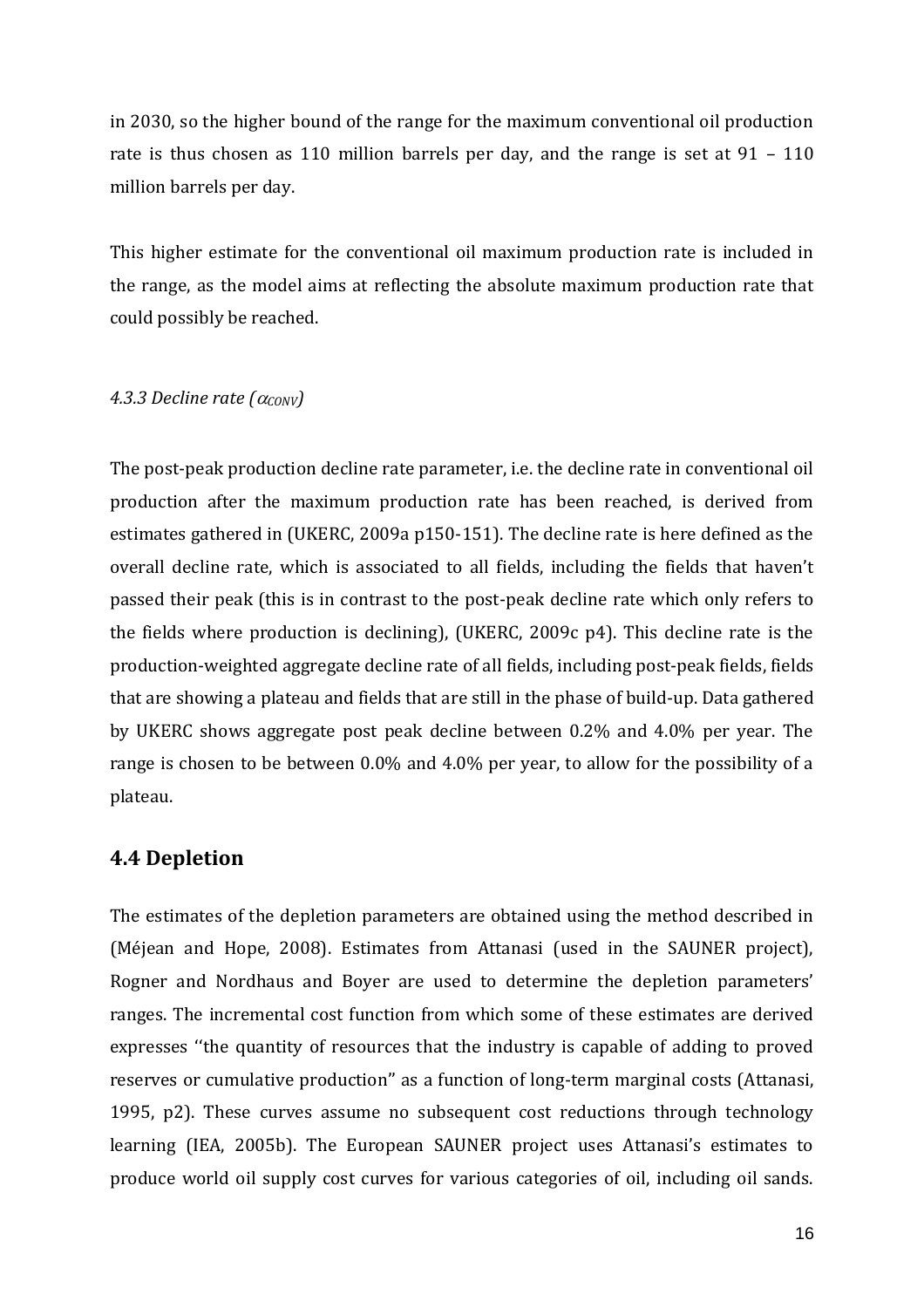Rogner (1997) also produced similar aggregate quantity–cost curves for global oil resources.

Cmax is the maximum cost of oil, i.e. the cost of producing the last barrel of oil (assuming no technological change), and  $\gamma$  is the exponent of the depletion curve. The resulting estimates for  $\gamma$  and  $C_{\text{max}}$  are summarised in table 4.

| Source                                | SAUNER 2000         | Rogner 1997 p254           | <b>Nordhaus</b><br>and<br>Boyer 1999 p40 |
|---------------------------------------|---------------------|----------------------------|------------------------------------------|
| Category                              | Conventional<br>oil | Global<br>oil<br>resources | Carbon fuels                             |
| (no unit)                             | 1.41                | 1.04                       | 4                                        |
| $C_{\text{max}}$<br>(2005) USD/barrel | 60 <sup>a</sup>     | 86 <sup>b</sup>            | 121c                                     |

a50(1998)USD; b58 (1990)USD; c81 (1990)USD.

**Table 4: Literature estimates for depletion parameters**

Rogner values all resource categories are as if "all future productivity gains were realized immediately" (p253). In his analysis, "a productivity gain in the upstream sector of 1% per year is assumed (...) a resource that presently commands production costs of, for example, \$40 per barrel of oil equivalent (boe) would, over a period of 50 years, drop gradually to \$24", (Rogner, 1997 p251).

The high end of the conventional oil spectrum is 35 (1990) USD/barrel (including EOR). Taking out the 1% per year productivity gains, this is equivalent to 58 (1990) USD/barrel, or 86 (2005) USD/barrel (Rogner, 1997 p254). The highest conventional oil production costs are 50 (1998) USD/barrel, (SAUNER, 2000), or 60 (2005) USD/barrel. The estimate of the maximum cost of oil from SAUNER is considered too low for the cost of producing the last barrel of conventional oil, as some conventional oil production costs are already approaching this value, and the lower bound of the range is chosen as 86 USD/barrel.

The maximum depletion cost parameters are chosen between 60 and 86 USD/barrel for conventional oil production. The depletion exponent is chosen between 1 and 4.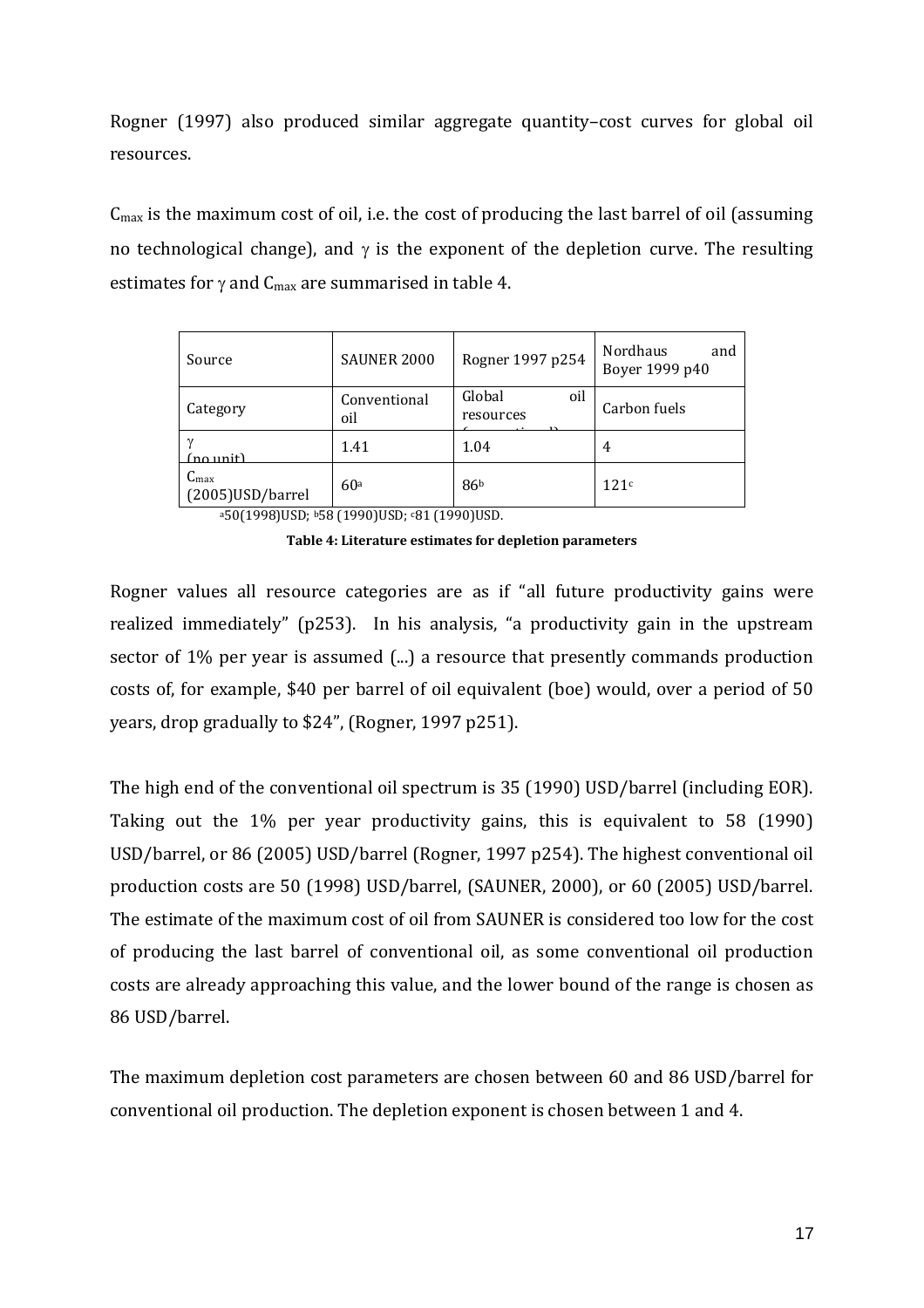### **4.5 Costs and learning**

### *4.5.1 Initial costs (Ct0)*

### a. Bitumen and synthetic crude oil

Table 5 summarises the operating and supply costs of bitumen recovered using cold production, various in-situ techniques and surface mining. Upgrading costs are also included.

| USD(2005) per barrel at the plant gate | Output          | Operating   | Supply     | Source           |
|----------------------------------------|-----------------|-------------|------------|------------------|
|                                        |                 | costs       | costs      |                  |
| In-situ (cold production)              |                 |             |            |                  |
| Wabasca, Seal                          | bitumen         | $5 - 7$     | $12 - 15$  | NEB, 2006        |
| Wabaka                                 | bitumen         | $3.5 - 7.5$ | $8.5 - 12$ | Cliffe, 2002     |
| CHOPS - Cold Lake                      | bitumen         | $7 - 8$     | $13 - 16$  | NEB, 2006        |
| Cold Lake                              | bitumen         | $7 - 11$    | $12 - 16$  | Cliffe, 2002     |
| In-situ (thermal)                      | bitumen         |             |            |                  |
| Cyclic Steam Stimulation (CSS)         | bitumen         | $8 - 12$    | $17 - 20$  | <b>NEB, 2006</b> |
| CSS                                    | bitumen         | $7 - 12$    | $12 - 19$  | Cliffe, 2002     |
| <b>CSS</b>                             | bitumen         | $6 - 10$    | $10 - 15$  | IEA, 2002        |
| <b>CSS</b>                             | SC <sub>O</sub> | $4.5 - 7.5$ |            | NRCan, 2003      |
| Steam Assisted Gravity Drainage (SAGD) | <b>bitumen</b>  | $8 - 12$    | $15 - 18$  | <b>NEB, 2006</b> |
| SAGD                                   | bitumen         | $6 - 11$    | $10 - 17$  | Cliffe, 2002     |
| SAGD                                   | bitumen         | $5 - 9$     | $7 - 13$   | IEA, 2002        |
| SAGD                                   | SC <sub>O</sub> | $3.5 - 7$   |            | NRCan, 2003      |
| Upgrading                              |                 |             |            |                  |
| Stand-alone upgrader                   | SC <sub>O</sub> | $12 - 15$   | $22 - 27$  | Cliffe, 2002     |

Sources: (Cliffe, 2002) and (IEA, 2002) are adapted from (Greene et al., 2005); (NEB, 2006)

**Table 5: Literature estimates for initial costs**

It should be noted that the model does not include a parameter that reflects the losses occurring at the extraction stage. Bitumen is extracted from the mined oil sands before it is sent to the upgrader to be transformed into synthetic crude oil. These losses currently come close to about 10 to 13% of the initial amount of bitumen occurring in the mined oil sands (Alberta Chamber of Resources, 2004 p20). These losses have an impact on the bitumen production rate and the unit costs of producing bitumen. In fact, these losses are already included in the model, but in an implicit way. The estimates used to construct the ranges for the initial costs are found in the literature in dollars per barrel of bitumen, not in dollars per barrel of oil sand. These costs therefore already account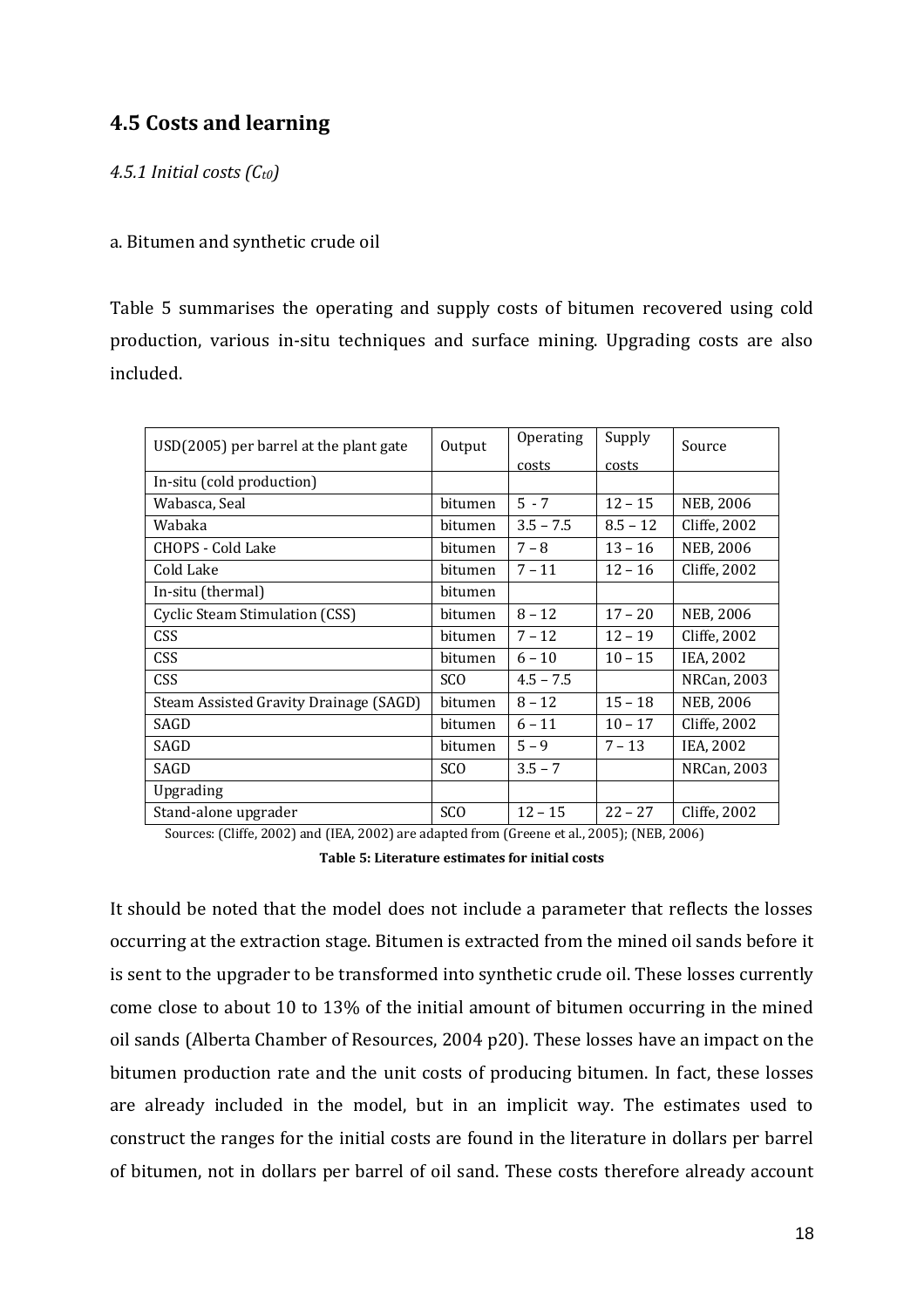for the losses occurring at the extraction stage. Similarly, the estimates obtained for future production rates are found in barrels of bitumen, and not in barrels of mined oil sands. Also, the estimation of the minimum mining costs  $(C_{min})$  takes these losses into account.

On average, two tonnes of oil sands are needed to produce one barrel of synthetic crude oil, (Centre for Energy, 2007). Oil sands contain about 10% bitumen (Government of Alberta, 2006) (the rest is sand, clay and water) and the density of bitumen is between 5.8 and 6.4 barrels per tonne, giving an upgrading efficiency  $Y_U$  between 0.78 and 0.86 barrel of synthetic crude oil per barrel of bitumen.

### b. Conventional oil

The initial conventional oil production costs  $C_{\text{CONV,t0}}$  are derived from the estimates of upstream costs of oil by region in 2005 USD/barrel (EIA, 2007) shown in table 6.

|                          | Upstream costs        |           |
|--------------------------|-----------------------|-----------|
| Region                   | (2005 USD per barrel) |           |
|                          | 2004-2006             | 2005-2007 |
| US                       | 23                    | 26        |
| Canada                   | 26                    | 20        |
| Europe                   | 30                    | 38        |
| Africa                   | 32                    | 44        |
| Middle East              | 14                    | 14        |
| Other Eastern Hemisphere | 19                    | 27        |
| Other Western Hemisphere | 47                    | 34        |
| Total, excluding US      | 26                    | 28        |
| Worldwide                | 24                    | 26        |

Upstream costs are finding costs plus lifting costs.

1.000 (2005) USD = 1.044 (2007) USD

**Table 6: Upstream costs by region for FRS companies** 

It appears that the offshore US and Africa were the regions with the highest upstream costs in the period 2005 to 2007. The highest estimates are used here for the initial marginal cost parameter, as other producing regions with lower costs will be able to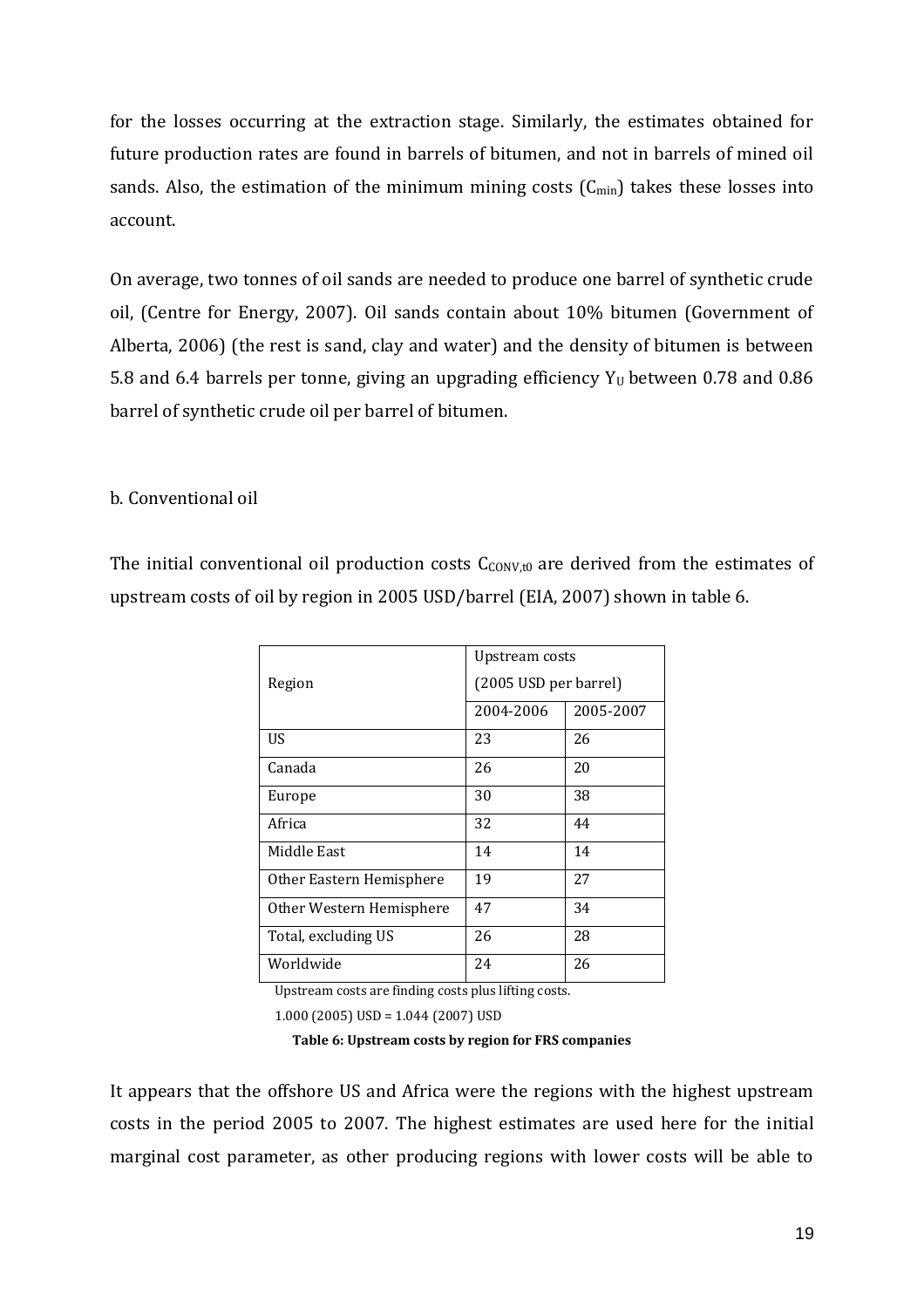obtain oil rents. The initial marginal cost of producing a barrel of conventional oil is chosen to lie between 34 and 44 (2005) USD.

The ranges shown in table 7 are assigned to the initial costs of producing bitumen using mining and in-situ techniques, to the initial upgrading costs and to the initial cost of producing conventional oil. These costs don't include  $CO<sub>2</sub>$  costs associated with fuel production and use.

| $C_{t0}$ , 2005 USD/barrel | Minimum | Most likely | Maximum |
|----------------------------|---------|-------------|---------|
| Bitumen (in-situ)          |         | 14          | 20      |
| Bitumen (upgrading only)   | 22      | 25          | 27      |
| Conventional oil           | 34      | 39          | 44      |

#### **Table 7: Initial costs – summary**

### *4.5.2 Learning rate (LR)*

The learning rate associated with crude oil at the well is estimated at 0.05 by (Fisher 1974) in (McDonald and Schrattenholzer, 2001 p258). The learning rate associated with oil extraction in the North Sea is estimated at 0.25 by (Blackwood, 1997) in (Köhler et al., 2006 p32). The following range is thus associated with the learning rate for conventional oil production: 0.05 - 0.25.

### *4.5.3 Minimum costs (Cmin)*

A way to capture the theoretical and technical limitations mentioned earlier is through the parameter  $C_{\text{min}}$ , the minimum costs of supplying bitumen. There is little information about what the minimum costs of supplying oil from non-conventional deposits will be in the future, as potential cost reductions are underestimated most of the time, (Anderson, 2005).

Upstream costs for conventional oil production remained in the 10-35 USD/barrel range between 1980 and 2005, (EIA, 2007). Although upstream costs in the Middle-East can be as low as 5 USD/barrel (Maurice 2001 in (OECD, no date)), the model is focusing on the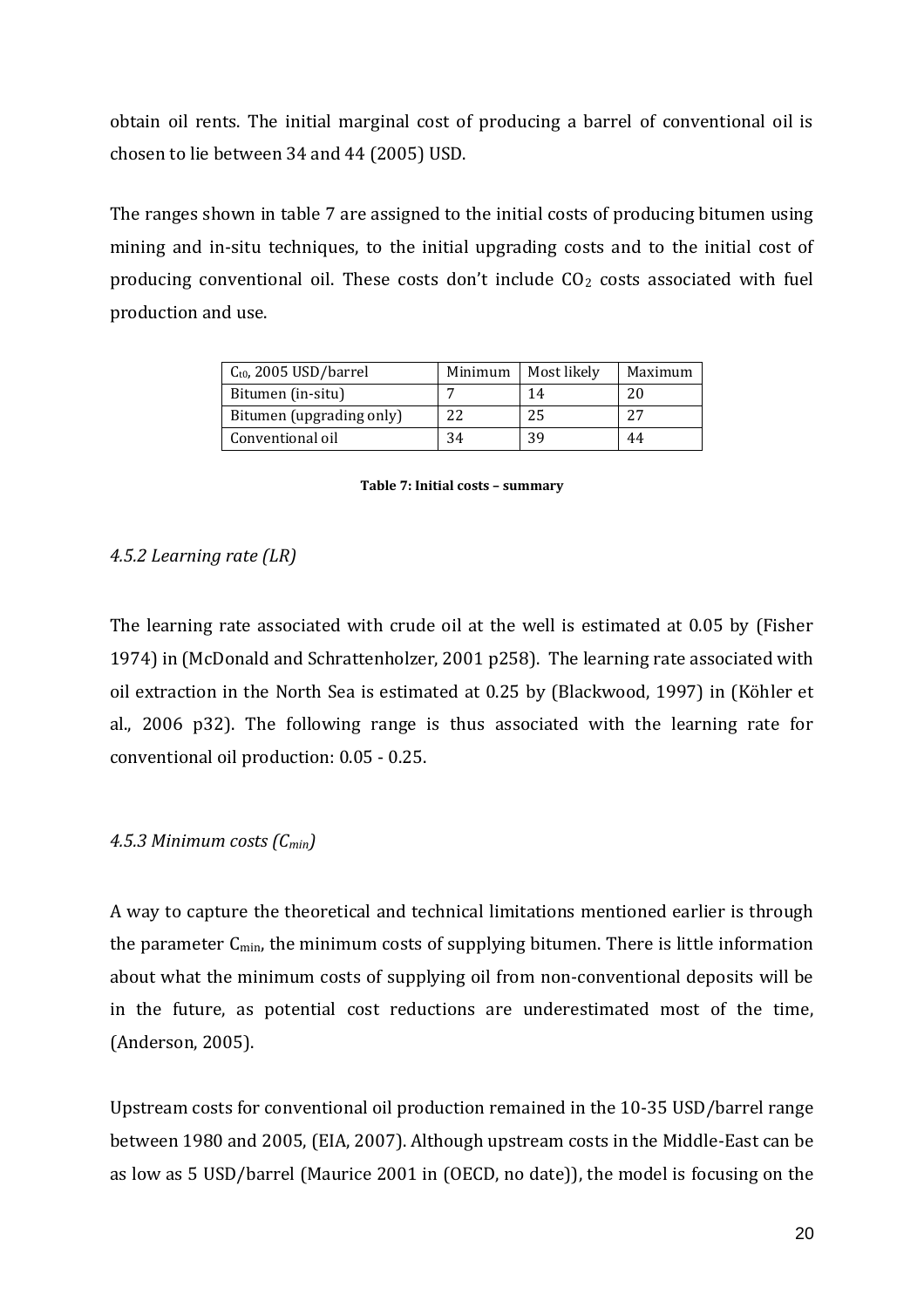marginal cost of producing oil, and  $C_{min}$  is defined as the minimum marginal oil cost, independent of depletion effects. The minimum costs  $C_{min}$  from conventional oil are taken to be between 10 and 30 USD/barrel.

4.6 CO<sub>2</sub> emissions

*4.6.1 Initial unit emissions (et0)*

### a. Bitumen and synthetic crude oil

The literature estimates for unit  $CO<sub>2</sub>$  emissions for mining recovery, in-situ recovery and upgrading are summarised in table 8.

| Type of process       | Initial unit<br>emissions<br>tCO <sub>2</sub> /barrel        | Source                                                                           |
|-----------------------|--------------------------------------------------------------|----------------------------------------------------------------------------------|
| In-situ               | 0.06                                                         | Alberta Chamber of Resources, 2004 p62                                           |
| In-situ               | 0.081                                                        | CAPP, 2004 p30                                                                   |
| In-situ               | $0.07 - 0.085$                                               | LENEF and T.J.McCann & Associates in<br>(Alberta Chamber of Resources, 2004 p62) |
| In-situ (SAGD)        | $0.065 - 0.115$                                              | Cupcic, 2003 p24                                                                 |
| Upgrading             | $0.075 - 0.09$                                               | LENEF and T.J.McCann & Associates in<br>(Alberta Chamber of Resources, 2004 p62) |
| Upgrading             | 0.038                                                        | Cupcic, 2003 p24                                                                 |
| Light/medium<br>crude | $0.022$ (0.18tCO <sub>2</sub> /m <sup>3</sup> ) <sup>*</sup> | CAPP, 2004 p30                                                                   |

 $*1$  barrel = 0.12 m<sup>3</sup>

**Table 8: Literature estimates for unit emissions**

CO<sup>2</sup> emissions are expected to increase when natural gas is replaced by residues to produce steam for recovery and hydrogen for upgrading. Flint provides some estimates for CO<sup>2</sup> emissions per barrel of synthetic crude oil produced, shown in table 9.

| Emissions (tCO <sub>2</sub> /barrel SCO) | In-situ $(SAGD)$ + upgrading |           | Mining + upgrading |           |
|------------------------------------------|------------------------------|-----------|--------------------|-----------|
| <b>Process</b>                           | Natural gas                  | Residue   | Natural gas        | Residue   |
| Total recovery only                      | $0.049 - 0.054$              | $0.077 -$ | $0.027 -$          | $0.037 -$ |
| (tCO <sub>2</sub> /barrel bitumen)       |                              | 0.086     | 0.030              | 0.041     |
| Total upgrading only                     | 0.045                        | 0.085     | 0.045              | 0.085     |

| Table 9: Comparison between natural gas and residue fuelled upgrading processes |  |  |
|---------------------------------------------------------------------------------|--|--|
|---------------------------------------------------------------------------------|--|--|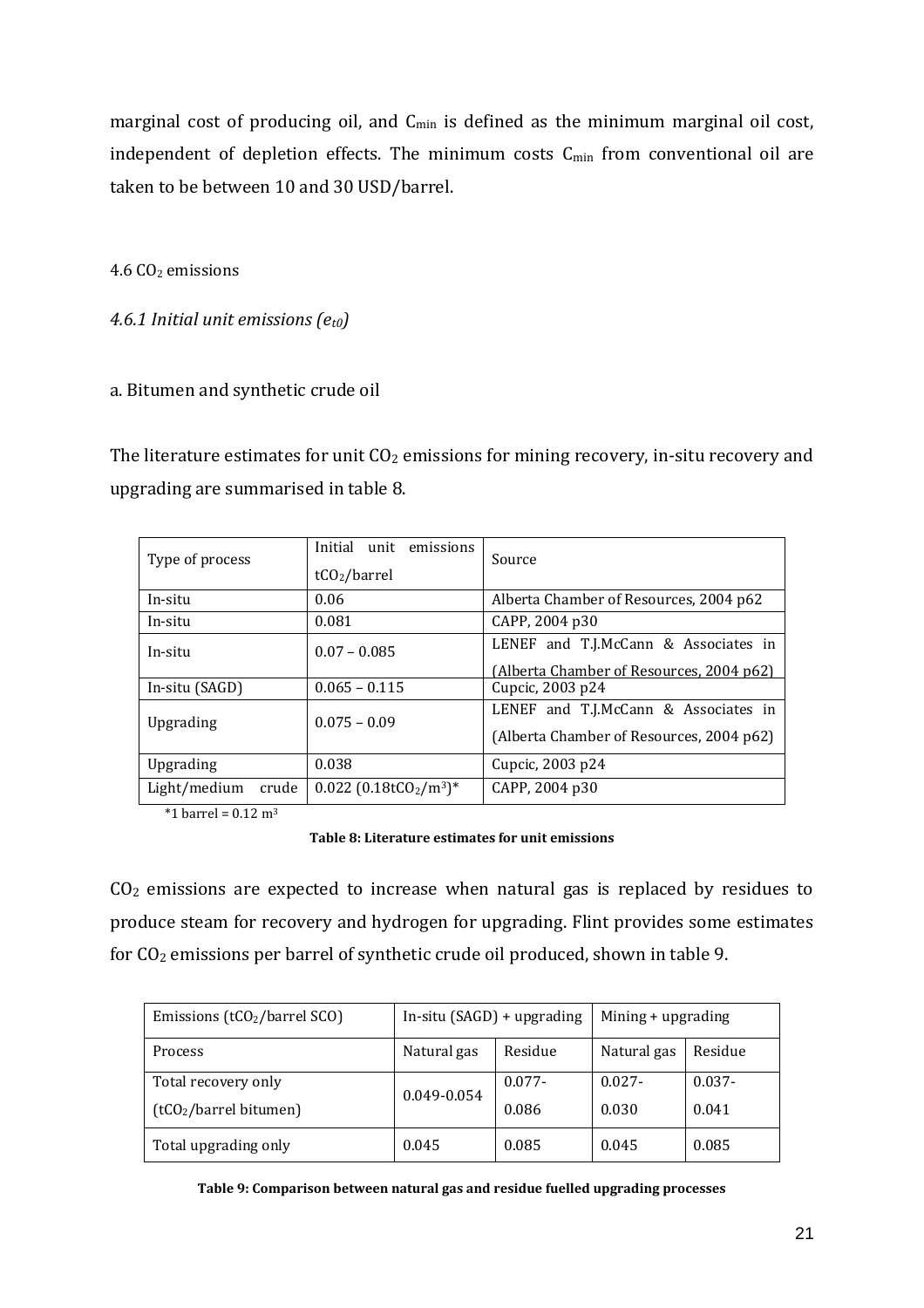CO<sup>2</sup> emissions from direct land-use change should also be taken into account. Direct land-use change emissions from oil sand and conventional oil production are summarised in table 10, adapted from (Yeh et al., 2010).

| <b>Product</b>                                 | SCO (mining)    | SCO (in-situ)   |
|------------------------------------------------|-----------------|-----------------|
| $CO2$ emissions                                |                 |                 |
| Carbon in soil (% released) (tC/ha)            | 438 (70-90%)    | 438 (20-40%)    |
| Carbon in vegetation (tC/ha)                   | 78              | 78              |
| Emissions from tailing ponds $(tCH4/ha/yr)$    | $0 - 44$        |                 |
| Total $(tCO2/ha)$                              | 1410-2655       | 607-924         |
| Land-use intensity                             |                 |                 |
| Extraction $(m^2/m^3SCO)$                      | $0.33 - 0.63$   | $0.070 - 0.16$  |
| Upgrading $(m^2/m^3SCO)$                       | 0.0075-0.023    | 0.0075-0.023    |
| Natural gas (extraction and upgrading)         | $0.03 - 0.11$   | $0.070 - 0.26$  |
| Total $(m^2/m^3SCO)$                           | 0.37-0.76       | $0.15 - 0.44$   |
| Total (ha/barrel SCO)                          | 4.4-9.2E-06     | 1.8-5.3E-06     |
| $CO2$ intensity (tCO <sub>2</sub> /barrel SCO) | $0.006 - 0.024$ | $0.001 - 0.005$ |

1 barrel =  $0.12$  m<sup>3</sup>, Global warming potential of CH<sub>4</sub>: 1 tCH<sub>4</sub> =  $21$  tCO<sub>2eq</sub>

**Table 10: Direct land-use emissions from oil sand production**

The former land cover of the land area used for synthetic crude oil (SCO) production is assumed to be 23% peatland and 77% boreal forests (Yeh et al., 2010). Yeh et al. consider the production of SCO from mining and in situ recovery as "marginal as the technologies are relatively new", ( $pS12$ ). The  $CO<sub>2</sub>$  emissions from land-use change are very small compared to the unit emissions associated with synthetic crude oil production.

### b. Conventional oil

The initial  $CO<sub>2</sub>$  emissions ( $e_{CONV,t0}$ ) associated with conventional oil production are derived from the estimates of upstream greenhouse gas emissions from ExxonMobil and CAPP (Canadian Association of Petroleum Producers) are summarised in table 11.

| Year                                         | tCO <sub>2eq</sub> /boe                                           | Source            |
|----------------------------------------------|-------------------------------------------------------------------|-------------------|
| 2004                                         | 0.029                                                             | Exxon-Mobil, 2009 |
| 2005                                         | 0.029                                                             | Exxon-Mobil, 2009 |
| 2006                                         | 0.031                                                             | Exxon-Mobil, 2009 |
| 2007                                         | 0.029                                                             | Exxon-Mobil, 2009 |
| 2004                                         | 0.022                                                             | CAPP, 2004 p30    |
| $\overline{1}$ $\overline{0}$ $\overline{1}$ | $\overline{501}$ $\overline{11}$ $\overline{1040}$ $\overline{2}$ |                   |

1.0 toe = 7.3 boe; 1 barrel =  $0.12 \text{ m}^3$ 

**Table 11: Greenhouse gas emissions from the production of conventional crude oil**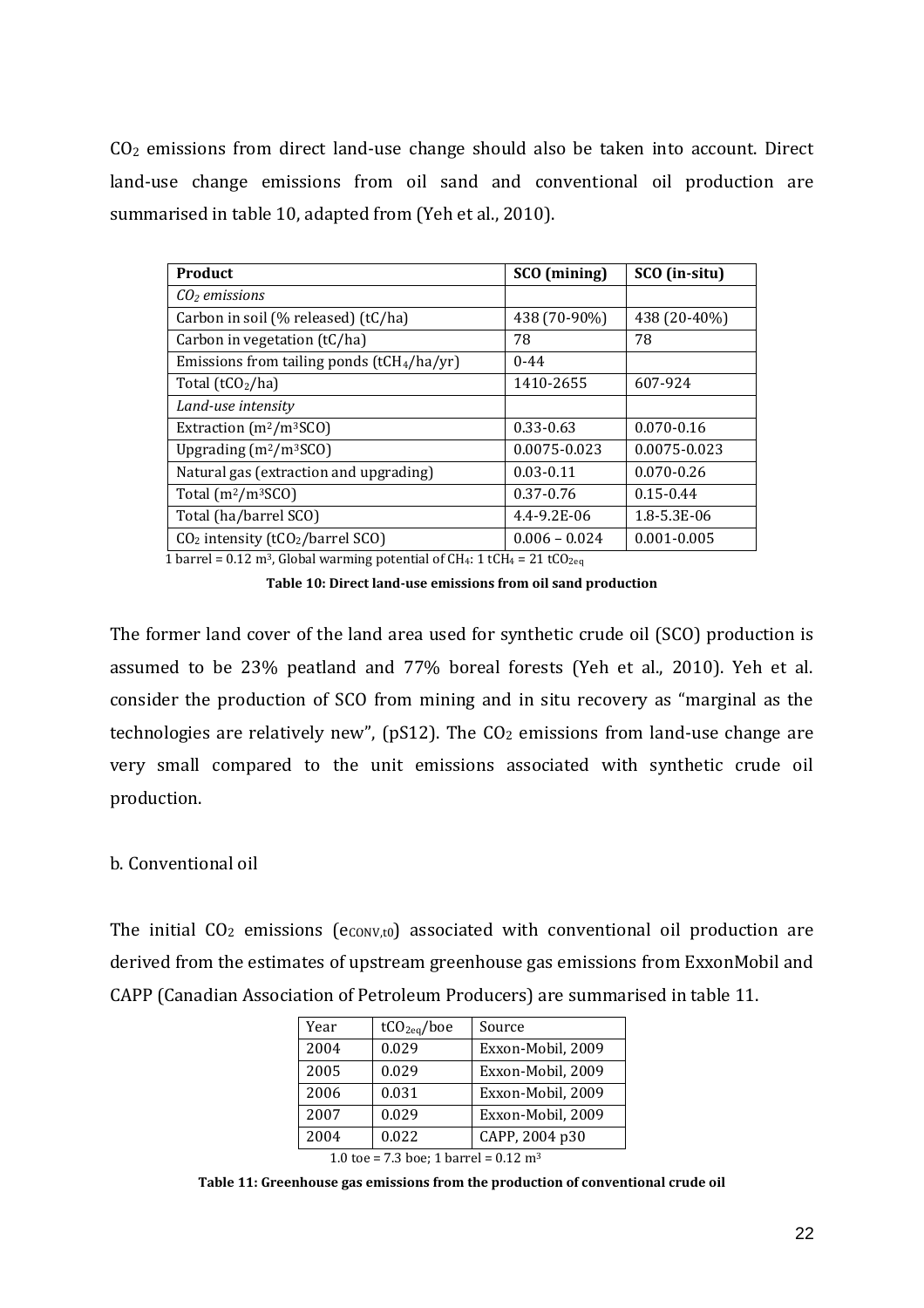The range of  $CO<sub>2</sub>$  equivalent emissions associated with the production of one barrel of conventional crude oil is chosen as  $0.022 - 0.029$  tCO<sub>2</sub>. As a comparison, the CO<sub>2</sub> emissions associated with the production of synthetic crude oil from in-situ bitumen are estimated between 0.092 and 0.160 tCO<sub>2</sub> per barrel of synthetic crude oil. The following table summarises some estimates, as reported in (Méjean and Hope, 2010). These estimates only account for the production processes of the fuels, and exclude LUC emissions and the  $CO<sub>2</sub>$  emissions from burning the oil.

| Step/output             | Minimum | Maximum | Unit                           |
|-------------------------|---------|---------|--------------------------------|
| In-situ bitumen         | 0.049   | 0.115   | tCO <sub>2ea</sub> /barrel     |
| In-situ synthetic crude | 0.067   | 0.108   | tCO <sub>2ea</sub> /barrel     |
| Conventional crude oil  | 0.022   | 0.029   | tCO <sub>2eq</sub> /barrel     |
| Upgrading (SCO)         | 0.038   | 0.090   | tCO <sub>2eq</sub> /barrel SCO |

#### **Table 12: CO<sup>2</sup> emissions associated with the production of oil**

### **4.7 The social cost of CO<sup>2</sup>**

Equation 13 shows the calculation of the consumption discount rate r.

$$
r = ptp + EMUC \cdot (GDP_{growth} - POP_{growth})
$$
\n(13)

r is the consumption discount rate (% per year) EMUC is the elasticity of marginal utility of consumption (no unit) ptp is the pure time preference rate (% per year) GDPgrowth is the growth of GDP (% per year) POPgrowth is the growth of population (% per year)

Stern (2007) locates the lower bound of the pure time preference rate as low as 0.1% per year. The ranges used in PAGE2002 (Hope, 2008b) for the four parameters above are summarised in table 13. These estimates are used to calculate the consumption discount rate.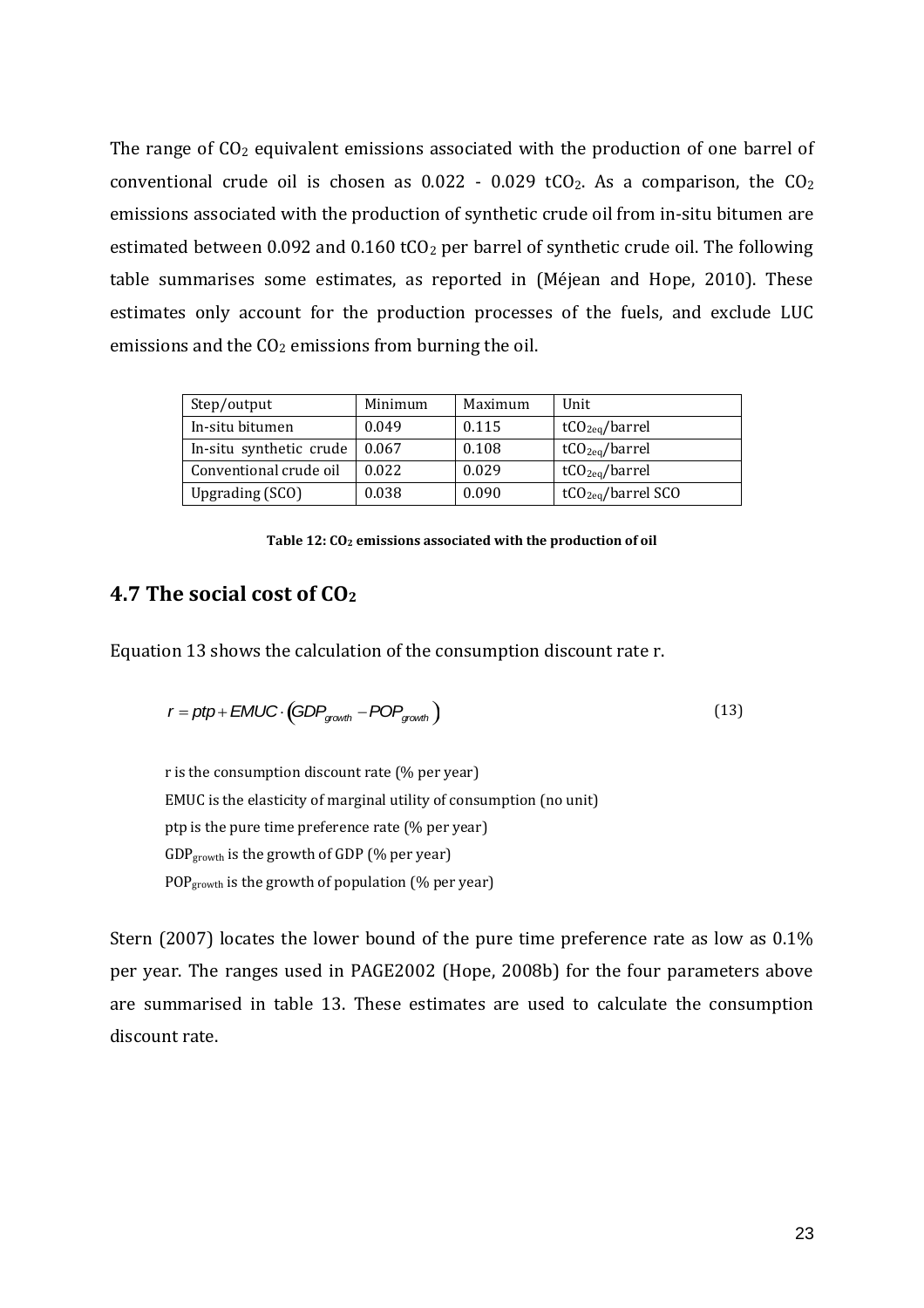| Parameter                             | Minimum | Most likely | Maximum | Unit          |
|---------------------------------------|---------|-------------|---------|---------------|
| EMUC (absolute value)                 | 0.5     | 1.0         | 2.0     | $\frac{0}{0}$ |
| ptp (pure time preference rate)       | 0.1     |             |         | % per year    |
| Growth of GDP per capita (EU, US, OT) | 1.7     | 1.8         | 1.9     | % per year    |
| Growth of population (EU, US, OT)     | 0.1     | 0.5         | 0.8     | % per year    |

**Table 13: Ranges used in PAGE2002 to calculate the consumption discount rate**

Finally, the range of the consumption discount rate (r) used in the model is chosen as 0.9 - 4.2%.

The following range for the social costs of  $CO<sub>2</sub>$  in 2008 is obtained from PAGE2002 with Stern review assumption:  $25 - 300$  (2000) USD/tCO<sub>2</sub> (Hope, 2008a p20). The social cost of CO<sup>2</sup> is assumed to grow at a rate of about 2 to 3% per year in real terms (Hope, 2008a p19). It should be noted that the social cost of  $CO<sub>2</sub>$  increases at a slightly different rate than the discount rate. The social cost of  $CO<sub>2</sub>$  at year 0 (2005) is estimated at about 23 to 283 (2000) USD/tCO2, i.e. 26 - 3222 (2005) USD/tCO2.

### **4.8 Summary**

Table 14 summarises the ranges that are assigned to conventional and non-conventional oil parameter in the model.

| Parameters                                    | Minimum     | Most likely  | Maximum      | Standard     | Unit                         |
|-----------------------------------------------|-------------|--------------|--------------|--------------|------------------------------|
|                                               |             |              |              | deviation    |                              |
| Synthetic crude oil initial cost              |             |              |              |              |                              |
| Upgrading efficiency $(Y_U)$                  | 0.78        | 0.82         | 0.86         | 0.02         | no unit                      |
| Initial in-situ costs $(C_{IS,t0})$           | 7           | 14           | 21           | 2.9          | USD/barrel                   |
| Initial upgrading costs $(C_{U,t0})$          | 22          | 25           | 27           | 1.0          | USD/barrel                   |
| Synthetic crude oil CO <sub>2</sub> emissions |             |              |              |              |                              |
| Initial $CO2 \cos ts$ ( $CCO2,t0$ )           | 26          | 85           | 322          | 64           | USD/tCO <sub>2</sub>         |
| CO <sub>2</sub> costs growth rate $(\alpha)$  | 0.02        | 0.025        | 0.03         | 0.00         | per year                     |
| In-situ initial emissions $(e_{M,t0})$        | 0.049       | 0.038        | 0.115        | 0.02         | tCO <sub>2</sub> /barrel     |
| Upgrading initial emissions $(e_{U,t0})$      | 0.038       | 0.064        | 0.09         | 0.01         | tCO <sub>2</sub> /barrel SCO |
| <b>Conventional oil resources</b>             |             |              |              |              |                              |
| Resources in place $(Q_{conv})$               | $7.0E + 12$ | $7.5E+12$    | $8.0E + 12$  | $2.0E + 11$  | barrels                      |
| Recovery rate $(R_{conv})$                    | 0.35        | 0.43         | 0.50         | 0.04         | no unit                      |
| Conventional oil demand and production        |             |              |              |              |                              |
| Oil demand growth rate $(d)$                  | 1.0         | 1.8          | 2.5          | 0.4          | % per year                   |
| Initial demand $(d_{t0})$                     | 3.00E+10    | $3.05E + 10$ | $3.10E + 10$ | $2.04E + 08$ | barrels/year                 |

 $\overline{a}$  $^2$  with 1 (2000)USD = 1.138 (2005)USD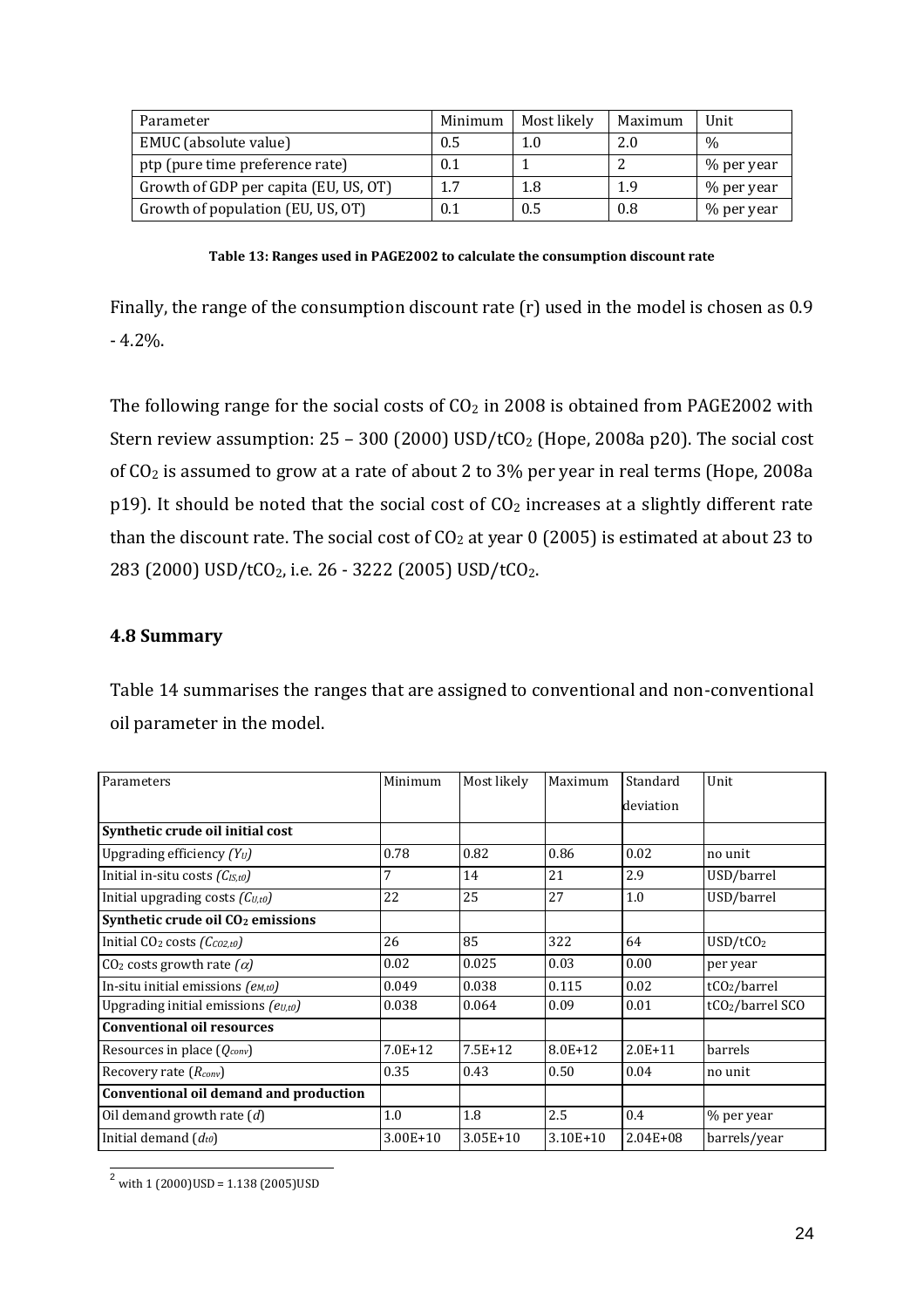| Price elasticity of demand (pe)                         | $-0.6$      | $-0.3$       | $\theta$     | 0.12         | no unit                  |
|---------------------------------------------------------|-------------|--------------|--------------|--------------|--------------------------|
| Maximum production rate ( <i>x<sub>conv,max</sub></i> ) | $3.32E+10$  | $3.67E + 10$ | $4.02E + 10$ | $1.42E + 09$ | barrels/year             |
| Decline rate $(\alpha_{\text{delcline}})$               | 0.0         | 2.0          | 4.0          | 0.8          | % per year               |
| Initial cumulative production $(X_{conv,t0})$           | $1.0E + 12$ | $1.0E + 12$  | $1.0E + 12$  | $0.0E + 12$  | barrels                  |
| Conventional oil depletion costs                        |             |              |              |              |                          |
| Maximum depletion costs (Cconv,max)                     | 60          | 73           | 86           | 7.14         | USD/barrel               |
| Depletion exponent $(\gamma)$                           |             | 2.5          | 4            | 0.6          | no unit                  |
| <b>Conventional oil learning</b>                        |             |              |              |              |                          |
| Initial costs $(C_{conv,t0})$                           | 34          | 39           | 44           | 2.04         | USD/barrel               |
| Learning rate $(LR_{conv})$                             | 0.05        | 0.15         | 0.25         | 0.004        | no unit                  |
| Minimum costs $(C_{conv,min})$                          | 10          | 20           | 30           | 4.08         | USD/barrel               |
| Conventional oil CO <sub>2</sub> emissions              |             |              |              |              |                          |
| Initial emissions (econv,to)                            | 0.022       | 0.026        | 0.029        | 0.0014       | tCO <sub>2</sub> /barrel |
| <b>Other</b>                                            |             |              |              |              |                          |
| Consumption discount rate $(r)$                         | 0.9         | 2.6          | 4.2          | 0.7          | % per year               |

**Table 14: Parameters ranges - Conventional and non-conventional oil**

## **5. Results: The impact of CO<sup>2</sup> pricing on conventional and nonconventional oil supply**

The impact of a  $CO<sub>2</sub>$  tax on oil demand and on the time when conventional supply alone is unable to meet demand is examined. Two cases are considered. In the first case, a  $CO<sub>2</sub>$ tax is applied to emissions occurring when producing conventional and nonconventional crude oil, while the second case also includes  $CO<sub>2</sub>$  costs associated with fuel end-use.

### **5.1 The impact of a CO<sup>2</sup> tax on fuel demand**

A tax on CO<sup>2</sup> emissions would depress oil demand, which would in turn result in lower oil prices than intended with the addition of the tax and drive up oil demand. Two countervailing effects of demand reducing measures on the production of fossil fuels were identified by Sinn (2007 p19): these measures could either reduce the incentive to extract fossil fuels, as they would depress today's oil prices, or increase the incentive to extract, as the anticipated decline in demand and price would reduce the opportunity cost of the resource in-situ. The model presented here is used to study the impact of a CO<sup>2</sup> tax on fuel use on oil demand in a Hotelling framework.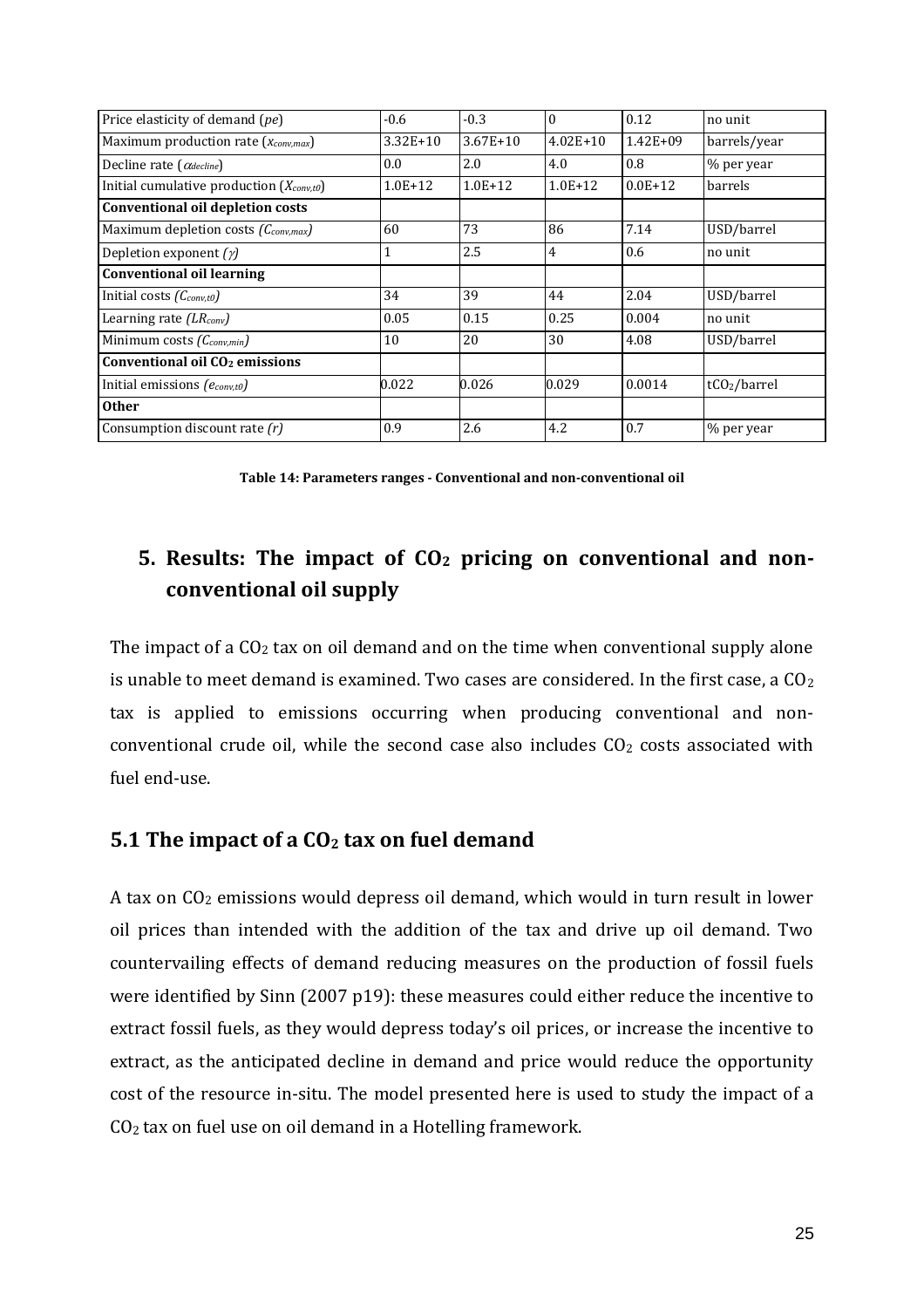Figure 4 shows the evolution of the modelled oil prices over time, with and without a tax on CO2 fuel use. The average WTI spot prices between 2005 and 2009, presented in red dots as a reference, fall roughly within the range of modelled competitive oil prices without a tax on CO<sub>2</sub>.



**Figure 4: Oil prices with and without a tax on CO<sup>2</sup> associated with fuel use**

Higher oil prices are expected to reduce demand. Figure 5 shows the evolution of demand for oil over time with and without the introduction of a  $CO<sub>2</sub>$  tax on fuel use.



**Figure 5: Oil demand, with and without a CO<sup>2</sup> tax on fuel end-use**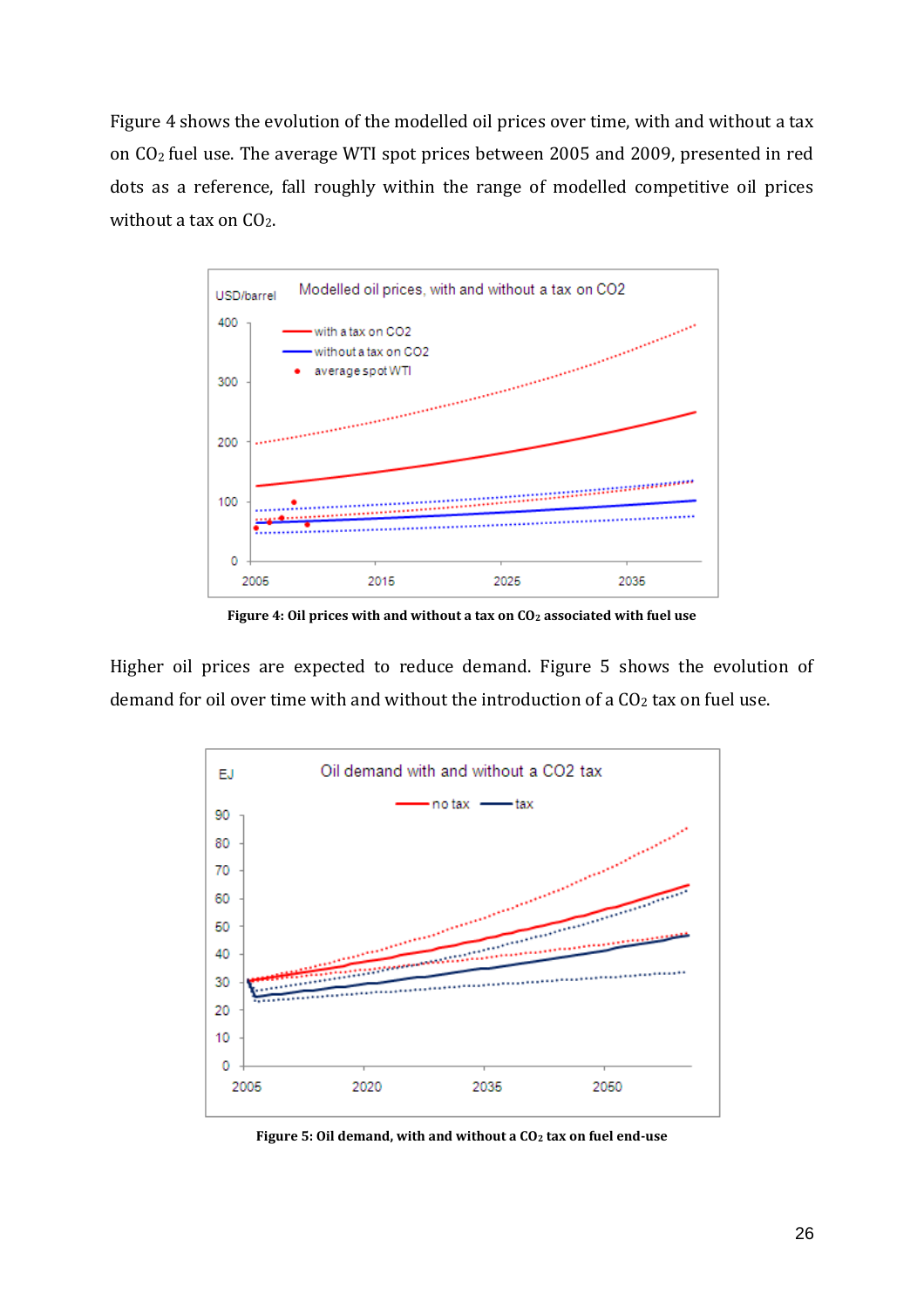The results show the mean and 90% confidence interval of demand without a tax on  $CO<sub>2</sub>$ emitted by fuel end-use in blue, and demand with a tax on  $CO<sub>2</sub>$  emitted by fuel end-use in red. The detailed simulation data shows that demand for oil is always higher without a  $CO<sub>2</sub>$  tax than with a  $CO<sub>2</sub>$  tax. The results show that a tax on  $CO<sub>2</sub>$  would reduce demand and extraction, despite the effect of the reduced rent.

### **5.2 Is the CO<sup>2</sup> tax carried over into the final price?**

In order to estimate the amount of  $CO<sub>2</sub>$  tax which is carried over into the final oil price, we look at the difference between the initial price with a tax and the initial price without a tax, divided by the  $CO<sub>2</sub>$  cost associated with burning the fuel at the first year of analysis.



**Figure 6: Difference between the price with tax and the price without tax, divided by the CO<sup>2</sup> tax**

The ratio presented in figure 6 has a mean value of 0.91, with a 90% confidence interval between 0.81 and 0.99. This result means that between 81 and 99% of the  $CO<sub>2</sub>$  tax is carried in the oil price, despite the effect of the lower rent on the price due to reduced demand3. From these results it can be concluded that demand-reducing measures will be largely effective despite the smaller scarcity rent.

 3 There is a possibility that that ratio is greater than one, although this occurs in few cases (less than 5% of the runs). This occurs when the rent in the scenario with a tax is higher than the rent in the scenario without a tax, although the time of switch with a tax is later than the time of switch without a tax (cf. calculation in the appendix).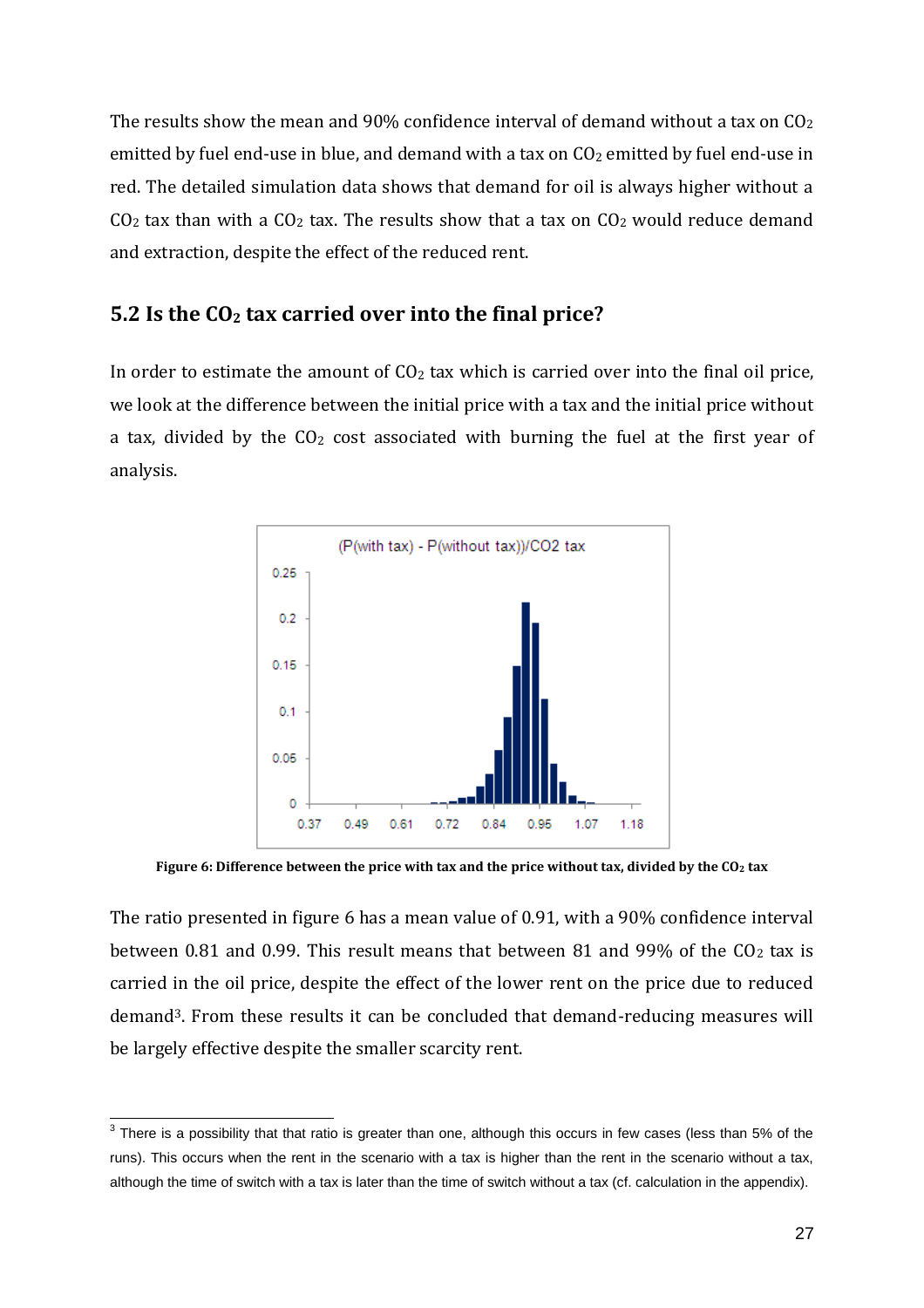### **5.3 Time when conventional supply is unable to meet demand**

*5.3.1 T with no CO<sup>2</sup> tax on fuel end-use*

### a. Probability distribution

Figure 7 shows the probability distribution of the time when conventional oil production is unable to meet demand. This time corresponds to the entry of nonconventional oil production on the oil market.



**Figure 7: Time T with no CO<sup>2</sup> tax on use - probability distribution**

The results show a 90% chance that conventional oil production will be unable to meet oil demand between 2012 and 2030, with a mean value of 2019. This result is in accordance with Shell estimates (2008), according to which the production of easy oil and gas will fail to match demand by 2015. UKERC (2009a) gathered estimates the date of the peak oil (i.e. the date when the world oil production rate would start to decline) ranging from 2006 to 2030. The model shows a different result, i.e. the date when conventional oil production alone is unable to meet demand rather than the date of the peak oil, but the results presented above seem to be in accordance with UKERC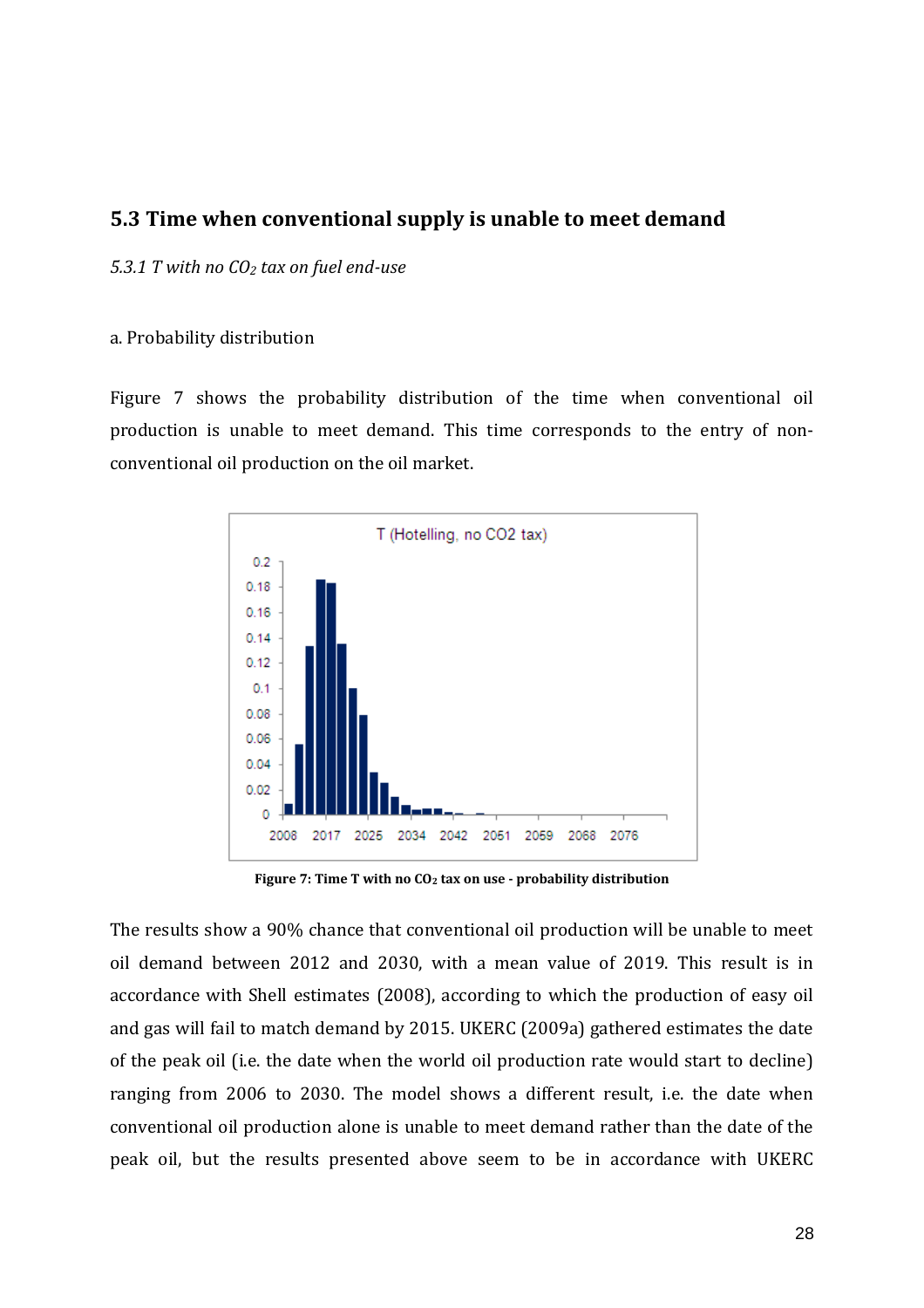estimates. The long tail of the distribution to 2070 is explained by the fact that there is a constraint on the total amount of conventional oil that can be produced, defined from the ultimate volume of conventional oil in place and the recovery factor. The oil supply can follow two paths. In most cases, demand is not too sensitive to prices and increases, so production fails to meet demand when the production rate reaches its maximum value or peak. In a small minority of cases, demand is relatively sensitive to prices, and decreases or remains constant. This effect, combined with a high value of the maximum oil production rate, results in the time when conventional oil production is unable to meet demand only occurring when conventional oil is depleted in a few runs<sup>4</sup>.

### b. Sensitivity analysis: influences of the main parameters

Figure 8 shows the influences of the main parameters (regression mapped values) on the time when conventional oil production is unable to meet demand. Only the most influential parameters are presented.



**Figure 8: Influences of main parameters - Time T with no CO<sup>2</sup> tax on fuel use**

The results show that the demand growth rate, the maximum production rate and the price elasticity of oil demand are the most influential parameters. A higher demand

 4 Some tests were performed to check the consistency of the results. When using a higher price elasticity of oil demand (in absolute values), the resulting probability distribution shows two peaks, one corresponding to the production peak, and the other to the depletion of conventional oil.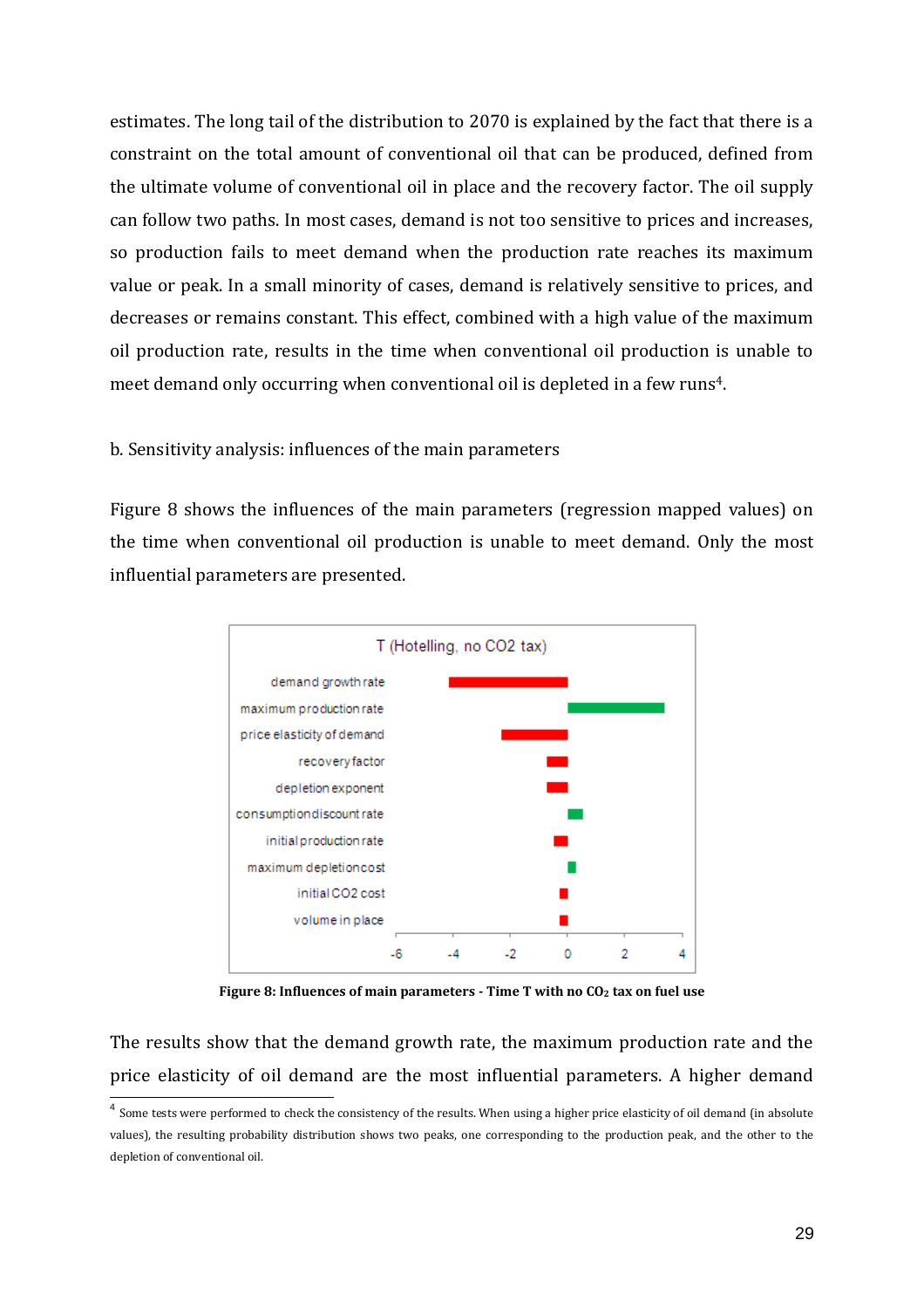growth rate and a lower maximum production rate imply that T will happen sooner. As the range for the price elasticity parameter is negative, a higher value means a smaller elasticity in absolute values. A lower elasticity in absolute values implies that demand is relatively not sensitive to prices and is mainly driven by the demand growth parameter. Although oil demand is not very responsive to prices, the production constraint on conventional oil production is such that the price elasticity still has a significant impact on the time when conventional oil production alone is unable to satisfy demand compared to other parameters: an increase (in absolute values) of one standard deviation (0.12 units) of the price elasticity of demand would delay the date T by over two years.

### *5.3.2. T with a CO<sup>2</sup> tax on fuel end-use*

### a. Probability distribution

Figure 9 shows the probability distribution of the date T when conventional oil supply alone might become unable to satisfy demand, when a  $CO<sub>2</sub>$  tax is imposed on emissions associated with fuel production and use.



**Figure 9: Time T with a CO<sup>2</sup> tax on use - probability distribution**

The  $CO<sub>2</sub>$  tax on fuel use delays the time when conventional oil production is unable to meet oil demand from 2019 (cf. figure 7) to 2044 (mean value). With a  $CO<sub>2</sub>$  tax on use,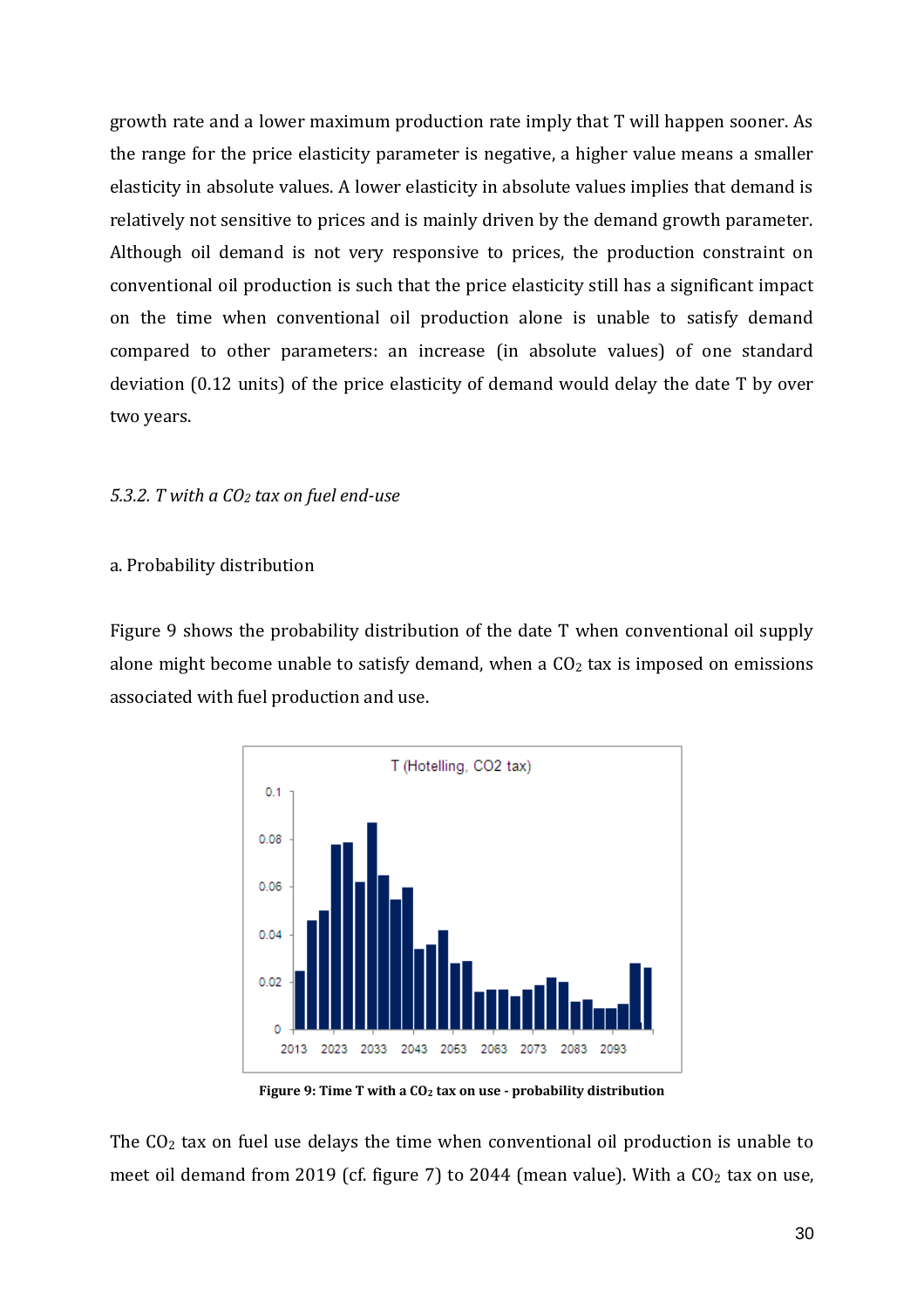the results show a 90% chance that conventional oil production will be unable to meet oil demand between 2018 and 2090. The spike at the right of the graph corresponds to the few cases where time T occurs after 2100.

b. Sensitivity analysis: influences of the main parameters

Figure 10 shows the influences of the main parameters (regression mapped values) on the time when conventional oil production is unable to meet demand, when a  $CO<sub>2</sub>$  tax on fuel use is included.



**Figure 10: Influences of main parameters - Time T with a CO<sup>2</sup> tax on use**

The most influential parameter is the price elasticity of demand, although this parameter was only in third position without the  $CO<sub>2</sub>$  tax on fuel use (cf. figure 8): The tax on  $CO<sub>2</sub>$  emissions from fuel use drives up the oil price, and thus causes the price elasticity of demand to have a larger influence on demand than in the low price scenario. The results show that an increase (in absolute values) of one standard deviation, or 0.12 units, of the price elasticity of demand would delay the date when conventional oil production alone is unable to meet demand by over 15 years. Also, a reduction of the demand growth rate of 0.4% per year would delay that date by over 10 years. These results show the great potential of demand-side measures to smooth the transition to low-carbon liquid fuels alternatives.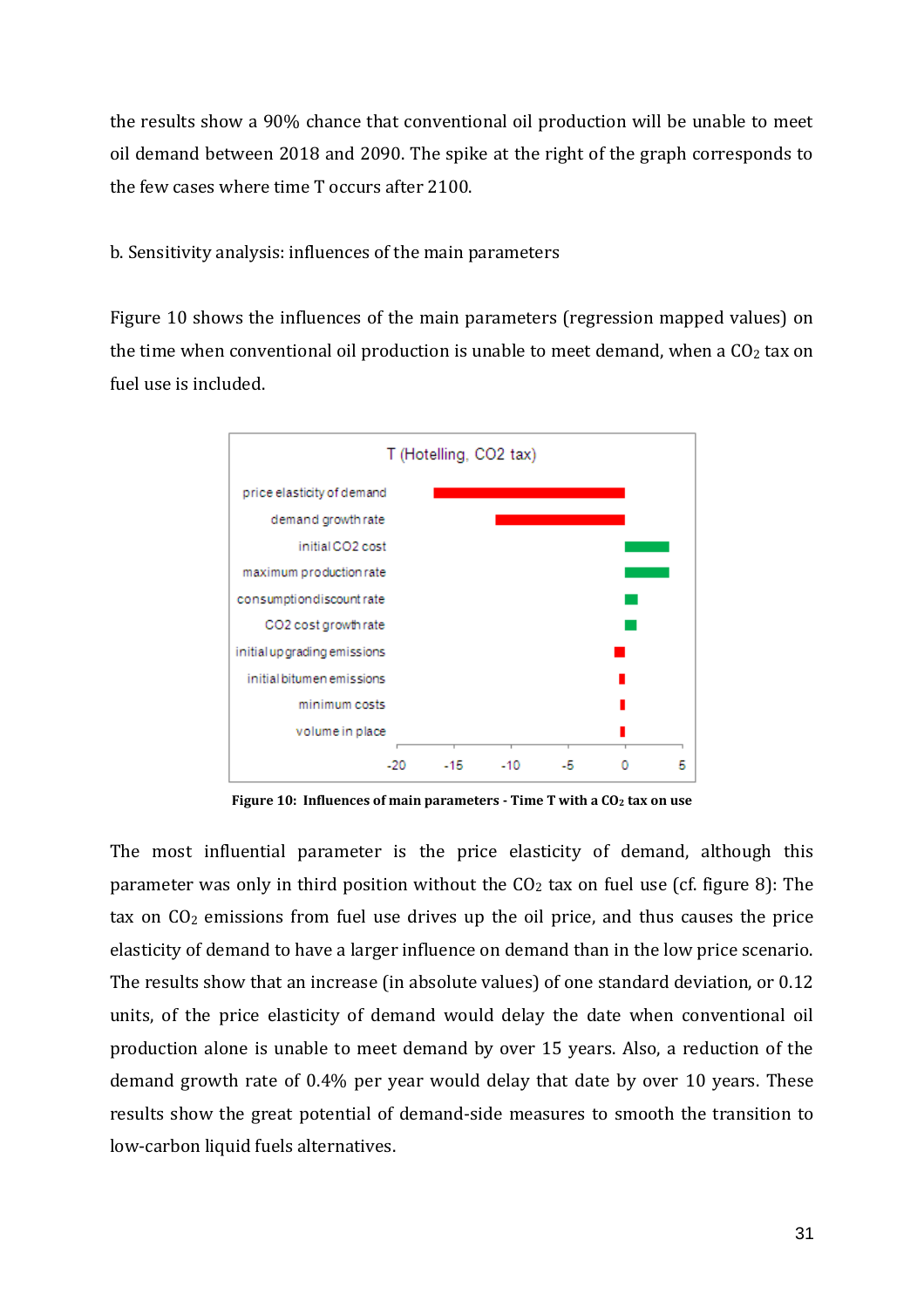The third most influential parameter is the initial social cost of  $CO<sub>2</sub>$ . The time when conventional oil production is unable to meet demand is closely linked to demand, which is mainly driven by oil prices. A higher initial  $CO<sub>2</sub>$  cost drives up the oil rent, which in turn induces higher oil prices. Demand is pushed down by higher oil prices, and lower demand postpones the time when conventional oil production is insufficient, hence the positive sensitivity. Finally, a higher consumption discount rate means a lower initial price of oil, but higher prices in general, therefore lower demand. Lower demand will thus induce time T to occur at a later date.

Some questions have been raised concerning the relevance of the Hotelling rule as the basis for the formation of oil prices. A simple experiment assesses the effect of the choice of the pricing rule on the results, two models are compared: one model assuming the Hotelling rule and the other assuming marginal cost pricing, i.e. the oil price is set to be equal to the marginal costs of producing conventional oil. The results, presented in the appendix, show that the pricing rule has little effect on the time when conventional oil production alone is unable to meet demand as oil demand is not very sensitive to prices. However, the inclusion of a  $CO<sub>2</sub>$  tax on fuel end-use has a significant impact on that results, pushing the date from 2019 to 2044 (mean values).

### **6. Conclusion**

A tax on CO<sup>2</sup> emissions associated with fuel use would reduce demand and delay the time when conventional oil supply is unable to satisfy demand.

The analysis shows that despite the effect of the lower rent on the price, a  $CO<sub>2</sub>$  tax on fuel use would reduce demand for oil: between 81% and 99% of the  $CO<sub>2</sub>$  tax would be added to the oil price. The oil price minus the  $CO<sub>2</sub>$  tax would thus fall by 1% to 19% compared to the case without a  $CO<sub>2</sub>$  tax. This means that without a global tax on  $CO<sub>2</sub>$ , countries that remain outside an international agreement to abate  $CO<sub>2</sub>$  emissions would benefit from slightly lower oil prices than without the tax, as Newbery points out (2010). Oil prices seen by countries that remain outside the international agreement would be 1 to 19%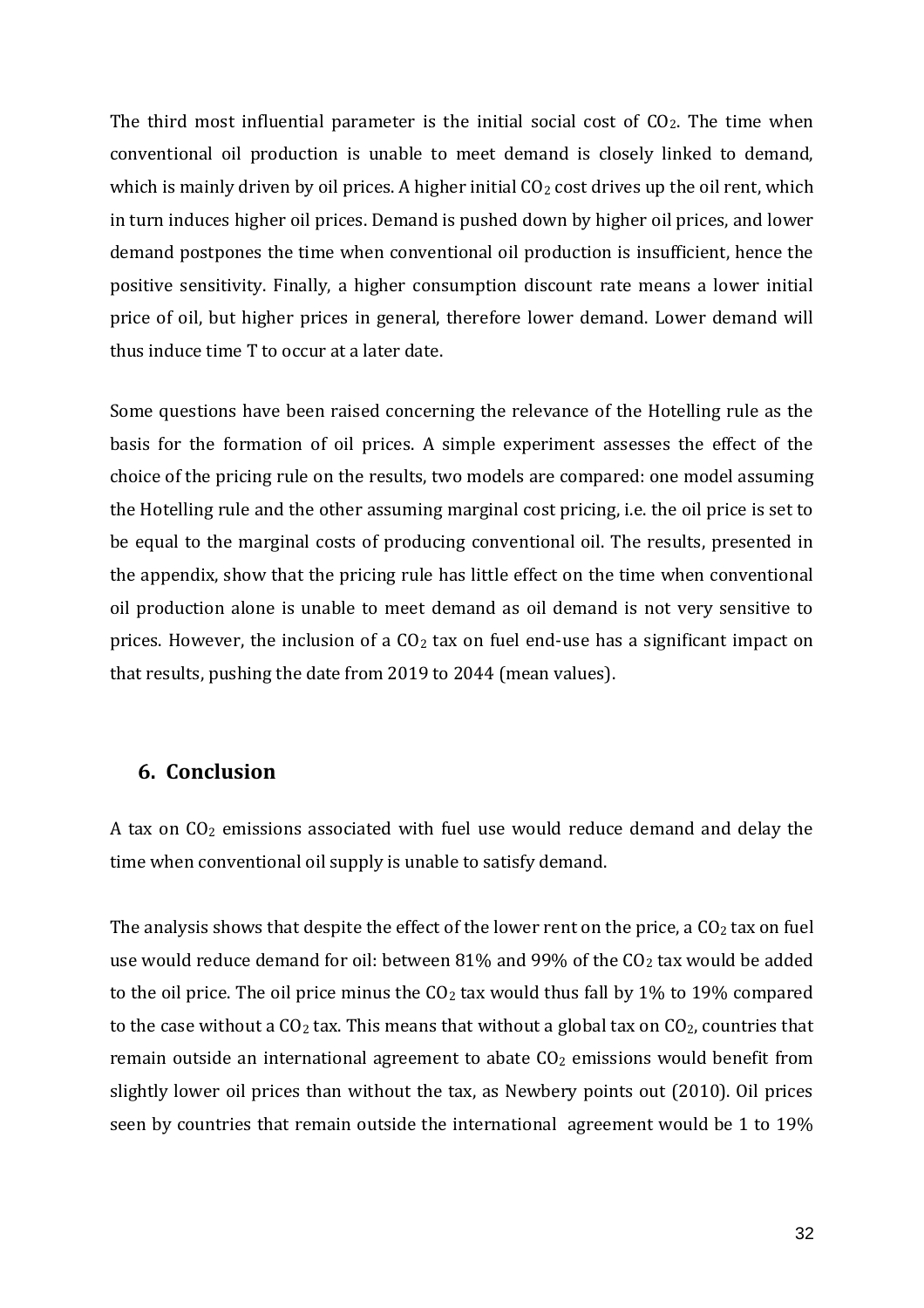lower than without the tax. However, a CO<sub>2</sub> tax enforced worldwide would still reduce oil demand and production, hence  $CO<sub>2</sub>$  emissions from oil production and use.

With a CO<sub>2</sub> tax on fuel production and not on fuel use, conventional oil supply alone is expected to be unable to match oil demand between 2012 and 2030 (90% confidence interval), with a mean value of 2019. A  $CO<sub>2</sub>$  tax on fuel use set at the social cost of  $CO<sub>2</sub>$ would delay the time when conventional oil production is unable to meet oil demand from 2019 to 2044 (mean value). With a  $CO<sub>2</sub>$  tax on use, the results show a 90% chance that conventional oil supply alone will be unable to meet demand between 2018 and 2090. The results show that this date is very sensitive to the price elasticity of demand and the demand growth rate: these results show the great potential of demand-side measures to smooth the transition to low-carbon liquid fuel alternatives. Further work will assess the impact of a tax on  $CO<sub>2</sub>$  emissions associated with fuel use and production on  $CO<sub>2</sub>$  emission pathways and damages.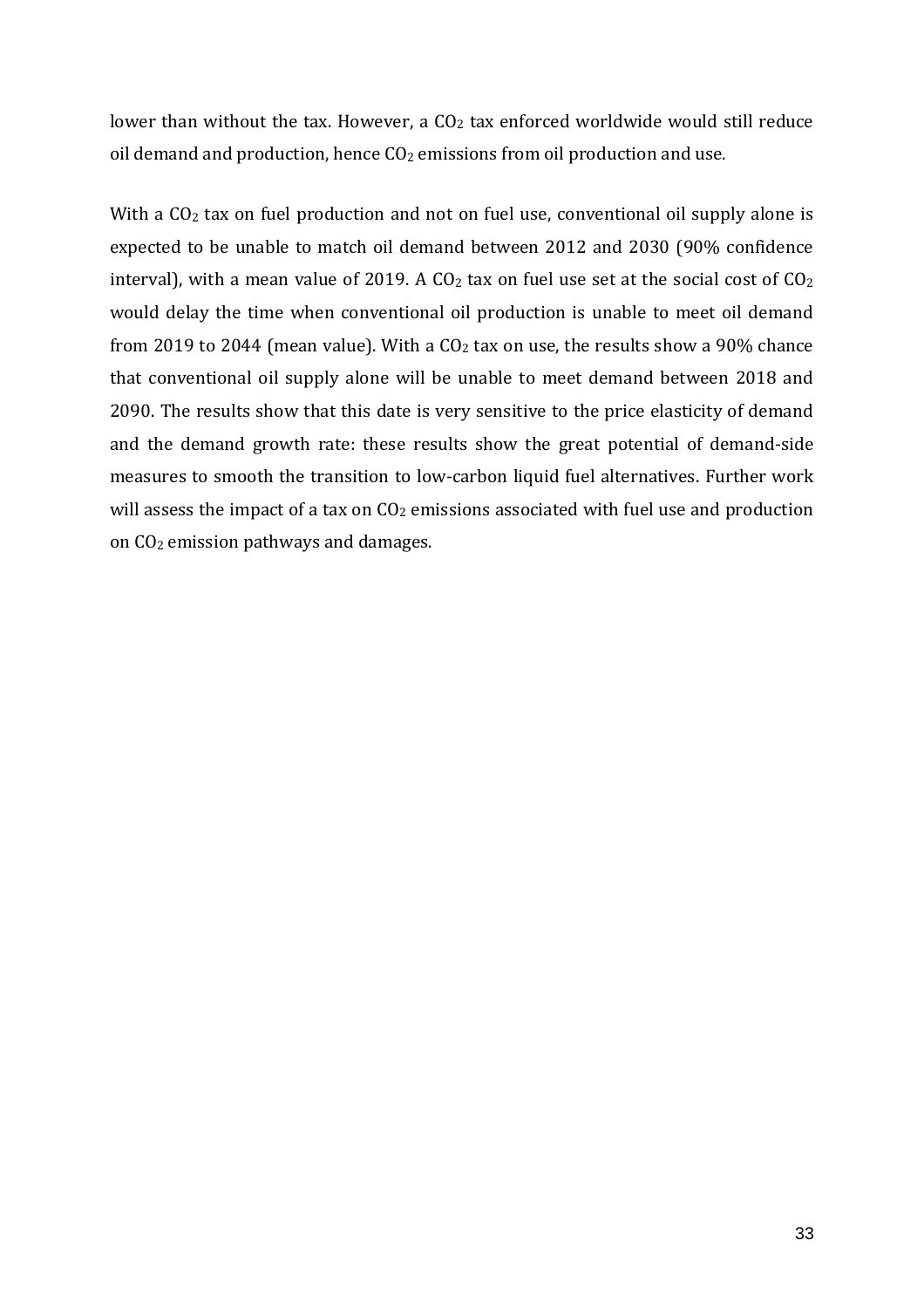### **7. Bibliography**

Alberta Chamber of Resources, 2004. Oil sands technology roadmap – Unlocking the potential.

Attanasi, E.D., 1995. Economics and the 1995 National Assessment of United States Oil and Gas Resource. US Geological Survey (USGS). United States Geological Survey Circular 1145.

Brook, A., Price, R., Sutherland, D., Westerlund, N., Andre, C., 2004. Oil price developments: drivers, economic consequences and policy responses. OECD Economic Outlook No. 76.

Canadian Association of Petroleum Producers (CAPP), 2004. A National Inventory of Greenhouse Gas (GHG), Criteria Air Contaminant (CAC) and Hydrogen Sulphide (H2S) Emissions by the Upstream Oil and Gas Industry, Technical report, Volume 1, Overview of the GHG Emissions Inventory

Centre for Energy (2007) How are heavy oil and bitumen processed? Available from: http://www.centreforenergy.com

Cliffe, K., 2002. Oil Sands Working Paper, Petroleum Resources Division, Natural Resources

Canada, unpublished manuscript, May 14.

Cooper, J.C.B. 2003. Price elasticity of demand for crude oil: Estimates for 23 countries. *OPEC Review*, 27, pp. 1–8.

Cupcic, F., 2003. Recovery Factor - The Challenges of Enhanced Recovery.

Dahl, C., 1993. A survey of oil demand elasticities for developing countries. *OPEC Review* 17 (4) 399-419.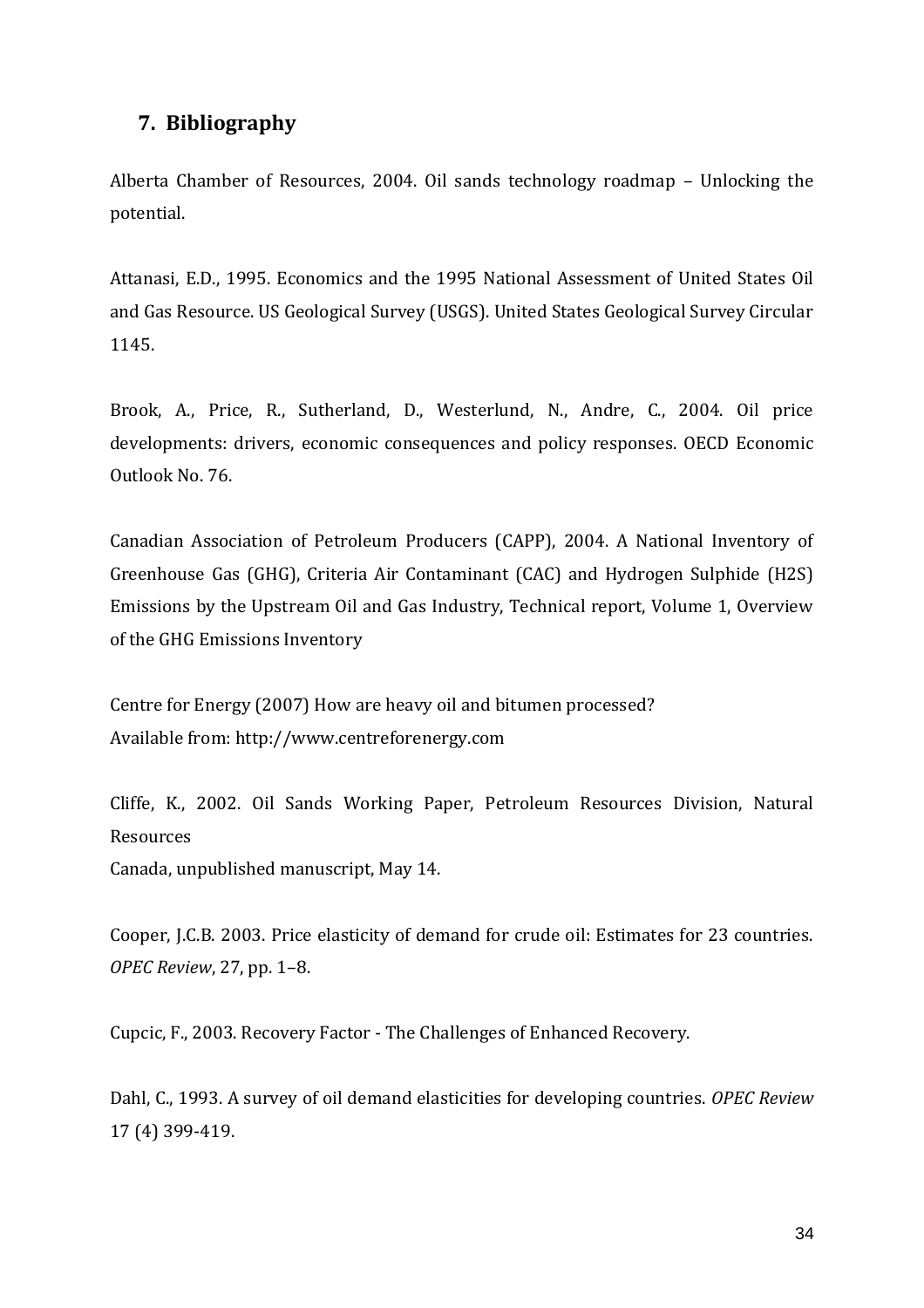Energy Information Administration (EIA), 2009. November 2009 International Petroleum Monthly. World oil demand 1970-2008.

Energy Information Administration (EIA), 2007. Performance Profiles of Major Energy Producers 2007

ExxonMobil, 2009. Reducing greenhouse gas emissions from energy production

Fattouh, B., 2007. . The Drivers of Oil Prices: The Usefulness and Limitations of Non-Structural model, the Demand–Supply Framework and Informal Approaches. Working Paper, Oxford Institute for Energy Studies WPM 32.

Fisher, J.C., 1974. Energy Crises in Perspective. Wiley, New York, USA.

Flint, L. 2004. Bitumen and very heavy crude upgrading technology - a review of long term R&D opportunities. LENEF Consulting (1994) Limited

Gately, D., Huntington, H. 2002. The asymmetric effects of changes in price and income on energy and oil demand. *The Energy Journal* 23 (1) 19–58.

Government of Alberta, 2006. Factsheet on oil sands. Available from: http://www.energy.alberta.ca

Grand Dictionnaire Terminologique, 2007. Definitions

Greene, D. L., Hopson, J. L., Li, J., 2005. Have we run out of oil yet? Oil peaking analysis from an optimist's perspective. *Energy Policy* 34 (5), 515-531

Grubb, M., 2001. Who's afraid of atmospheric stabilization? Making the link between energy resources and climate change. *Energy policy* 29, 837-845.

Hope, C., 2008a. The impacts of Climate Change: what do we know, how do we know it, and what should we do? Presentation prepared for CUEN.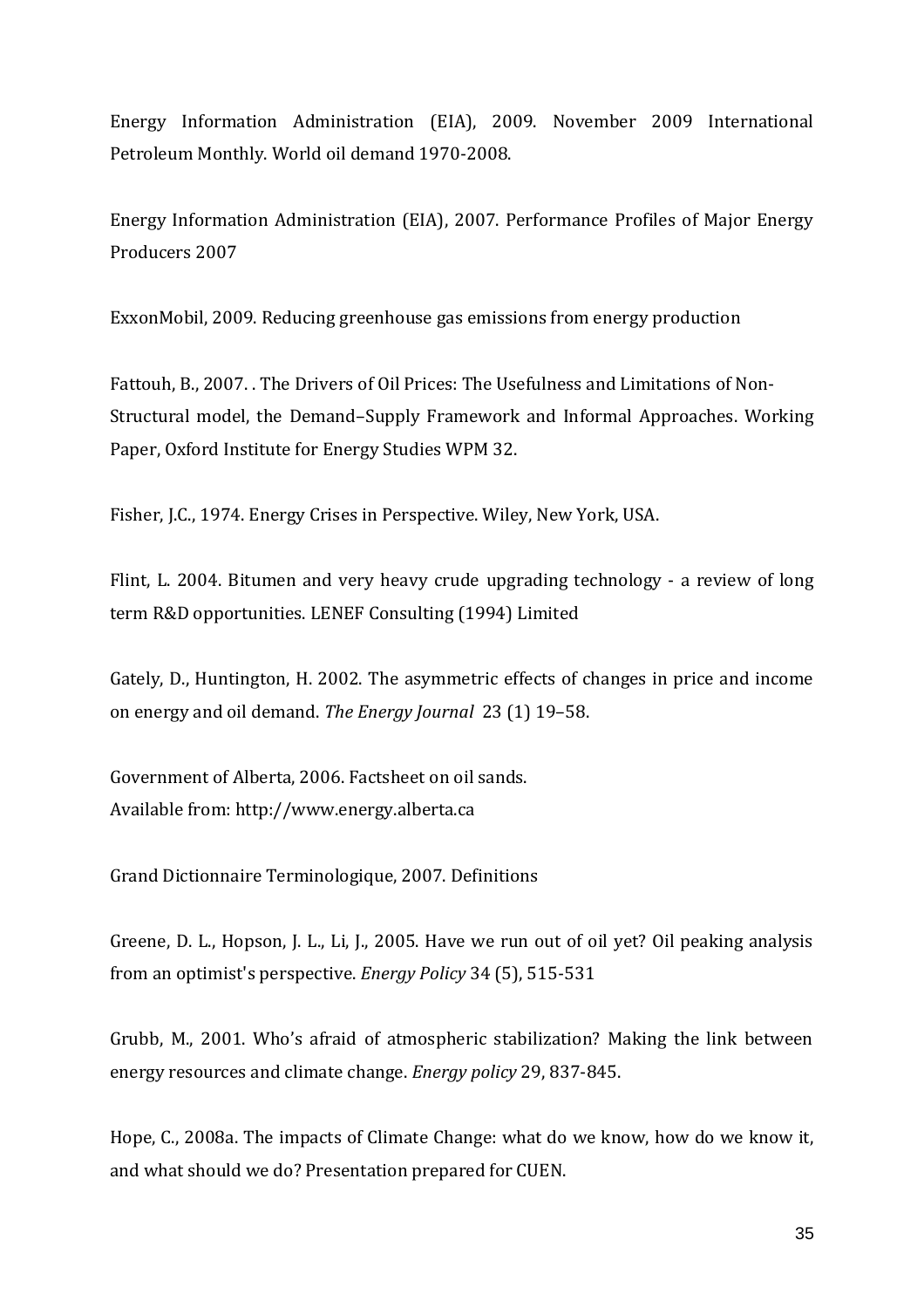Hope, C., 2008b. Valuing the climate change impacts of tropical deforestation. Cambridge Judge Business School Working Paper, commissioned by the Office of Climate Change as background work to its report 'Climate Change: Financing Global Forests' (the Eliasch Review).

Hope, C., 2006. The marginal impact of  $CO<sub>2</sub>$  from PAGE2002: An integrated assessment model incorporating the IPCC's five reasons for concern. *Integrated Assessment* 6 (1) 19- 56

Hotelling, H., 1931. The Economics of Exhaustible Resources*. The Journal of Political Economy* 39 (2) 137-175

International Energy Agency (IEA), 2008. Medium-term Oil Market Report 2008.

International Energy Agency (IEA), 2006. *World Energy Outlook 2006*. OECD/IEA, Paris.

International Energy Agency (IEA), 2005a. *World Energy Outlook 2005*. OECD/IEA, Paris.

International Energy Agency (IEA), 2005b. *Resources to Reserves*. OECD/IEA, Paris.

International Energy Agency (IEA), 2002. Background Paper on IEA Conference on Prospects for Non-Conventional Oil, Calgary Canada, November 25-26, 2002, IEA Paris.

Köhler, J., Grubb, M., Popp, D., Edenhofer*,* O..*,* 2006. The Transition to Endogenous Technical Change in Climate-Economy Models: A Technical Overview to the Innovation Modelling Comparison Project. *The Energy Journal.*

Krichene, N., 2006. World crude oil markets: Monetary policy and the recent oil shock. IMF Working Paper No. 06/62

Maurice, J., 2001. *Prix du pétrole.* La Documentation française. Paris, 2001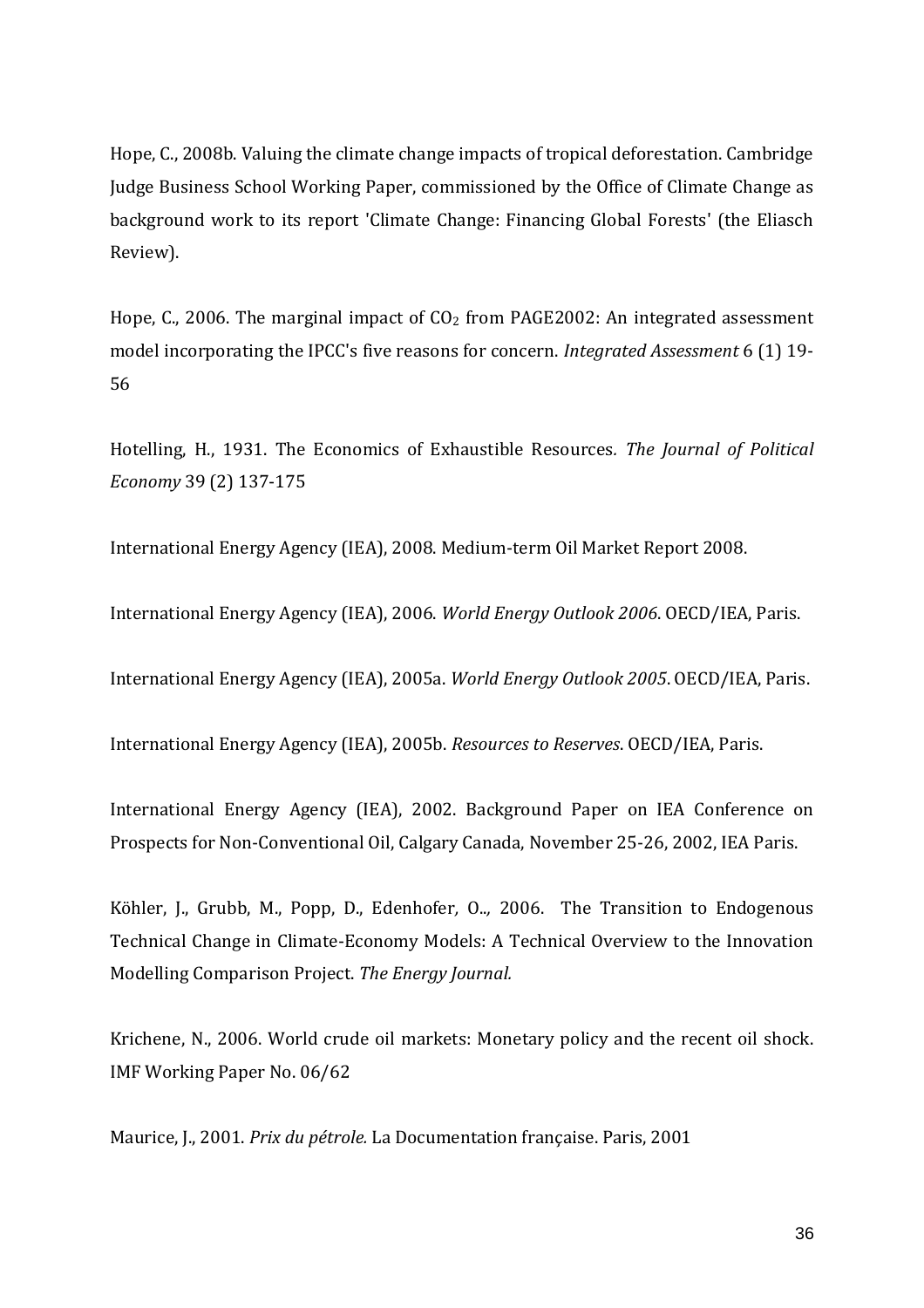McDonald, A., Schrattenholzer, L., 2001. Learning rates for energy technologies. *Energy Policy* 29, 255-261

Méjean, A., Hope, C., 2010. Supplying synthetic crude oil from Canadian oil sands: A comparative study of the costs and  $CO<sub>2</sub>$  emissions of mining and in-situ recovery. EPRG Working Paper N°1005. University of Cambridge.

Méjean, A., Hope, C., 2008. Modelling the costs of non-conventional oil: A case study of Canadian Bitumen. *Energy Policy* 36 (11) 4205-4216.

National Energy Board (NEB), 2006. Canada's Oil Sands - Opportunities and Challenges to 2015: An Update.

Newbery, D.M., 2010. Oil Shortages, Climate Change and Collective Action. EPRG Working paper N°1023, University of Cambridge.

Nordhaus, W., Boyer, J., 1999. Roll the DICE Again: Economic Models of Global Warming - Chapter 3

NRCan, 2003. North American Issues Arising from the 2050, Study Transportation Research Board Conference - Washington, DC.

OECD, no date. Economic Outlook No. 76. Oil price developments : drivers, economic consequences and policy responses.

OPEC, 2009. World Oil Outlook 2009. Available from: http://www.opec.org/opec\_web/en/publications/340.htm

OPEC, 2008. World Oil Outlook 2008. Available from: http://www.opec.org/opec\_web/en/publications/340.htm

Palisade, 2008. @Risk 5 Help.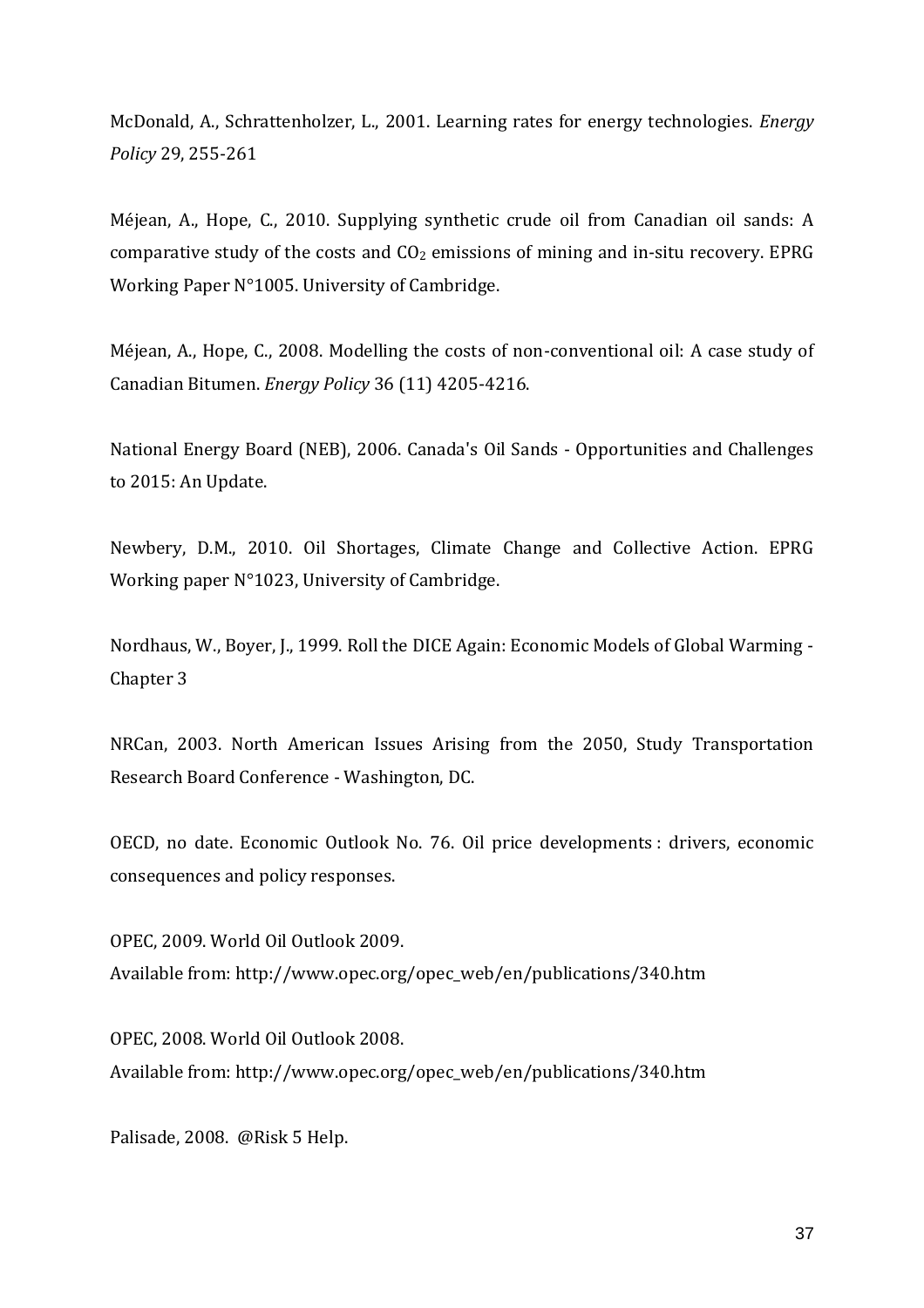Pesaran, M., Smith, R., Akiyama, T., 1998. *Energy demand in Asian developing economies, a World Bank study*. Oxford University Press, New York, USA.

Rehrl, T., Friedrich, R., 2006. Modelling long-term oil price and extraction with a Hubbert approach: The LOPEX model. *Energy Policy* 34, 2413-2428.

Rogner, H-H., 1997. An Assessment of World Hydrocarbon Resources*. Annual Review Energy Environment* 22, 217-62.

SAUNER, 2000. Technical data summary: Oil. Cost of conventional oil.

Shell, 2008. Shell Energy Scenarios to 2050.

Sinn, H.-W., 2007. Public policies against global warming. CESifo Working Paper N° 2087

Solow, R.M., 1974. The Economics of Resources or the Resources of Economics. *The American Economic Review* 64 (2) 1-14

Solow, R.M., Wan, F.Y., 1976. Extraction Costs in the Theory of Exhaustible Resources. *The Bell Journal of Economics* 7 (2) 359-370

Stern, N., 2007. *The Economics of Climate Change - The Stern Review*. Cambridge University Press. Cambridge, U.K.

UKERC, 2009a. Global Oil Depletion - An assessment of the evidence for a near-term peak in global oil production. A report produced by the Technology and Policy Assessment function of the UK Energy Research Centre, by Steve Sorrell, Jamie Speirs, Roger Bentley, Adam Brandt, Richard Miller.

UKERC, 2009b. Annex 1: Models of Global Oil Supply for the Period 2008-2030. Annex to Technical Report 7: Comparison of global supply forecasts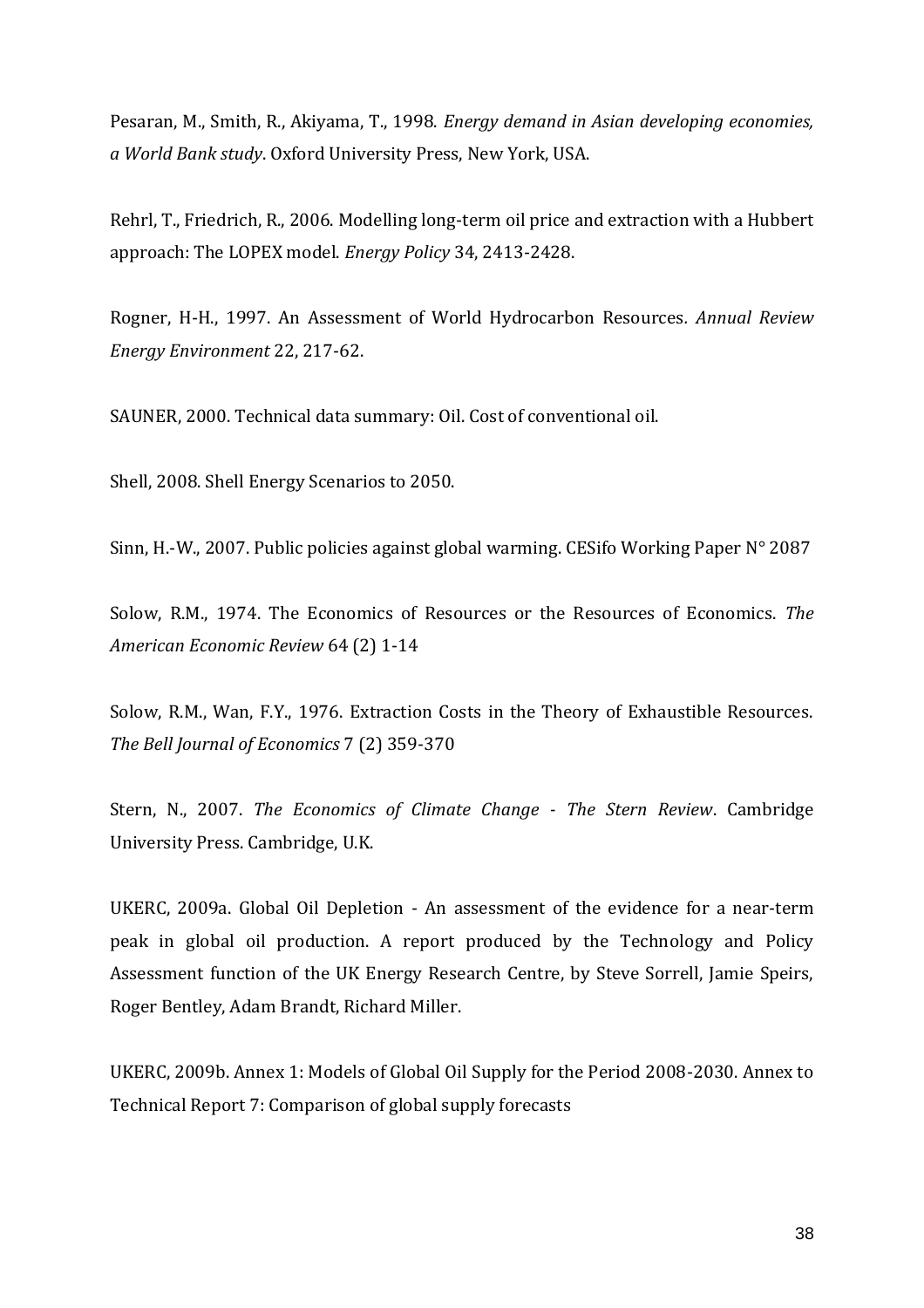UKERC, 2009c. UKERC Review of Evidence for Global Oil Depletion - Technical Report 4: Decline rates and depletion rates

Yeh, S., Jordaan, S., Brandt, A., Turetsky, M., Spatari, S., Keith, D., 2010. Land use greenhouse gas emissions for conventional and unconventional oil production, draft paper.

Yohe, G.W., Lasco, R.D., Ahmad, Q.K., Arnell, N.W., Cohen, S.J., Hope, C., Janetos, A.C, Perez, R.T., 2007. *Perspectives on climate change and sustainability. Climate Change 2007: Impacts, Adaptation and Vulnerability.* Contribution of Working Group II to the Fourth Assessment Report of the Intergovernmental Panel on Climate Change, M.L. Parry, O.F. Canziani, J.P. Palutikof, P.J. van der Linden and C.E. Hanson, Eds., Cambridge University Press, Cambridge, UK, 811-841.\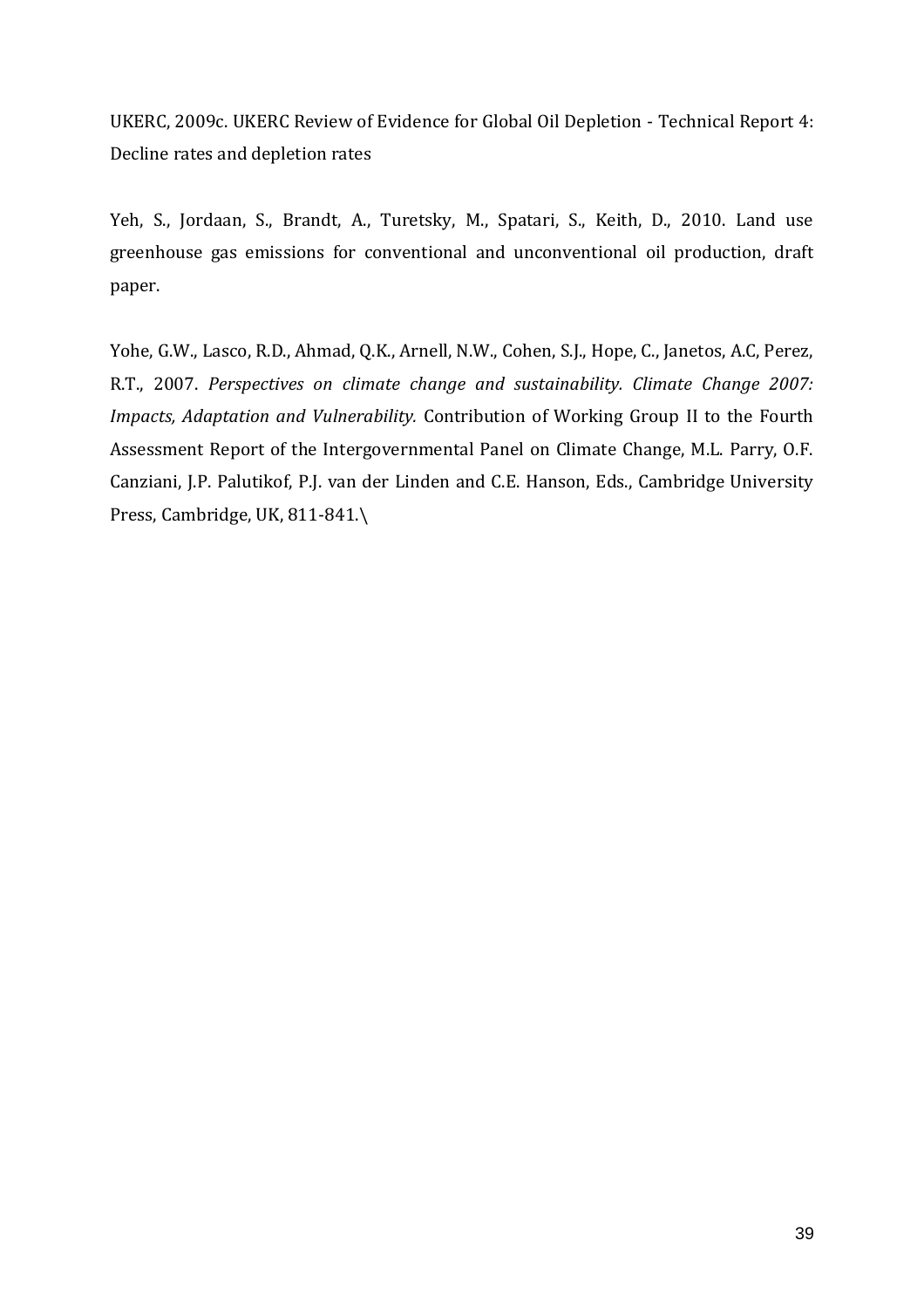### **8. Appendix**

### **8.1 Difference in the oil price with and without a CO<sup>2</sup> tax**

The initial rent is the discounted difference between the costs of synthetic crude oil and conventional oil. The difference between the costs of synthetic crude oil and conventional oil is larger at a later date, as it is mainly driven by  $CO<sub>2</sub>$  costs associated with the production of both fuels, and synthetic crude oil production is more  $CO<sub>2</sub>$ intensive than conventional oil production. However, in most cases, the discounting terms dominate and the following equation is verified.

$$
(C_{\text{SCO}}(T_{\text{tax}}) - C_{\text{CONV}}(T_{\text{tax}})) \cdot e^{-c d \cdot T_{\text{tax}}} > (C_{\text{SCO}}(T_{\text{no tax}}) - C_{\text{CONV}}(T_{\text{no tax}})) \cdot e^{-c d \cdot T_{\text{no tax}}}
$$
(14)

 $\mathbb{R}^2$ The ratio is greater than one when the difference in rents at time  $T_{\text{tax}}$  and  $T_{\text{no tax}}$ dominates the discounting term.



**Figure 11: Influences on the difference between the price (with tax) and the price (without tax) divided by the CO<sup>2</sup> tax**

### **8.2 The impact of using prices based on Hotelling v. marginal cost pricing**

This section examines the impact of the principle chosen for the formation of oil prices, and more precisely the importance of the Hotelling assumption. Two models are set up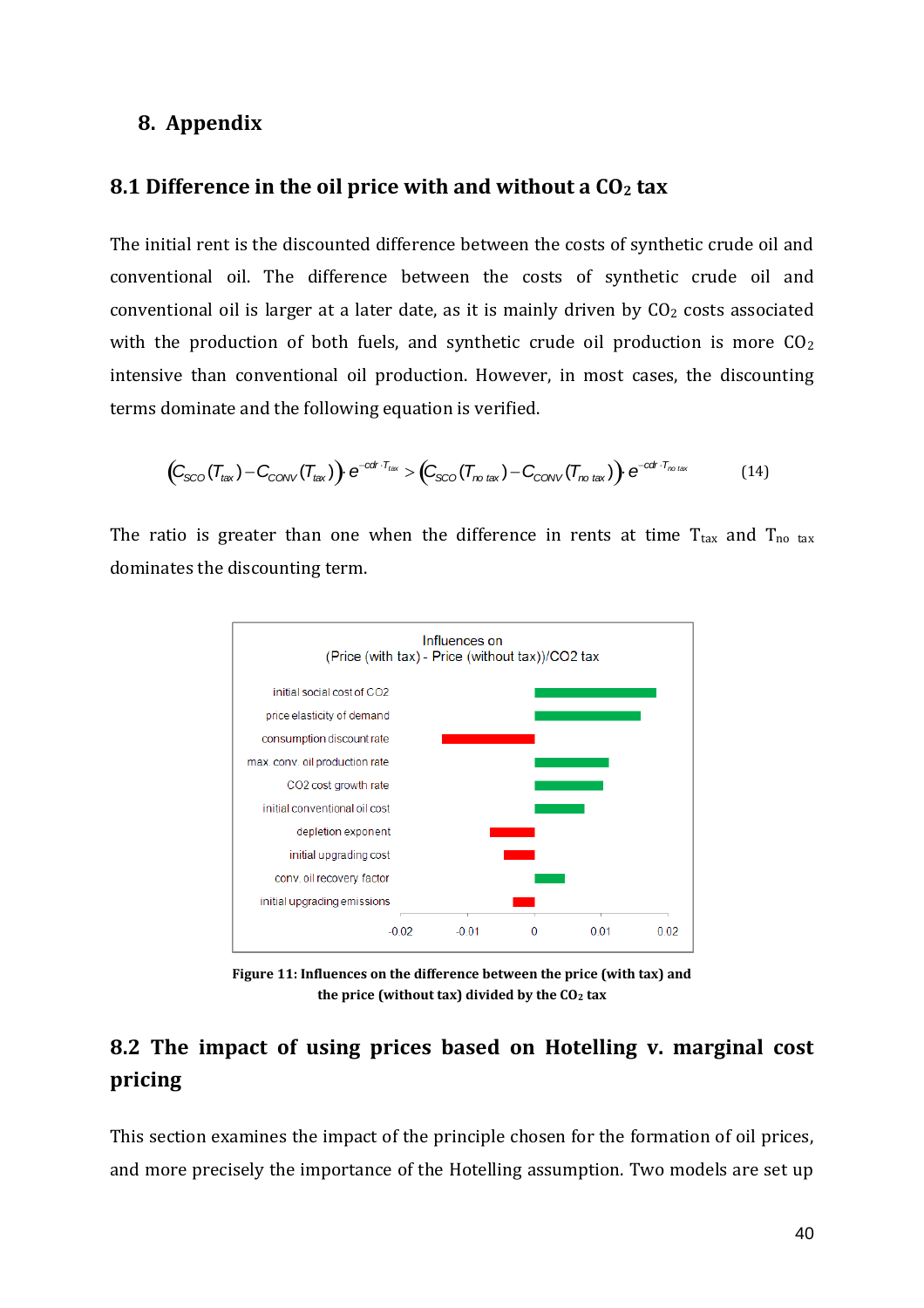using the same uncertain parameters, one assuming the Hotelling rule as the basis for the formation of oil prices (that assumption was used in all the results presented in this paper so far), and the other assuming marginal cost pricing, i.e. the oil price is set to be equal to the marginal cots of producing conventional oil. Figure 12 shows the difference in T between both cases, assuming no  $CO<sub>2</sub>$  tax on fuel end-use.



**Figure 12: Difference in the time of switch between Hotelling and marginal cost pricing**

The difference is quite small, with a mean of 1.1 years and a 90% confidence interval between 0 and 4 years. The small difference between the results obtained by using both methodologies could be explained by the fact that the price elasticity of demand is quite small, therefore the difference between the marginal cost and the Hotelling price has little effect of the final demand, and therefore on the time when conventional oil production alone is unable to meet demand. Figure 13 shows the influences of the main parameters (regression mapped values) on the time difference between Hotelling and marginal cost pricing (standard deviation: 2.4 years).